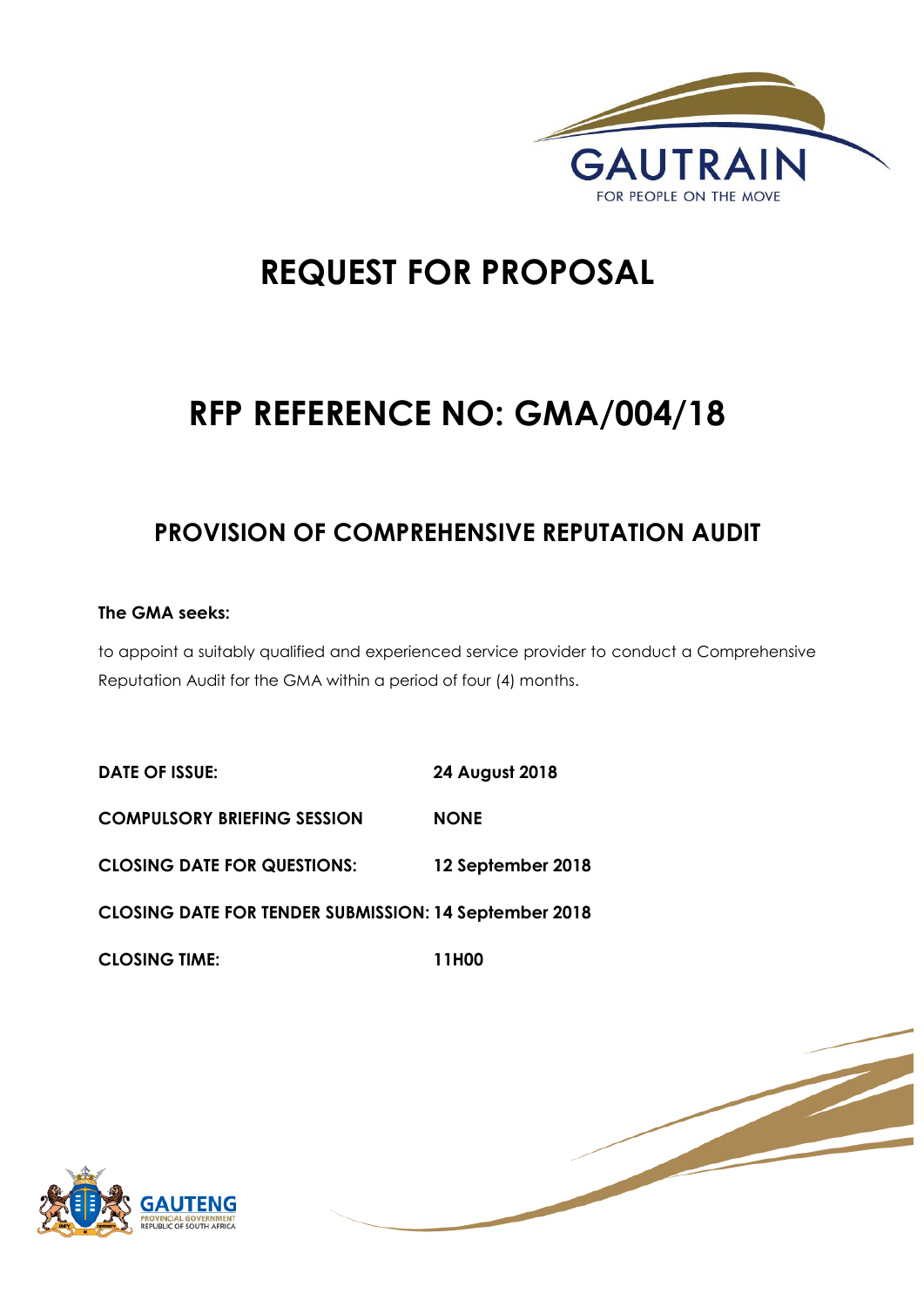### **CONTENTS**

### **GAUTRAIN MANAGEMENT AGENCY – REQUEST FOR PROPOSAL**

|                                                    | Page |
|----------------------------------------------------|------|
|                                                    | 5    |
|                                                    | 6    |
| <b>RFP PART A</b>                                  |      |
|                                                    | 7    |
|                                                    | 8    |
|                                                    | 8    |
|                                                    | 9    |
| Rules governing this RFP and the Tendering Process |      |
|                                                    | 9    |
| <b>REQUEST FOR PROPOSAL</b>                        |      |
|                                                    | 10   |
|                                                    | 10   |
|                                                    | 11   |
|                                                    | 11   |
|                                                    | 11   |
| Communication during the tender process            |      |
| Requests for clarification and further information | 12   |
|                                                    | 12   |
|                                                    | 13   |
|                                                    | 13   |
|                                                    | 14   |
|                                                    | 14   |
|                                                    |      |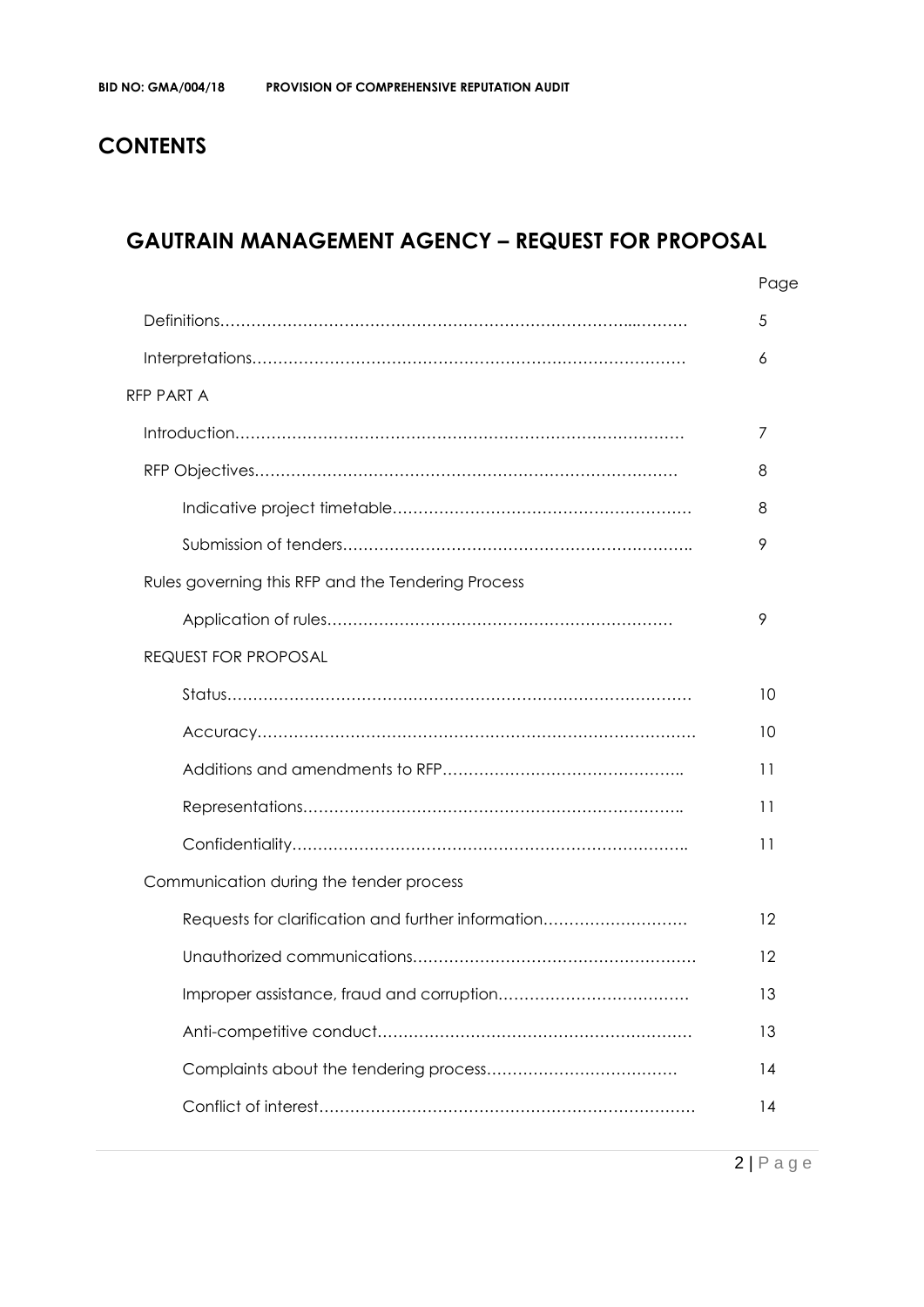|                                         | Tender documents                                     |    |  |  |  |
|-----------------------------------------|------------------------------------------------------|----|--|--|--|
|                                         |                                                      | 15 |  |  |  |
|                                         |                                                      | 16 |  |  |  |
|                                         |                                                      | 16 |  |  |  |
|                                         |                                                      | 16 |  |  |  |
|                                         |                                                      | 16 |  |  |  |
|                                         | Disclosure of tender contents and tender information | 17 |  |  |  |
|                                         |                                                      | 17 |  |  |  |
|                                         |                                                      | 18 |  |  |  |
|                                         |                                                      | 18 |  |  |  |
|                                         | <b>Tender Response</b>                               |    |  |  |  |
|                                         |                                                      | 18 |  |  |  |
|                                         |                                                      | 19 |  |  |  |
|                                         |                                                      | 20 |  |  |  |
|                                         |                                                      | 20 |  |  |  |
| <b>Contract Disclosure Requirements</b> |                                                      |    |  |  |  |
|                                         |                                                      | 20 |  |  |  |
|                                         |                                                      | 21 |  |  |  |
|                                         |                                                      | 21 |  |  |  |
|                                         | <b>Evaluation of tenders</b>                         | 21 |  |  |  |
|                                         |                                                      | 21 |  |  |  |
|                                         |                                                      | 22 |  |  |  |
|                                         |                                                      | 23 |  |  |  |
|                                         |                                                      | 23 |  |  |  |
|                                         |                                                      | 23 |  |  |  |
|                                         |                                                      | 24 |  |  |  |
|                                         |                                                      |    |  |  |  |

3 | P a g e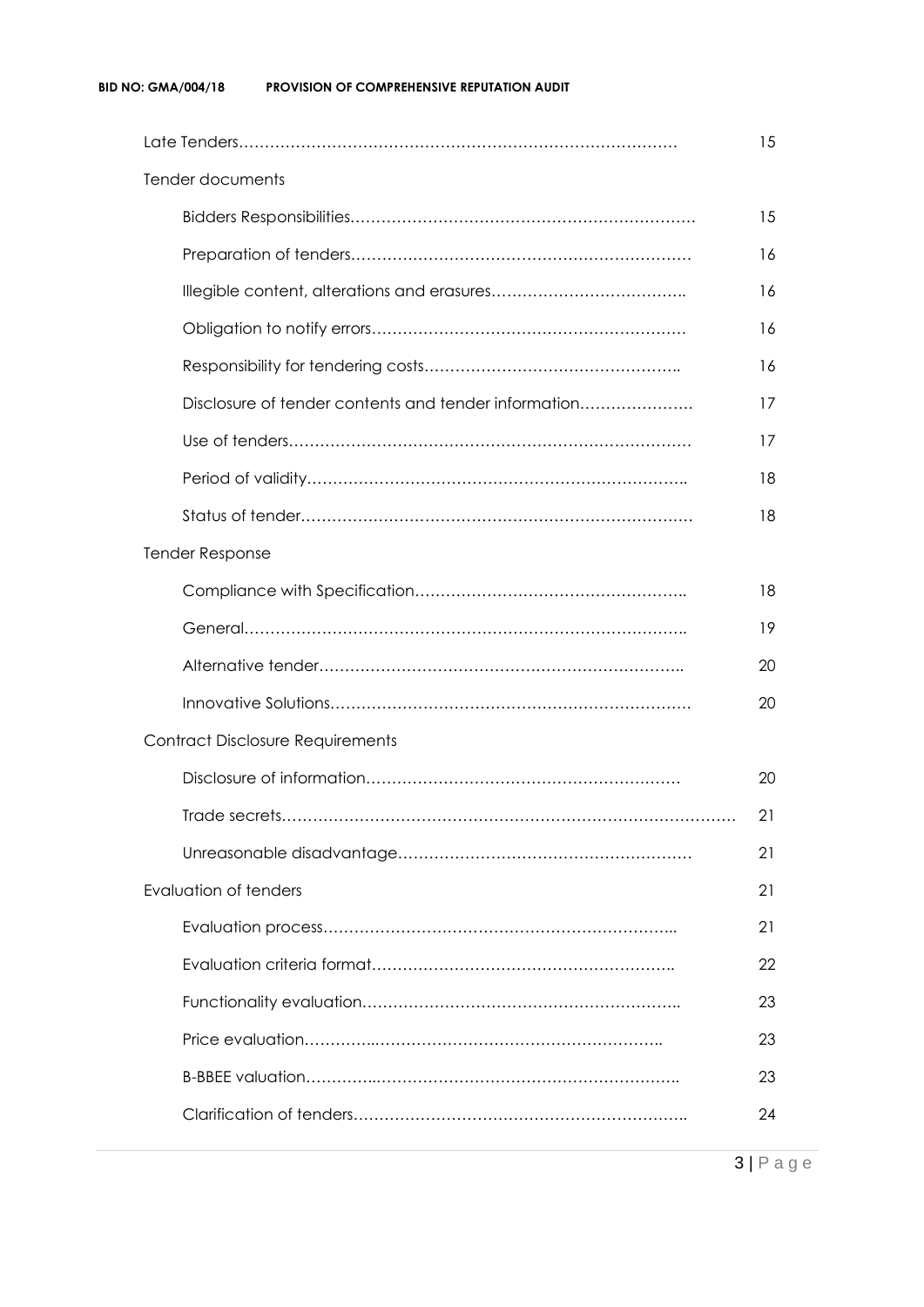| <b>Successful Tenders</b>                                     |                                               |    |  |  |  |
|---------------------------------------------------------------|-----------------------------------------------|----|--|--|--|
|                                                               |                                               |    |  |  |  |
|                                                               |                                               |    |  |  |  |
|                                                               |                                               |    |  |  |  |
|                                                               |                                               |    |  |  |  |
|                                                               |                                               |    |  |  |  |
|                                                               |                                               | 27 |  |  |  |
|                                                               |                                               | 28 |  |  |  |
|                                                               | 28                                            |    |  |  |  |
| 29                                                            |                                               |    |  |  |  |
|                                                               | RFP PART C - BIDDERS DECLARATION AND RESPONSE | 36 |  |  |  |
| <b>CSD</b>                                                    |                                               | 39 |  |  |  |
| SB <sub>D</sub> 1                                             |                                               | 40 |  |  |  |
| SBD 3.1                                                       |                                               | 42 |  |  |  |
| SBD 3.2                                                       |                                               | 43 |  |  |  |
| SBD <sub>4</sub>                                              |                                               |    |  |  |  |
| SBD 6.1                                                       |                                               |    |  |  |  |
| SBD <sub>8</sub><br>Declaration of Bidders Past SCM practices |                                               | 56 |  |  |  |
| SBD <sub>9</sub>                                              | Certificate of Independent Bid Determination  | 59 |  |  |  |
| <b>SHE</b>                                                    | 62                                            |    |  |  |  |
| RFP PART - D                                                  | SUPPLIER CODE OF CONDUCT<br>64                |    |  |  |  |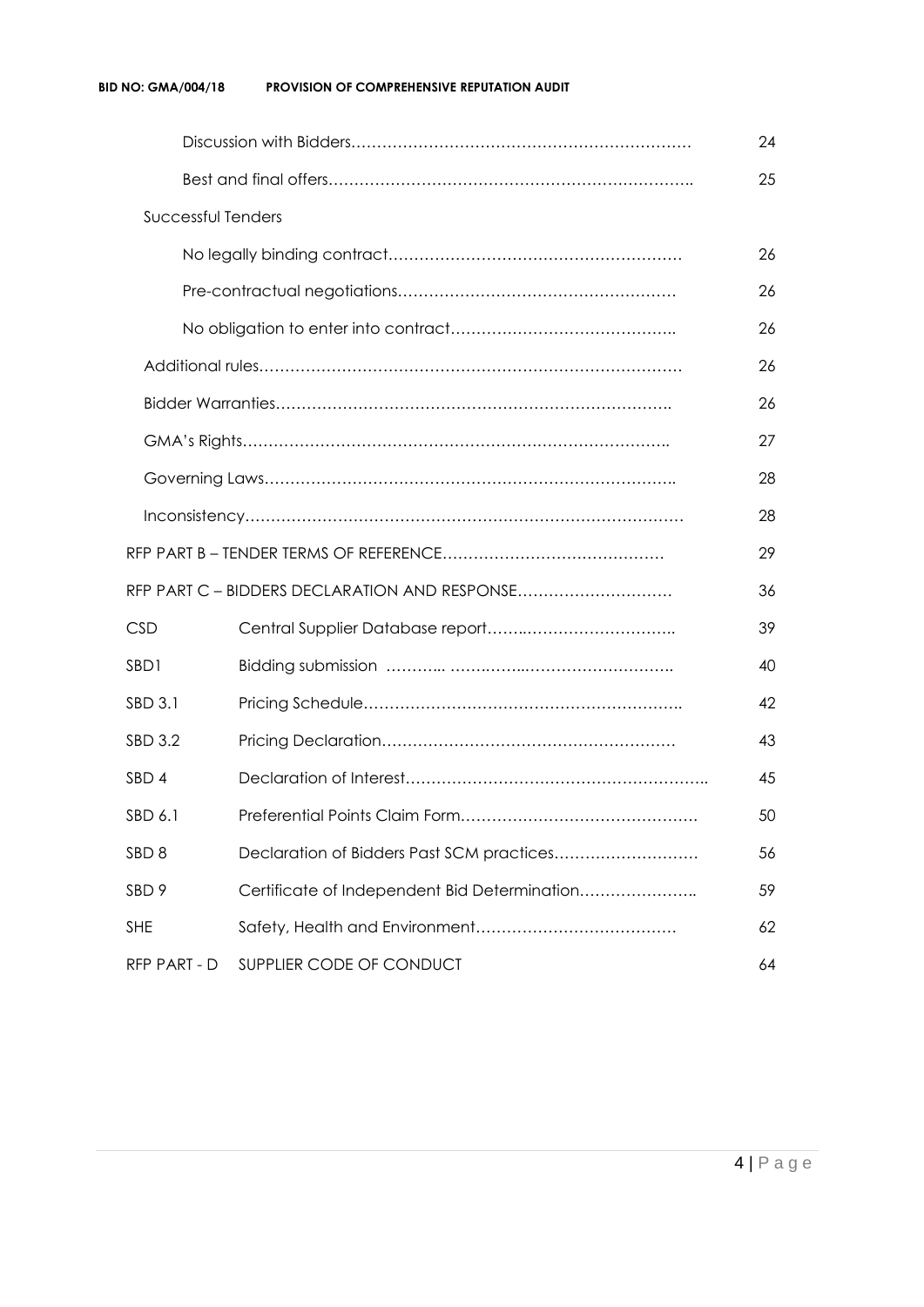#### **DEFINITIONS**

In this Request for Proposal, unless a contrary intention is apparent:

**Business Day** means a day which is not a Saturday, Sunday or public holiday.

**Bid** means a written offer in a prescribed or stipulated form lodged by a Bidder in response to an invitation in this Request for Proposal, containing an offer to provide goods, works or services in accordance with the Specification as provided in RFP Part B.

**Closing Time** means the time, specified as such under the clause "Indicative Timetable" of this RFP Part A, by which Tenders must be received.

**Evaluation Criteria** means the criteria set out under the clause "Evaluation Criteria Format" of this RFP Part A.

**GMA** means the Gautrain Management Agency; a PFMA Schedule 3(C) listed Provincial Public Entity, established in terms of the GMA Act No. 5 of 2006.

**Intellectual Property Rights** includes copyright and neighbouring rights, and all proprietary rights in relation to inventions (including patents) registered and unregistered trademarks (including service marks), registered designs, confidential information (including trade secrets and know how) and circuit layouts, and all other proprietary rights resulting from intellectual activity in the industrial, scientific, literary or artistic fields.

**Member** means an employee of the GMA.

**Proposed Contract** means the agreement including any other terms and conditions contained in or referred to in this RFP that may be executed between the GMA and the successful Bidder.

**Request for Proposal** or **RFP** means this document (comprising each of the parts identified under RFP Part A, Part B, Part C and Part D) including all annexure and any other documents so designated by the GMA.

**Services** means the services required by the GMA, as specified in this RFP Part B.

**Specification** means any specification or description of the GMA's requirements contained in this RFP Part B.

**State** means the Republic of South Africa.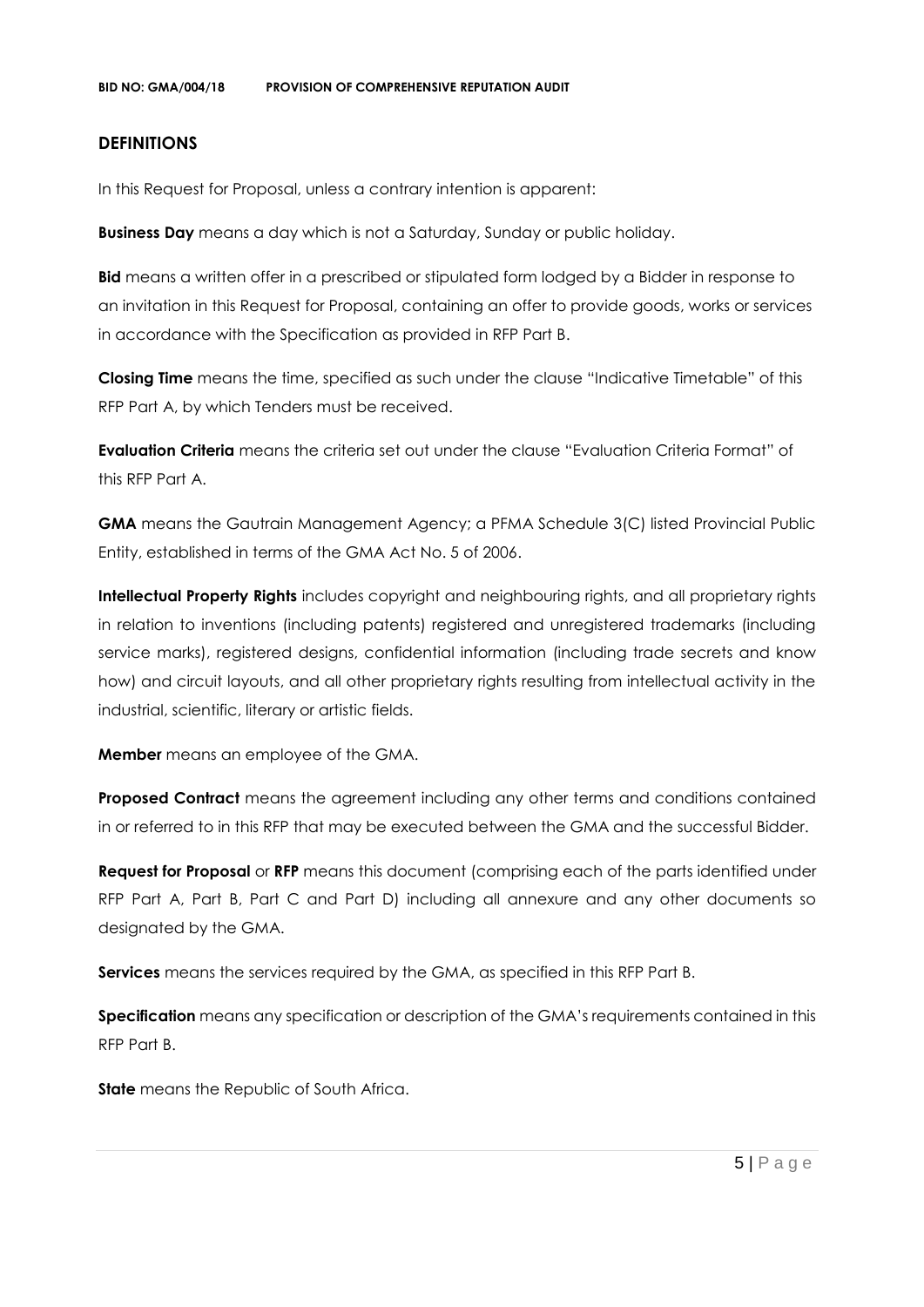**Statement of Compliance** means the statement forming part of a Tender indicating the Bidders compliance with the Specification.

**Bidder** means a person or organisation that submits a Bid.

**Tendering Process** means the process commenced by the issuing of this Request for Proposal and concluding upon formal announcement by the GMA of the selection of a successful Bidder(s) or upon the earlier termination of the process.

**Website** means the website administered by GMA located at [www.gautrain.co.za/](http://www.gautrain.co.za/)gma

#### **INTERPRETATIONS**

In this RFP, unless expressly provided otherwise:

#### A reference to:

- (a) "includes" or "including" means includes or including without limitation; and
- (b) "R" or "Rands" is a reference to the lawful currency of the Republic of South Africa.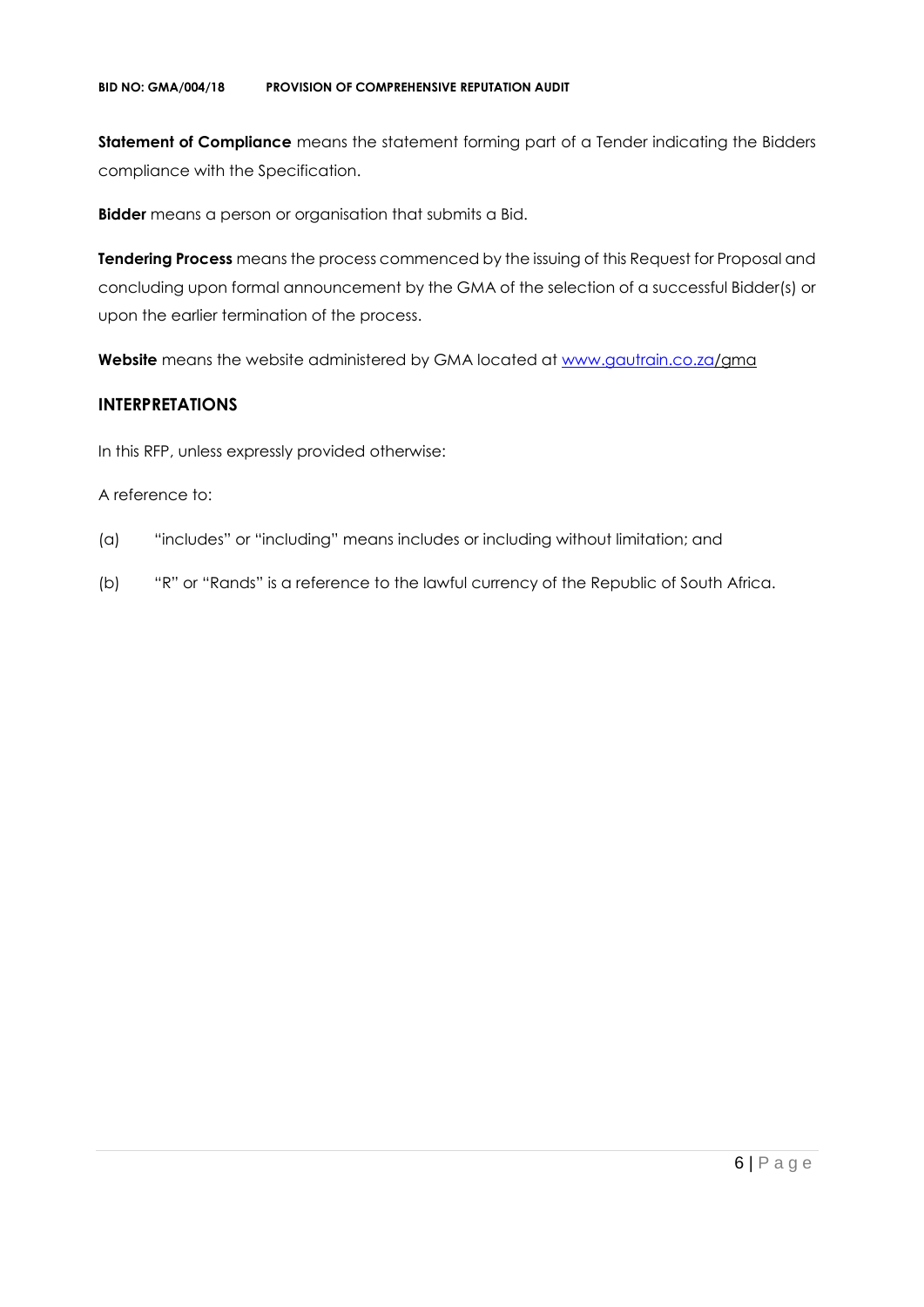## **RFP - PART A**

#### **INTRODUCTION**

- 1. The Gautrain Management Agency (GMA) is a PFMA Schedule 3(C) listed provincial public entity which has been established in terms of the GMA Act No. 5 of 2006. The GMA is substantially funded from the Provincial Revenue Fund in order to carry out the following strategic objectives:
	- Assist the Gauteng Provincial Government (GPG) in implementing Gautrain and achieving the Project's objectives.
	- Act on behalf of GPG in managing the relationship between Province and the Concessionaire in terms of the Concession Agreement and ensure that the interests of Province are protected.
	- Enhance the integration of Gautrain with other transport services and Public Transport Plans.
	- Promote and maximise the Socio-Economic Development and B-BBEE objectives of the GPG in relation to Gautrain.
	- Liaise with and promote co-operation between government structures in all three spheres of Government in relation to Gautrain.
	- Liaise with persons having an interest in the project.
	- Manage assets relating to Gautrain and promote their preservation and maintenance.
	- Manage the finances of the Gautrain Project and the financial securities provided by the Concessionaire.
	- Monitor the policy and legislative environment of the Gautrain Project
- 2. The Bombela Concession Company (RF) (Pty) Ltd (BCC or the Concessionaire) entered into a Concession Agreement with the Gauteng Province (Province) for the design, partial finance, construction, operation, and maintenance of the Gautrain Rapid Rail Link until 27 March 2026. The Operations Commencement Date (OCD) 1 started on 08 June 2010 for the section between Sandton station and ORTIA station. Extended Phase (EP) 1 services commenced on 02 August 2011 between Hatfield and Rosebank stations. The Operations Commencement Date 2 services commenced on 07 June 2012 between Rosebank and Park stations, in so doing providing a complete service between Park and Hatfield stations. At the end of the concession period, the Concessionaire shall transfer the Gautrain System to the GMA.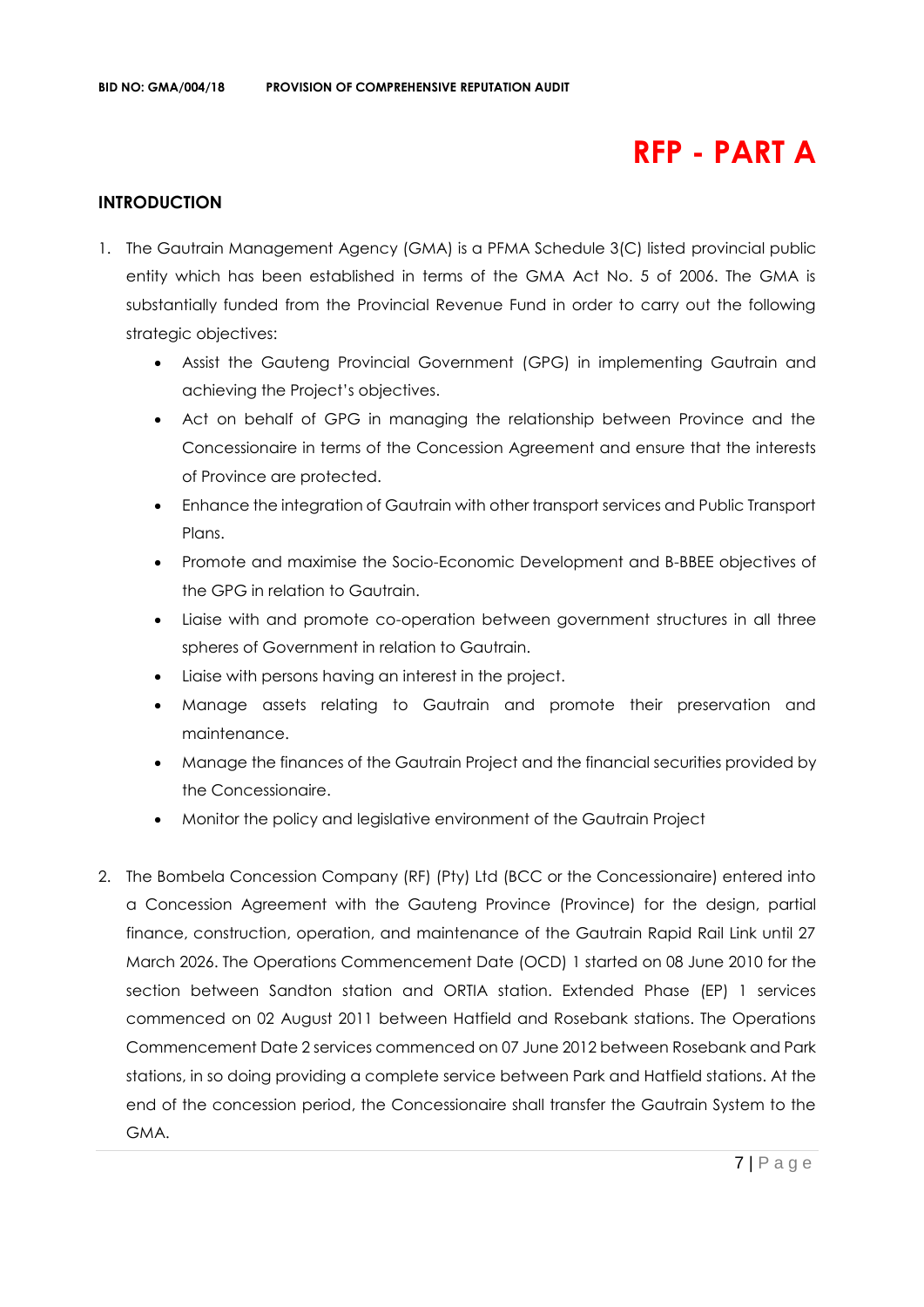- 3. The GMA is inviting responses to this Request for Proposal (reference number GMA/004/18) in order to appoint a suitably qualified and experienced service provider to provide Comprehensive Reputation Audit to the GMA as specified in this RFP PART B – Specification.
- 4. The appointment of a successful service provider is subject to conclusion of a service level agreement between the GMA and the service provider.

#### **RFP OBJECTIVES**

5. The objective of the tender is to find suitably qualified and experienced service provider to provide Comprehensive Reputation Audit to the GMA for the duration of four months.

| <b>ACTIVITY</b>                                       | <b>DATE</b>                |
|-------------------------------------------------------|----------------------------|
| Issue of RFP                                          | 24 August 2018             |
| <b>Briefing Session</b>                               | <b>None</b>                |
| <b>Closing Date and Time</b>                          | 14 September 2018 at 11H00 |
| Intended completion of evaluation<br>of tenders       | 23 November 2018           |
| Intended formal notification of<br>successful Bidders | 30 November 2018           |
| Effective date of contract                            | 03 December 2018           |

#### **INDICATIVE PROJECT TIMETABLE**

*\*This timetable is provided as an indication of the timing of the tender process. It is indicative only and subject to change by the GMA. Bidders are to provide proposals that will allow achievement of the intended commencement date.*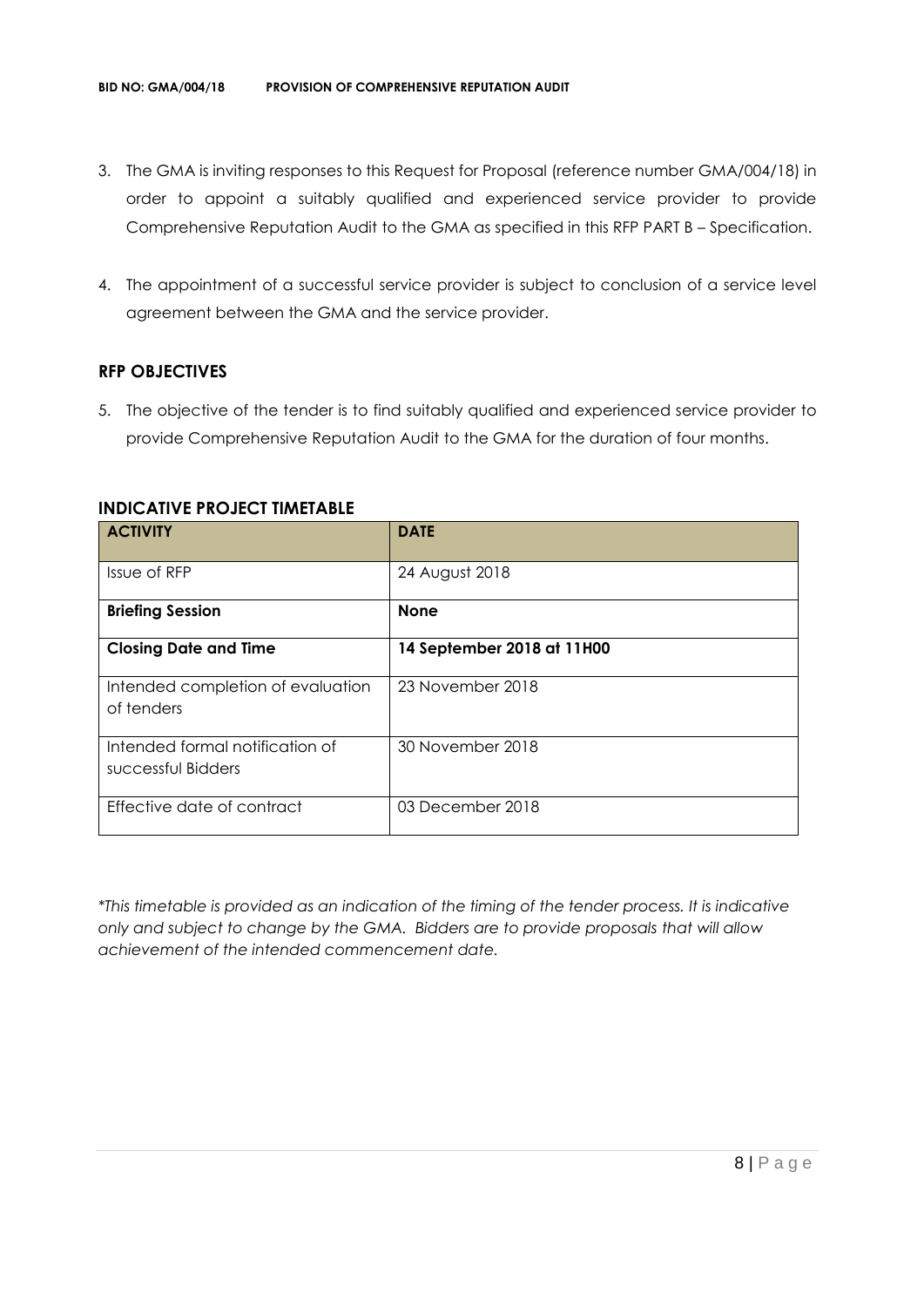#### **SUBMISSION OF TENDERS**

#### **Hardcopy Submission (Compulsory)**

| Proposal Submission                                      | Bid documents must be secured together preferably<br>bound or contained in a lever arch file |
|----------------------------------------------------------|----------------------------------------------------------------------------------------------|
| Physical Address of Tender Box                           | 44 Grand Central Boulevard, Grand Central Midrand<br>(Off R101 Old Johannesburg Road)        |
| Hours of access to Tender Box                            | Between 07:00 and 17:00 (Weekdays only)                                                      |
| Information to be marked on<br>package containing Tender | Gautrain Management Agency<br>Attention: Supply Chain Management Unit                        |
|                                                          | RFP Ref. No. GMA/004/18<br><b>Name of Bidder</b>                                             |

- 6. Bidders are to provide one (1) original and three (3) hard copies of the Bidders Response (Bid).
- 7. Bidders must also include an electronic copy of the Bidders Response for each proposal in PDF or Microsoft Office 2007 format in the hardcopy submission. All responses must be submitted in a sealed envelope in accordance with the conditions of Tendering and on the official forms included in this document.
- 8. All documents must be virus checked by the Bidder before lodgement. In this case of inconsistency between the electronic and hardcopy submissions, the hardcopy submission will prevail.
- 9. All enquiries related to this RFP must be sent to **[tenderenquiries@Gautrain.co.za](mailto:tenderenquiries@Gautrain.co.za)**.

#### **RULES GOVERNING THIS RFP AND THE TENDERING PROCESS**

#### **APPLICATION OF RULES**

10. Participation in the tender process is subject to compliance with the rules contained in this RFP Part A.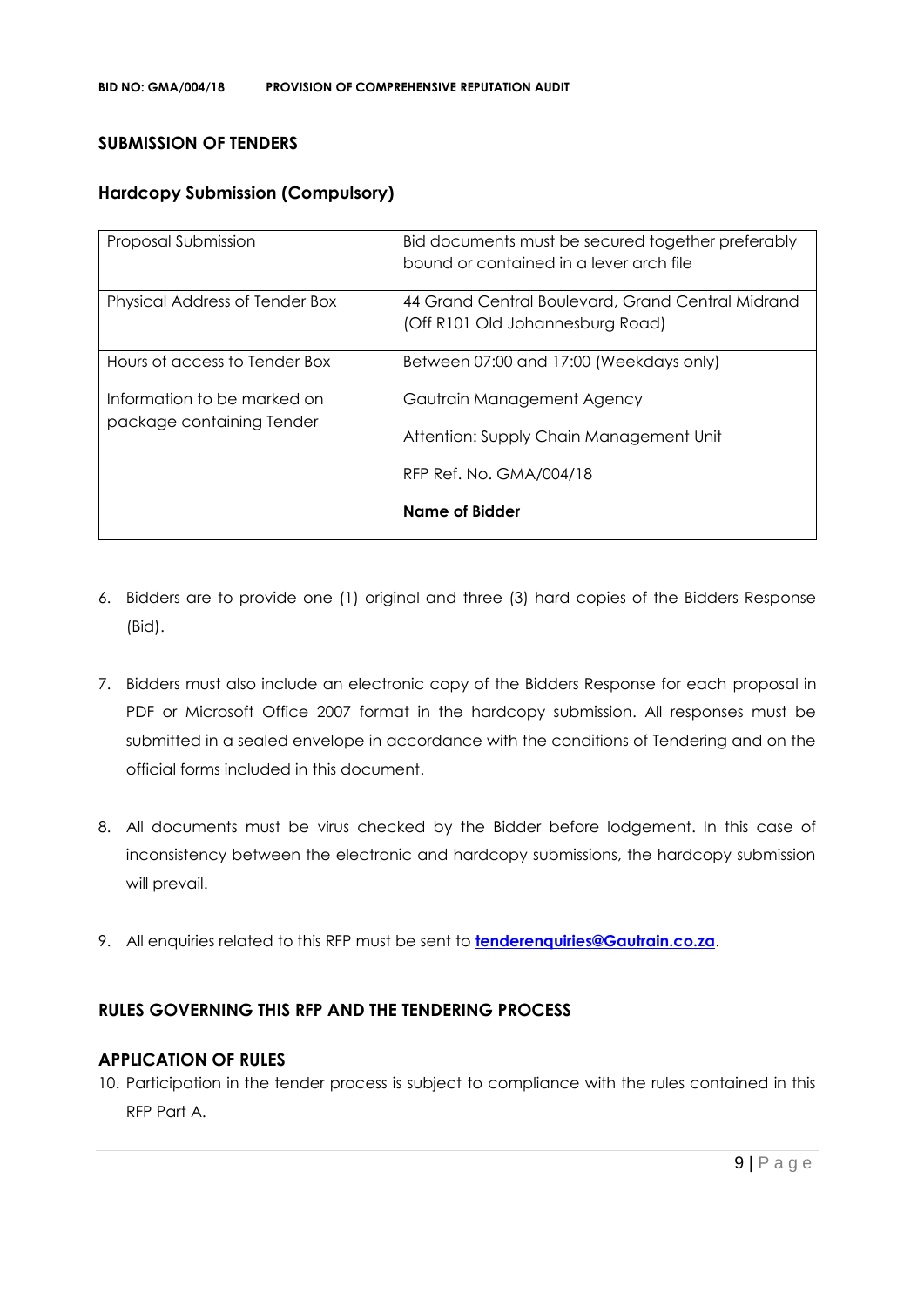- 11. All persons (whether or not a Participant in this tender process) having obtained or received this RFP may only use it, and the information contained therein, in compliance with the rules contained in this RFP Part A.
- 12. All Bidders are deemed to accept the rules contained in this RFP Part A.
- 13. The rules contained in this RFP Part A apply to:
	- a. The RFP and any other information given, received or made available in connection with this RFP, and any revisions or annexure;
	- b. the Tendering Process; and
	- c. any communications (including any briefings, presentations, meetings and negotiations) relating to the RFP or the Tendering Process.

#### **REQUEST FOR PROPOSAL**

#### **STATUS OF REQUEST FOR PROPOSAL**

- 14. This RFP is an invitation for service provider/s to submit a proposal(s) for the provision of the services as set out in the Specification contained in this RFP Part B. Accordingly, this RFP must not be construed, interpreted, or relied upon, whether expressly or implied, as an offer capable of acceptance by any person(s), or as creating any form of contractual, promissory or other rights.
- 15. No binding contract or other understanding for the supply of the Services will exist between the GMA and any Bidder unless and until the Agency has executed a formal written contract with the successful Bidder.

#### **ACCURACY OF REQUEST FOR PROPOSAL**

16. Whilst all due care has been taken in connection with the preparation of this RFP, the GMA makes no representations or warranties that the content in this RFP or any information communicated to or provided to Bidders during the Tendering Process is, or will be, accurate, current or complete. The GMA, and its officers, employees and advisors will not be liable with respect to any information communicated which is not accurate, current or complete.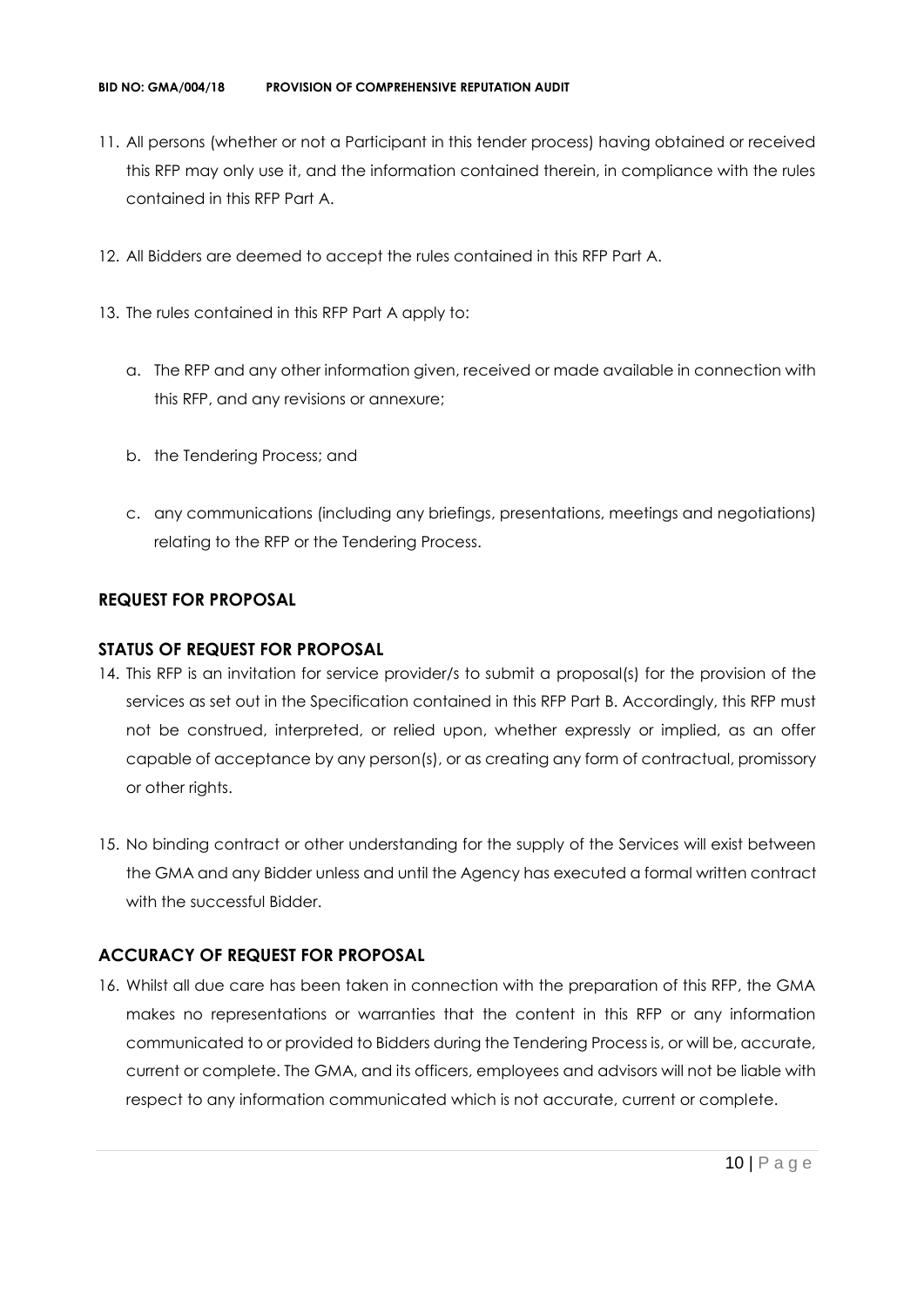- 17. If a Bidder finds or reasonably believes it has found any discrepancy, ambiguity, error or inconsistency in this RFP or any other information provided by the GMA (other than minor clerical matters), the Bidder must promptly notify the Agency in writing (by e-mail to the address **[tenderenquiries@Gautrain.co.za](mailto:tenderenquiries@gautrainpo.co.za)**) of such discrepancy, ambiguity, error or inconsistency in order to afford the GMA an opportunity to consider what corrective action is necessary (if any).
- 18. Any actual discrepancy, ambiguity, error or inconsistency in this RFP or any other information provided by the GMA will, if possible, be corrected and provided to all Bidders without attribution to the Bidder who provided the written notice.

#### **ADDITIONS AND AMENDMENTS TO THE RFP**

- 19. The GMA reserves the right to change any information in, or to issue any addendum to this RFP before the Closing Time. The GMA and its officers, employees and advisors will not be liable in connection with either the exercise of, or failure to exercise this right.
- 20. If the GMA exercises its right to change information in terms of clause 22, it may seek amended Tenders from all Bidders.

#### **REPRESENTATIONS**

21. No representations made by or on behalf of the GMA in relation to this RFP will be binding on the GMA unless that representation is expressly incorporated into the contract ultimately entered into between the GMA and the successful Bidder.

#### **CONFIDENTIALITY**

22. All persons (including all Bidders) obtaining or receiving this RFP and any other information in connection with this RFP or the Tendering Process must keep the contents of the RFP and other such information confidential, and not disclose or use the information except as required for the purpose of developing a proposal in response to this RFP.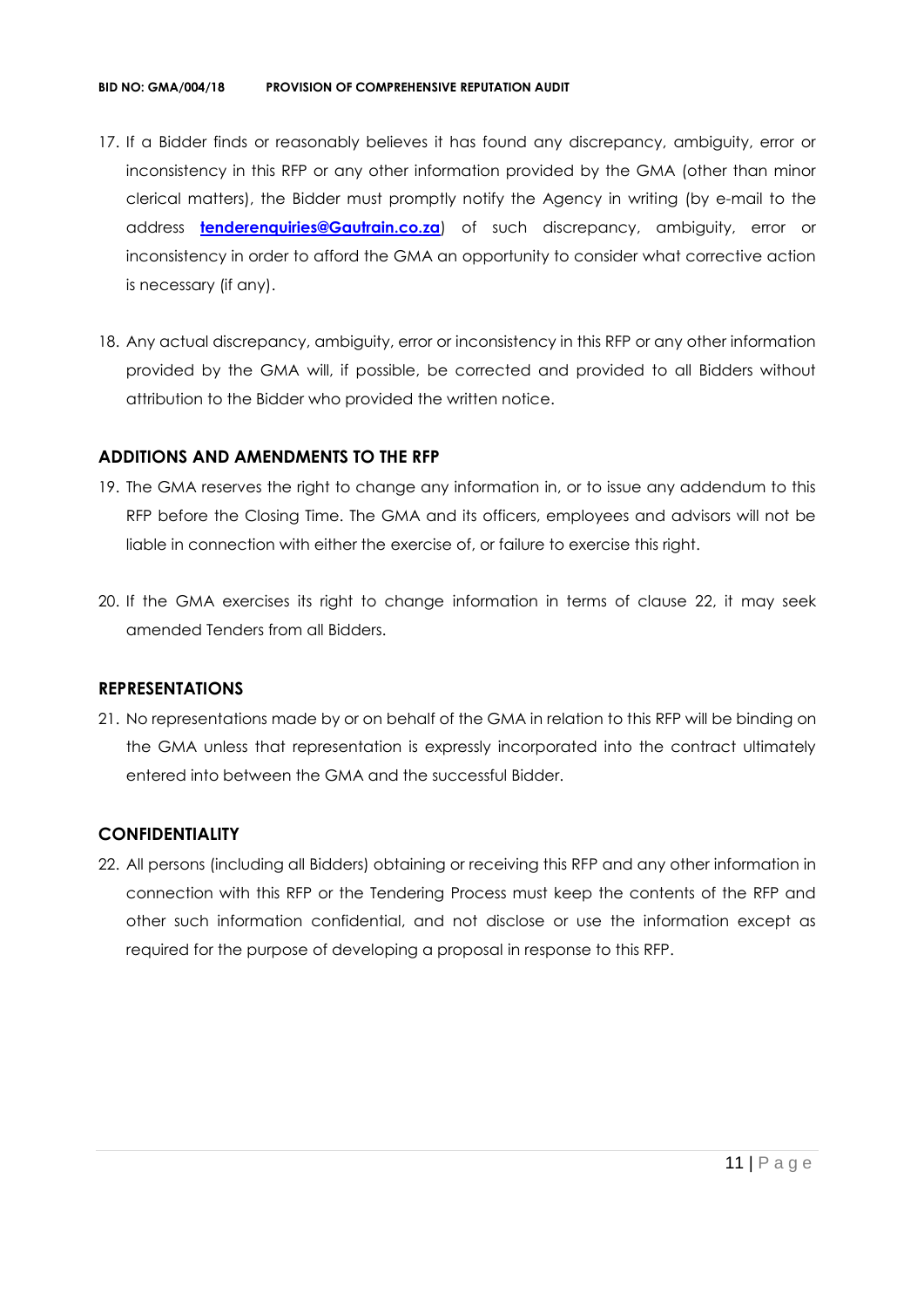#### **COMMUNICATIONS DURING THE TENDERING PROCESS**

#### **REQUESTS FOR CLARIFICATION OR FURTHER INFORMATION**

- 23. All communication and attempts to solicit information of any kind relative to this tender should be in writing and channelled to the Supply Chain Management Unit via email to: **[tenderenquiries@Gautrain.co.za](mailto:tenderenquiries@gautrainpo.co.za)**.
- 24. Any communication by a Bidder to the GMA will be effective upon receipt by the SCM Unit (provided such communication is in the required format).
- 25. The GMA has restricted the period during which it will accept questions or requests for further information or clarification and reserves the right not to respond to any enquiry or request, irrespective of when such enquiry or request is received.
- 26. Except where the GMA is of the opinion that issues raised apply only to an individual Bidder, questions submitted and answers provided will be made available to all Bidders by e-mail, as well as on the GMA's website without identifying the person or organisation which submitted the question.
- 27. In all other instances, the GMA may directly provide any written notification or response to a Bidder by email to the address of the Bidder (as notified by the Bidder to the SCM Unit).
- 28. A Bidder may, by notifying the SCM Unit in writing, withdraw a question submitted in accordance with clause 30, in circumstances where the Bidder does not wish the GMA to publish its response to the question to all Bidders.

#### **UNAUTHORISED COMMUNICATIONS**

29. Bidders may not contact (including promotional or advertising activities) any GMA staff or Advisors of GMA except through the channel in clause 21 above on any matter pertaining to the bid from the time when the bid is advertised to the time the bid is awarded. Communicating with any GMA staff or Advisors of GMA except through the channel in clause 21 above will be perceived as an effort by a bidder to influence bid evaluation, bid comparisons or bid award decisions in any manner, and will result in rejection of the bid concerned. Nothing in this clause is intended to prevent communications with staff of, or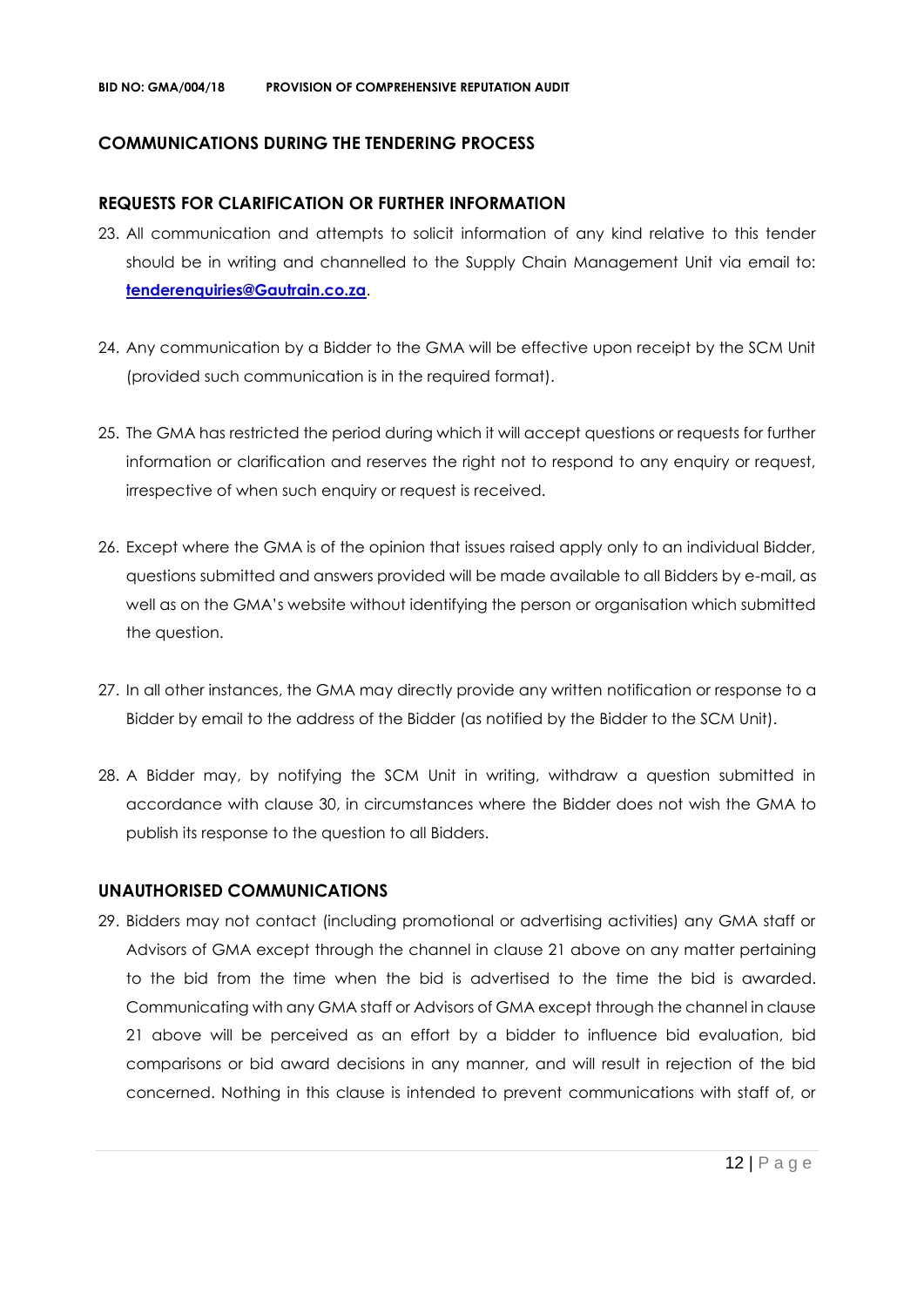advisors of the GMA to the extent that such communications do not relate to this RFP or the Tendering Process.

30. Bidders must not otherwise engage in any activities that may be perceived as, or that may have the effect of, influencing the outcomes of the Tendering Process in any way.

#### **IMPROPER ASSISTANCE, FRAUD AND CORRUPTION**

- 31. Bidders may not seek or obtain the assistance of employees, contractors or advisors of the GMA in the preparation of their tender responses, except where contractors or advisors are participating in the tender in which case the Bidder must disclose such participation in its tender by declaring their possible interest or conflict in the relevant SBD 4 form.
- 32. The GMA may in its absolute discretion, immediately disqualify a Bidder that it believes has sought or obtained such improper assistance.
- 33. Bidders are to be familiar with the implications of contravening the Prevention and Combating of Corrupt Activities Act, No. 12 of 2004 and any other relevant legislation.
- 34. Bidders are encouraged to stop crime at the GMA in its tracks and report it anonymously to the following number: 0800 6 FRAUD/0800 637 283.

#### **ANTI-COMPETITIVE CONDUCT**

- 35. Bidders and their respective officers, employees, agents and advisors must not engage in any collusion, anti-competitive conduct or any other similar conduct in respect of this Tendering Process with any other Bidder or any other person(s) in relation to:
	- a. The preparation or lodgement of their Tender
	- b. the evaluation and clarification of their Tender; and
	- c. the conduct of negotiations with the GMA.
- 36. For the purposes of clause 38, collusion, anti-competitive conduct or any other similar conduct may include disclosure, exchange and clarification of information whether or not such information is confidential to the GMA or any other Bidder or any other person or organisation.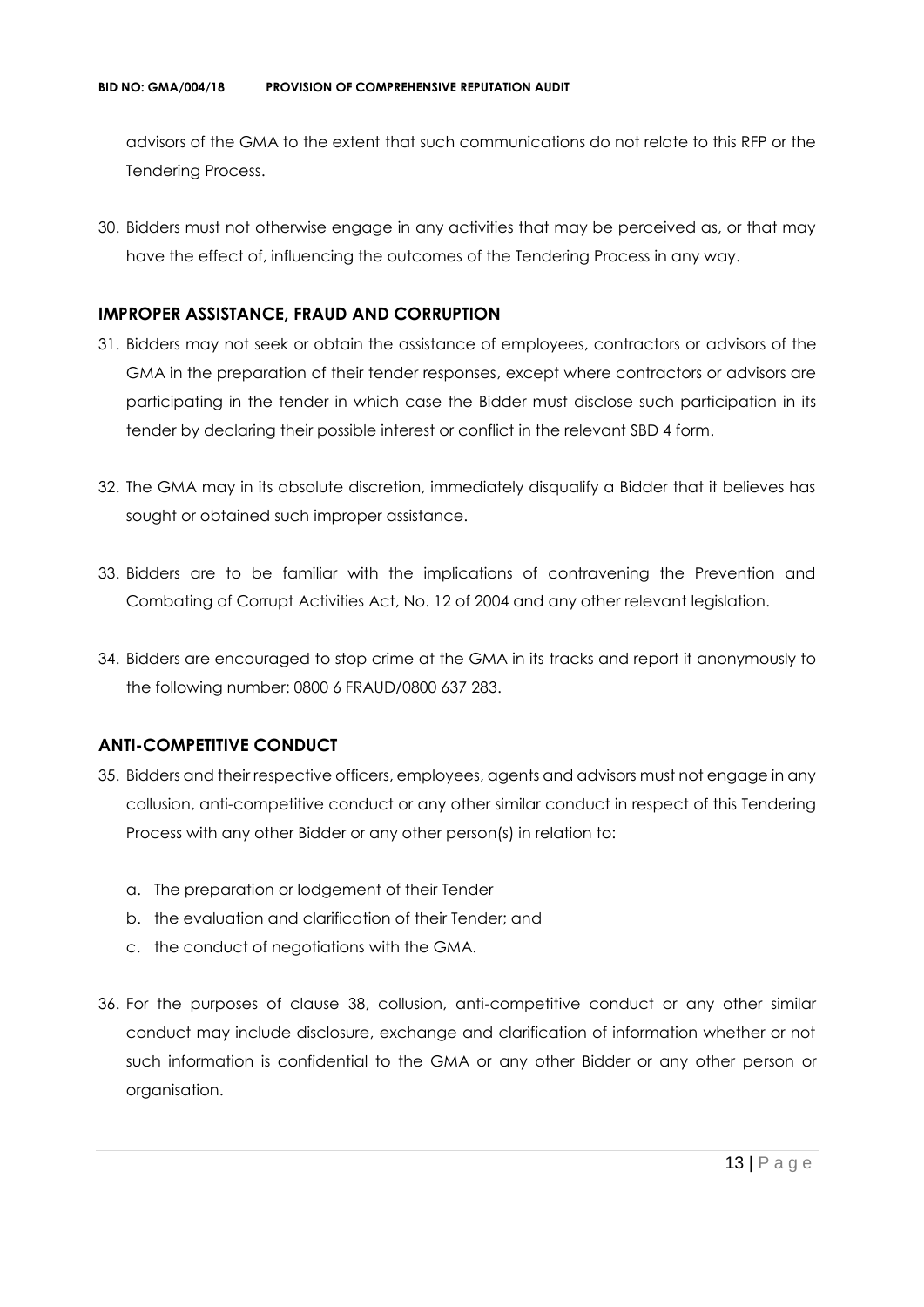37. In addition to any other remedies available to it under law or contract, the GMA may, in its absolute discretion, immediately disqualify a Bidder that it believes has engaged in any collusive, anti-competitive conduct or any other similar conduct during the entire Tendering Process.

#### **COMPLAINTS ABOUT THE TENDERING PROCESS**

- 38. Any complaint about the RFP or the Tendering Process must be submitted to the SCM Unit in writing, (preferably by email), immediately upon the cause of the complaint arising or becoming known to the Bidder.
- 39. The written complaint must set out:
	- a. The basis for the complaint, specifying the issues involved;
	- b. how the subject of the complaint affect the organisation or person making the complaint;
	- c. any relevant background information; and
	- d. the outcome desired by the person or organisation making the complaint.
- 40. If the matter relates to the conduct of an official, employee or advisor of the GMA, the complaint should be addressed in writing marked for the attention of the Chief Executive Officer of the GMA, and delivered to the physical address of the GMA, as notified.

#### **CONFLICT OF INTEREST**

- 41. A Bidder must not, and must ensure that its officers, employees, agents and advisors do not place themselves in a position that may give rise to actual, potential or perceived conflict of interest between the interests of the GMA and/or the Gauteng Provincial Government and the Bidders interests during the Tender Process.
- 42. The Bidders Response in this RFP Part C requires the Bidder to provide details of any interests, relationships or clients which may or do give rise to a conflict of interest in relation to the supply of the services under any contract that may result from this RFP.
- 43. If the Bidder submits its Tender and a subsequent conflict of interest arises, or is likely to arise, which was not disclosed in the Tender, the Bidder must notify the GMA immediately in writing of that conflict.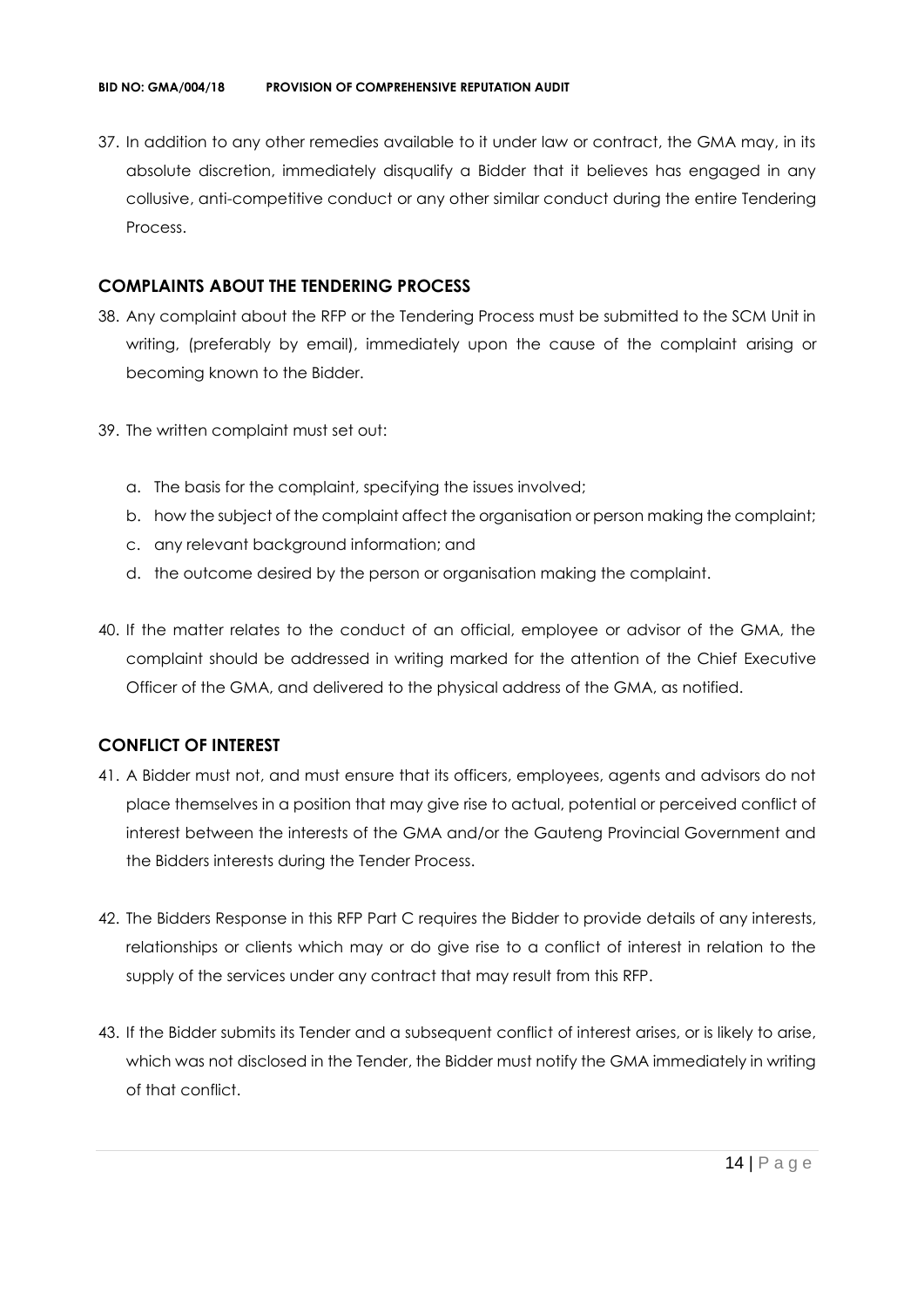44. The GMA may immediately disqualify a Bidder from the Tendering Process if the Bidder fails to notify the GMA of the conflict as required.

#### **LATE TENDERS**

- 45. Tenders must be lodged by the Closing Date and Time. Where a tender document is not in the tender box at the time of the bid closing, such a bid document will be regarded as a late bid. Late bids will not be accepted or considered.
- 46. Tenders lodged after the Closing Time or lodged at a location or in a manner that is contrary to that specified in this RFP will be disqualified from the Tendering Process and will be ineligible for consideration.
- 47. The determination of the GMA as to the actual time that a Tender is lodged is final. Subject to clause 49, all Tenders lodged in the Tender Box after the Closing Time will be recorded by the GMA and will only be opened for the purposes of identifying a business name and address of the Bidder. The GMA will inform a Bidder whose Tender was lodged after the Closing Time of its ineligibility for consideration. The general operating practice is for the late tender to be returned within 5 (Five) working days of receipt or within 5 (Five) working days after determination not to accept a late tender.

#### **TENDER DOCUMENTS**

#### **BIDDERS RESPONSIBILITIES**

- 51. Bidders are responsible for:
	- a. Examining this RFP and any documents referenced or attached to this RFP and any other information made or to be made available by the GMA to Bidders in connection with this RFP;
	- b. fully informing themselves in relation to all matters arising from this RFP, including all matters regarding the GMA's requirements for the provision of the Services;
	- c. ensuring that their Tenders are accurate and complete;
	- d. making their own enquiries and assessing all risks regarding this RFP, and fully considering and incorporating the impact of any known and unknown risks into their Tender;
	- e. ensuring that they comply with all applicable laws in regards to the Tendering Process particularly as specified by National Treasury Regulations, Guidelines, Instruction Notes and Practice Notes and other relevant legislation as published from time to time in the Government Gazette;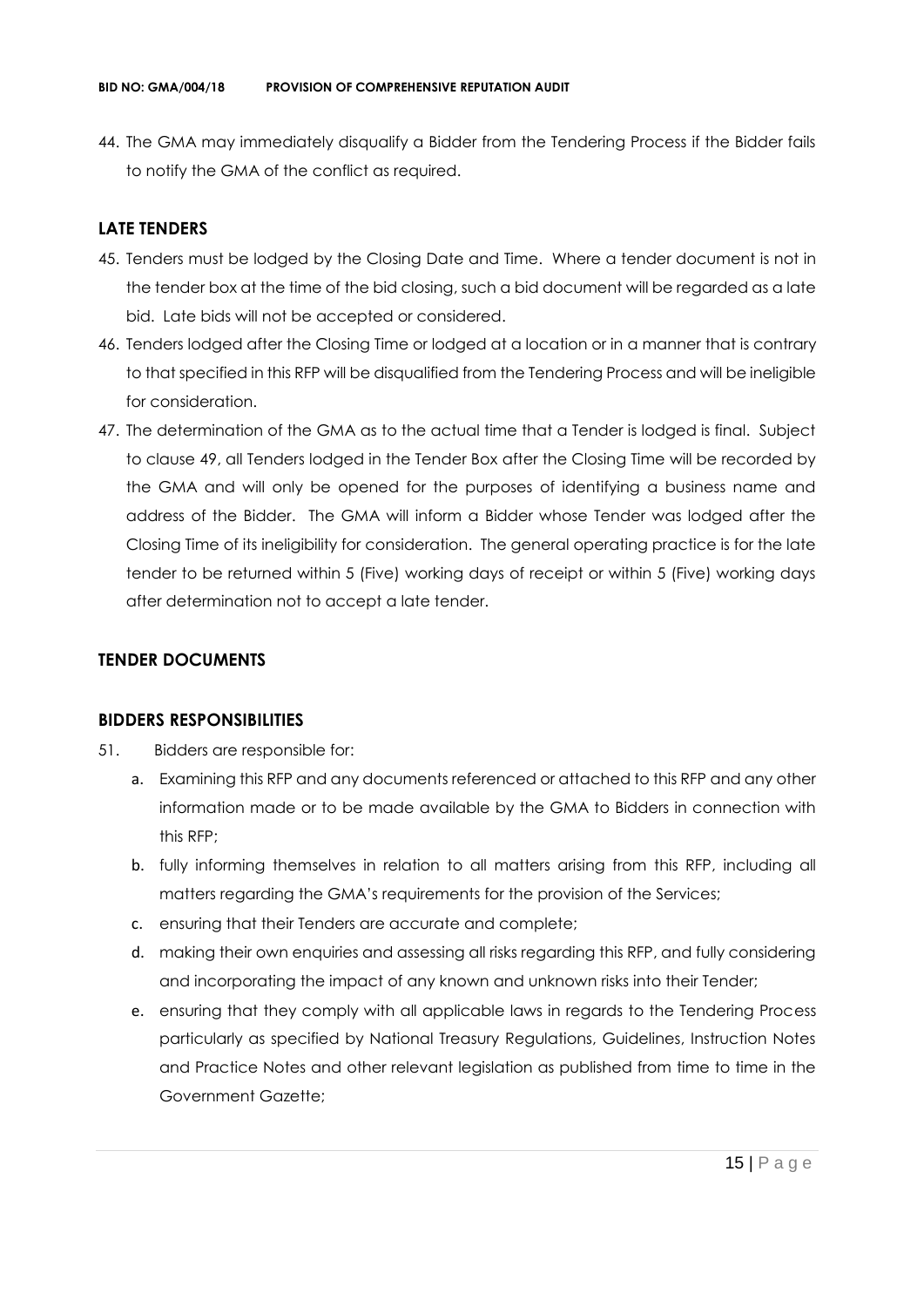- f. submitting an Original Valid Tax Clearance Certificate and all other returnable documents as listed on the Checklist; and
- g. Failure to provide the required information could result in disqualification of the bidder.

#### **PREPARATION OF TENDERS**

- 52. Bidders must ensure that:
	- a. Their Tender is submitted in the required format as stipulated in this RFP Part A; and
	- b. all the required information fields in RFP Part C are completed in full and contain the information requested by the GMA.

*Note to Bidders: The GMA may in its absolute discretion reject a Tender that does not include the information requested.*

53. Unnecessarily elaborate responses or other presentations beyond that which is sufficient to present a complete and effective tender proposal are not desired or required. Elaborate and expensive visual and other presentation aids are not necessary.

#### **ILLEGIBLE CONTENT, ALTERATION AND ERASURES**

- 54. Incomplete Tenders may be disqualified or evaluated solely on information contained in the Tender.
- 55. The GMA may disregard any content in a Tender that is illegible and will be under no obligation whatsoever to seek clarification from the Bidder.
- 56. The GMA is entitled to amend any bid conditions, validity period, specifications, or extend the closing date of bids before the closing date. All bidders, to whom the bid documents have been issued, will be advised in writing of such amendments in good time.

#### **OBLIGATION TO NOTIFY ERRORS**

57. Amended bids may be sent, together with the original bid, in an envelope marked "Amendment to bid" and should be placed in the bid box before the closing date and time. An amendment bids without original bid document will not be considered.

#### **RESPONSIBILITY FOR TENDERING COSTS**

58. The Bidders participation or involvement in any stage of the Tendering Process is at the Bidders sole risk, cost and expense. The GMA will not be held responsible for, or pay for, any expense or loss that may be incurred by Bidders in relation to the preparation or lodgement of their Tender.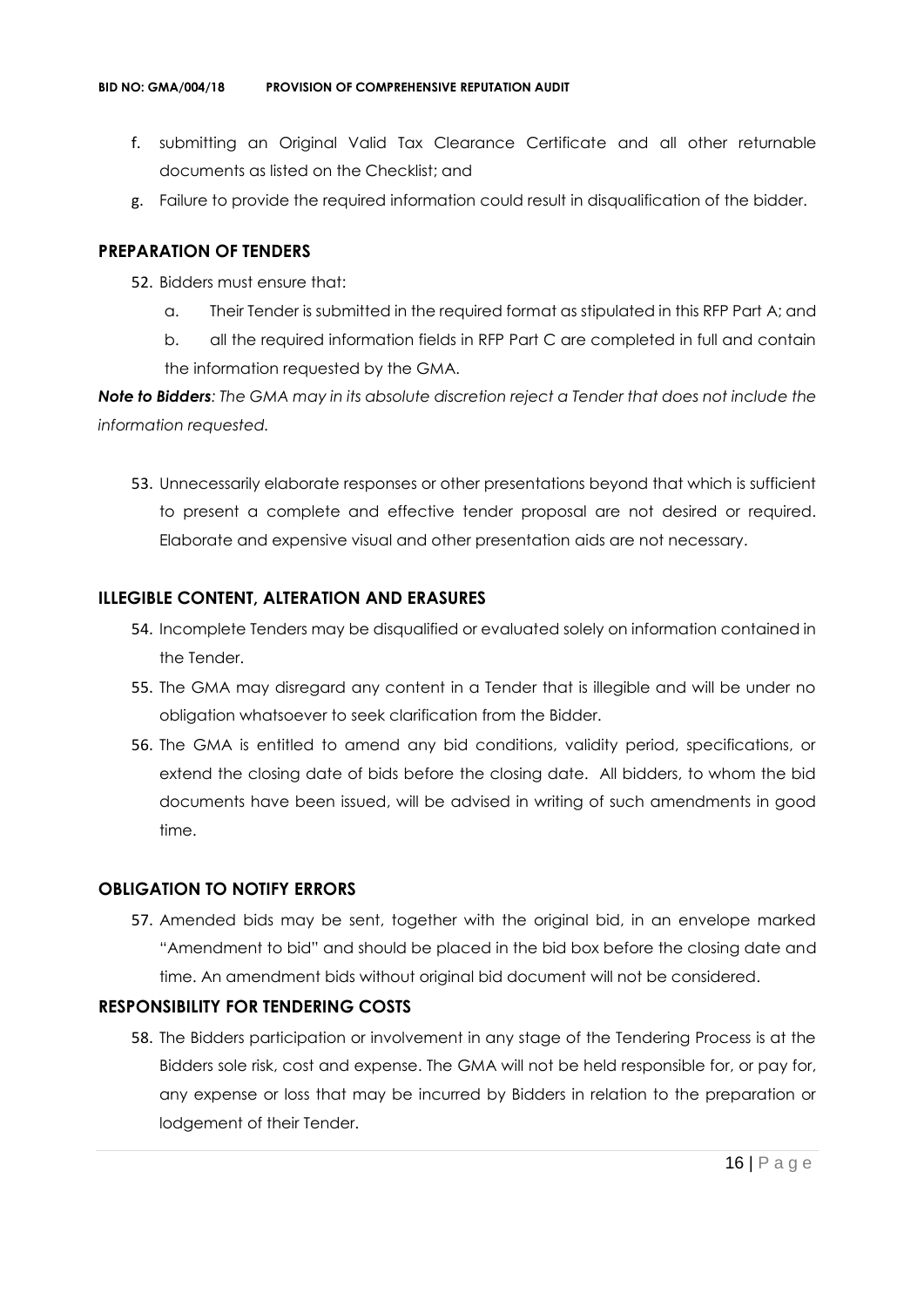- 59. The GMA is not liable to the Bidder for any costs on the basis of any contractual, or promissory or restitutionary grounds whatsoever as a consequence of any matter relating to the Bidders participation in the Tendering Process, including without limitation, instances where:
- a. The Bidder is not engaged to perform under any contract; or
- b. the GMA exercises any right under this RFP or at law.

#### **DISCLOSURE OF TENDER CONTENTS AND TENDER INFORMATION**

- 60. All Tenders received by the GMA will be treated as confidential. The GMA will not disclose any Tender contents and Tender information, except:
- a. As required by law;
- b. for the purpose of investigations by other government authorities having relevant jurisdiction;
- c. to external consultants and advisors of the GMA engaged to assist with the Tendering Process; or
- d. for the general information of Bidders required to be disclosed as per National Treasury Regulations, Guidelines, Instruction Notes or Practice Notes.

#### **USE OF TENDERS**

- 61. Upon submission in accordance with the requirements of submission of Tenders, all Tenders submitted become the property of the GMA. Bidders will retain all ownership rights in any intellectual property contained in the Tender.
- 62. Each Bidder, by submission of their Tender, is deemed to have licensed the GMA to reproduce the whole, or any portion, of their Tender for the purposes of enabling the GMA to evaluate the Tender.
- 63. Further, in submitting a Tender, the Bidder accepts that the GMA shall, in accordance with the requirements of Treasury Regulation No. 16A.6.3(d) and the National Treasury Instruction Note on *Enhancing Compliance Monitoring and Improving Transparency and Accountability in Supply Chain Management,* publish (on the internet or otherwise):

a. The names of all Bidders that submitted bids in relation to this RFP within 10 (Ten) working days after the closing date of this RFP, if the bid is above the threshold value of R500 000; and

b. on award of the bid, the name of the successful Bidder, the contract price, B-BBEE level of contribution status, the contract number and description of the contract awarded.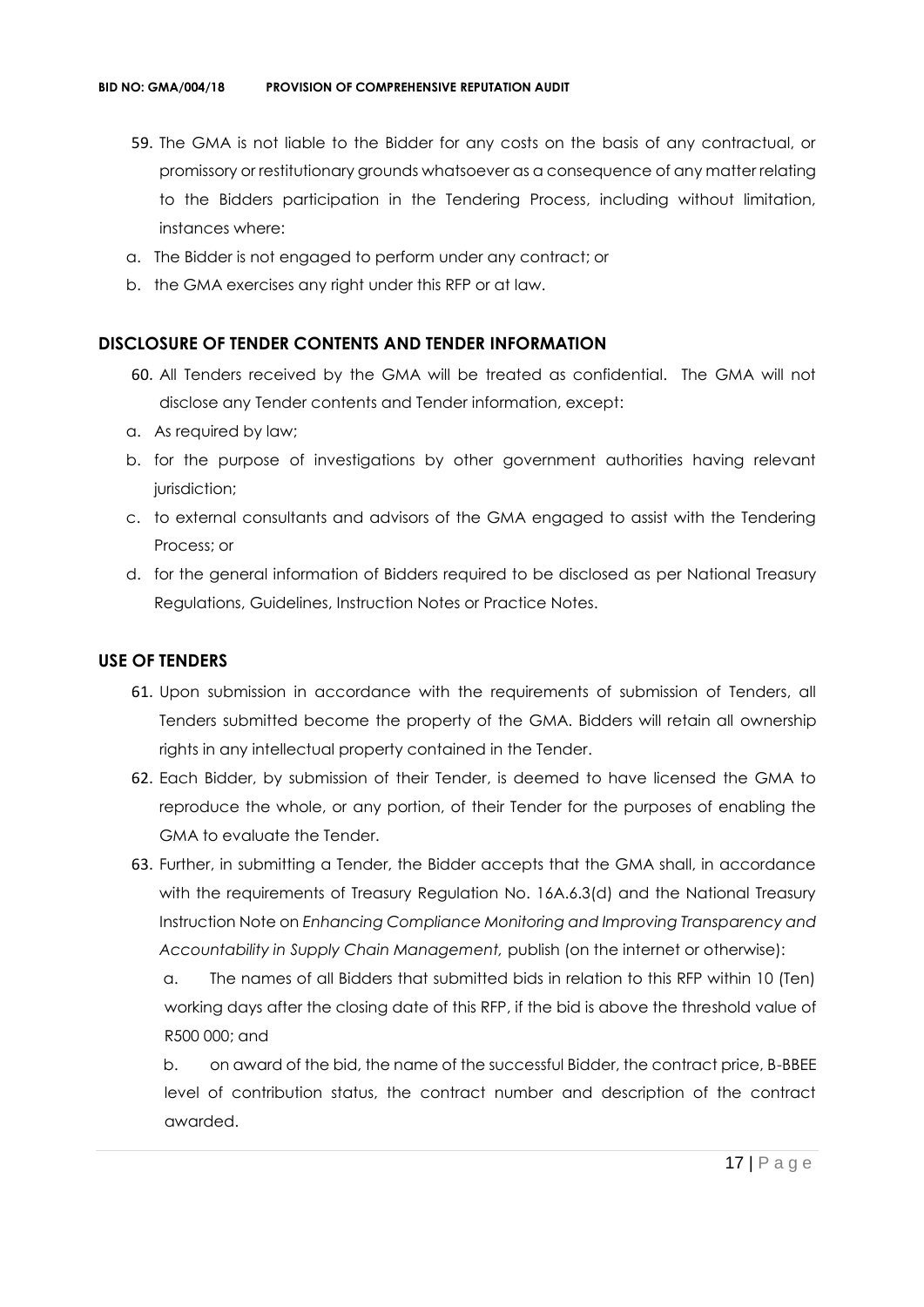#### **PERIOD OF VALIDITY**

64. All Tenders received must remain valid and open for acceptance for a minimum of 90 (Ninety) days from the Closing Time. This period may be extended by written mutual agreement between the GMA and the Bidder.

#### **STATUS OF TENDER**

- 65. Each Tender constitutes an irrevocable offer by the Bidder to the GMA to provide the Services required and otherwise to satisfy the requirements of the Specification as set out in this RFP Part B.
- 66. A Tender must not be conditional on:
	- a. The Board approval of the Bidder or any related governing body of the Bidder being obtained;
	- b. the Bidder conducting due diligence or any other form of enquiry or investigation;
	- c. the Bidder (or any other party) obtaining any regulatory approval or consent;
	- d. the Bidder obtaining the consent or approval of any third party; or
	- e. the Bidder stating that it wishes to discuss or negotiate any commercial terms of the contract.
- 67. The GMA may, in its absolute discretion, disregard any tender that is, or is stated to be, subject to any one or more of the conditions detailed above (or any other relevant conditions).
- 68. The GMA reserves the right to accept a Tender in part or in whole or to negotiate with a Bidder in accordance with the clause 88 (Unreasonable disadvantage) of this RFP Part A.

#### **TENDER RESPONSE**

#### **COMPLIANCE WITH SPECIFICATION**

- 69. Under Part C of this RFP, a Bidder must submit a tabulated statement showing its level of compliance to the Specification contained in this RFP Part B.
- 70. In particular, Bidders must state if they will not comply with the Specification, or will only comply with the Specification subject to conditions. Full details of the non-compliance (including the nature and extent of the non-compliance and any reasons for such noncompliance) must be stated in the space provided in the tabulated statement.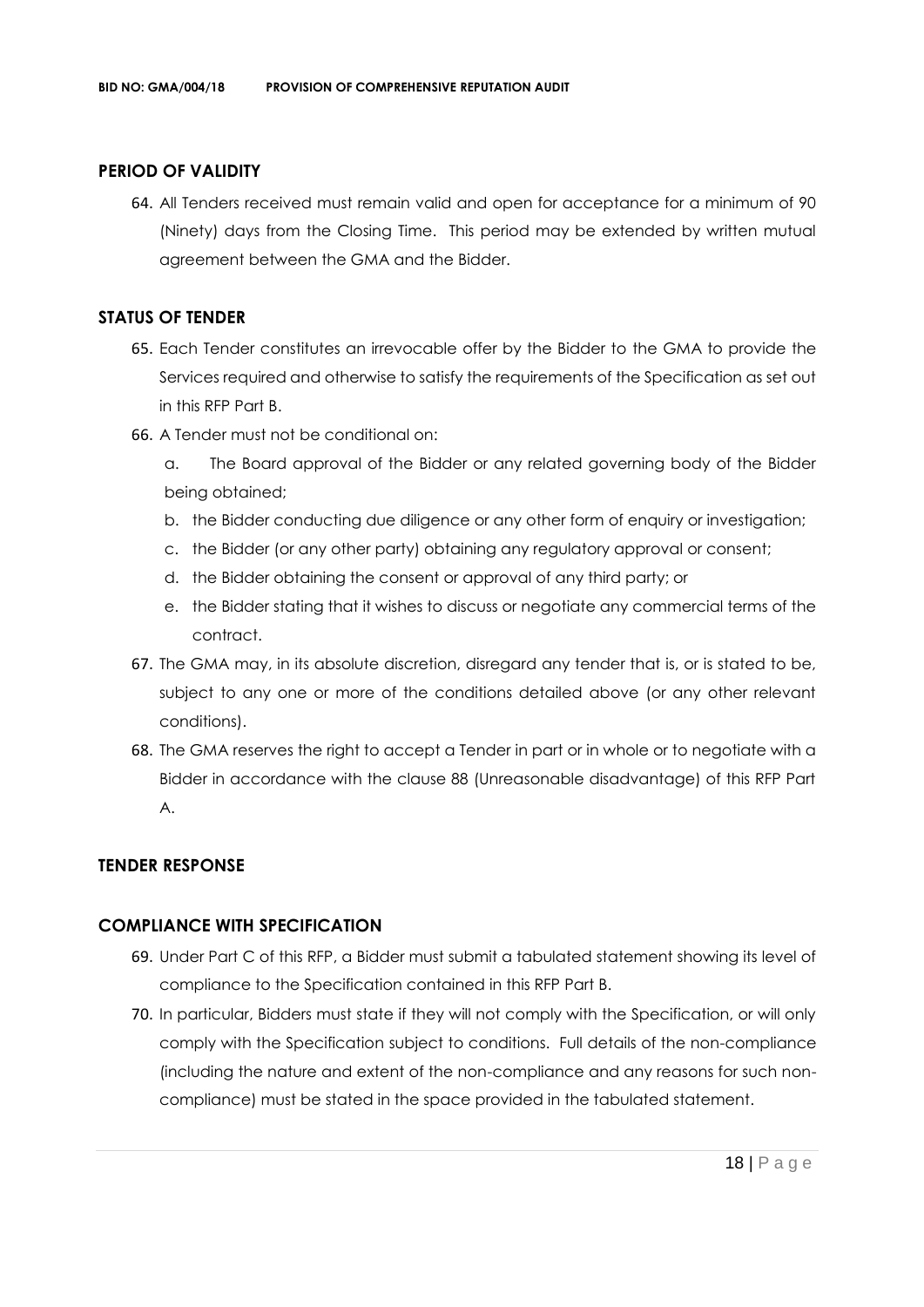- 71. No response is required in respect of a particular section of the Specification where Bidders will comply with the Specification. Only sections that Bidders have not complied with, or will only comply with subject to conditions, should be noted in the tabulated statement.
- 72. The GMA is prepared to contemplate minor variations or departures from the Specification proposed by Bidders.
- 73. However, Bidders should note that significant or substantive variations or departures from the Specifications will not be viewed favourably unless the Bidder is able to clearly demonstrate to the satisfaction of the GMA the necessity for such variations or departures.

*Note to Bidders: The GMA will assume that a Bidders Response complies in all relevant respects with the Specification unless the Bidder states otherwise. Failure to notify the GMA of any noncompliance may result in a Bidders Response being disregarded.*

- 74. For the purposes of clauses 70,71 and 72:
	- **Yes/Complies** means that in all respects the Bidders Response meets or otherwise satisfies all specified outputs, characteristics or performance standards.
	- **Will comply subject to conditions** means that the specified outputs, characteristics or performance standards can only be met by the Bidder subject to certain conditions.
	- **No/Will not comply** means that the specified outputs, characteristics or performance standards is not met by the Bidders Response.

#### **GENERAL**

- 75. Indefinite responses such as "noted", "to be discussed" or "to be negotiated" are not acceptable.
- 76. Where the Bidder is unwilling to accept a specified condition, the non-acceptance must be clearly and expressly stated. Prominence must be given to the statement detailing the non-acceptance. It is not sufficient that the statement appears only as part of an attachment to the Tender, or be included in a general statement of the Bidders usual operating conditions.
- 77. An incomplete Tender may be disqualified or assessed solely on the information completed or received with the Tender.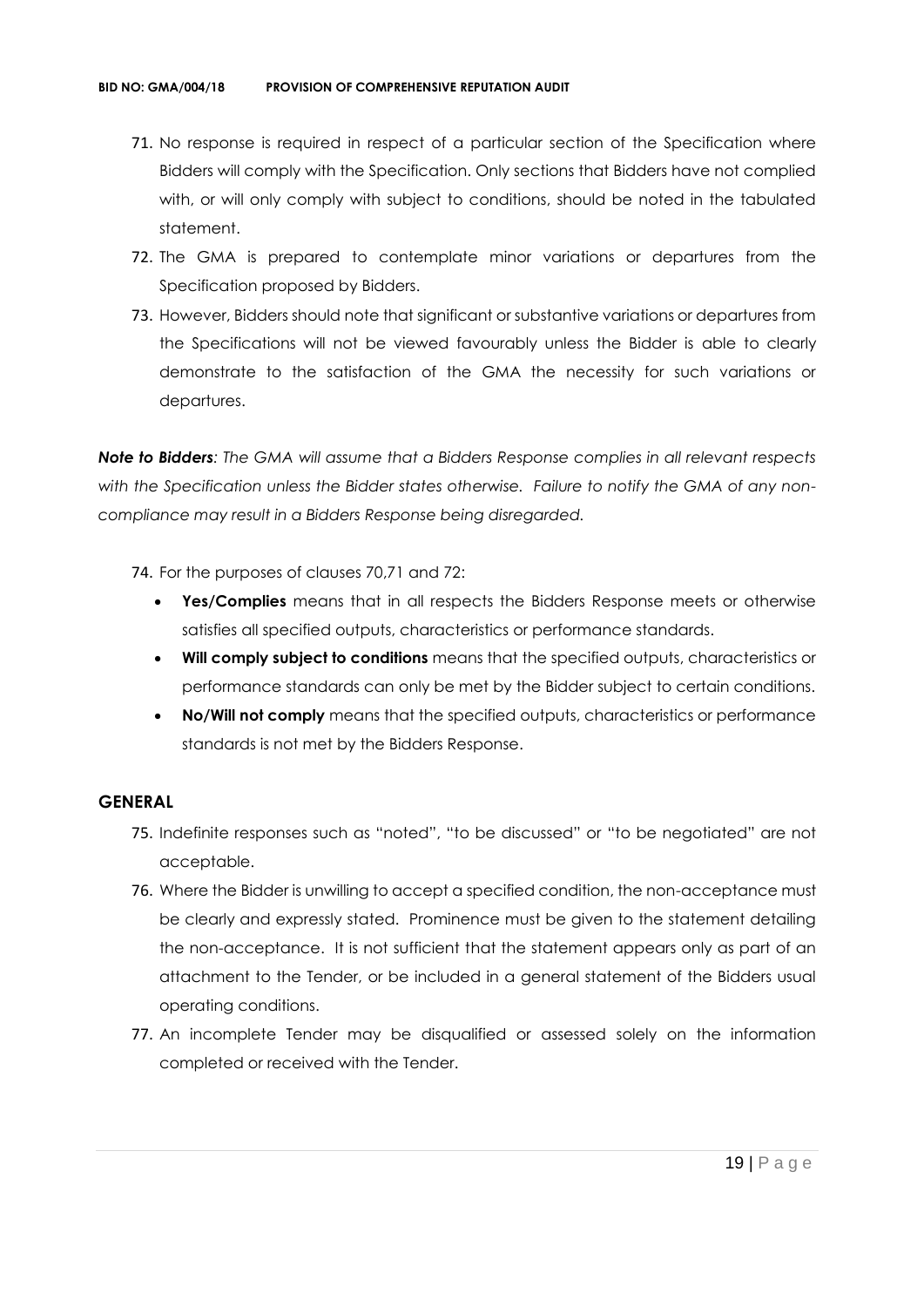#### **ALTERNATIVE TENDER**

- 78. A Bidder may submit an alternative proposal. An alternative proposal will only be accepted if:
- a. The Bidder also provides a conforming Bidders Response; and
- b. The alternative proposal is clearly identified as an "Alternative Tender".
- 79. An Alternative Tender may:
- a. Not comply with the Specifications for the relevant Services due to inherent design or capability in the operation of the Services; or
- b. Provide the Services in a manner different to that specified in this RFP Part B.

#### **INNOVATIVE SOLUTIONS**

- 80. Bidders are encouraged to offer options or solutions which may, in an innovative way, contribute to the GMA's ability to carry out its operations in a more cost-effective manner.
- 81. These options or solutions may be related to:
- a. The outputs, functional, performance and technical aspects of the requirement; or
- b. Opportunities for more advantageous commercial arrangements.
- 82. Any such options or solutions will be considered by the GMA on a "commercial in confidence" basis if so requested by the Bidder.
- 83. Where a Bidder submits an offer which meets the requirements of this RFP in an alternative and practical manner, the Tender must also include any supplementary material (including such pricing and costing details as may be necessary to enable the GMA to fully assess the financial impact of the alternative proposal), which demonstrates in detail that such an alternative will fully achieve and/or exceed all the specified requirements, together with references as to why the additional features may be advantageous.
- 84. The GMA reserves the right to consider such offers on their merits or not to consider them at all.

#### **CONTRACT DISCLOSURE REQUIREMENTS**

#### **DISCLOSURE OF INFORMATION**

85. The Conditions of Tendering include a provision for the disclosure of contract information (refer to this RFP Part A dealing with "Use of Tenders").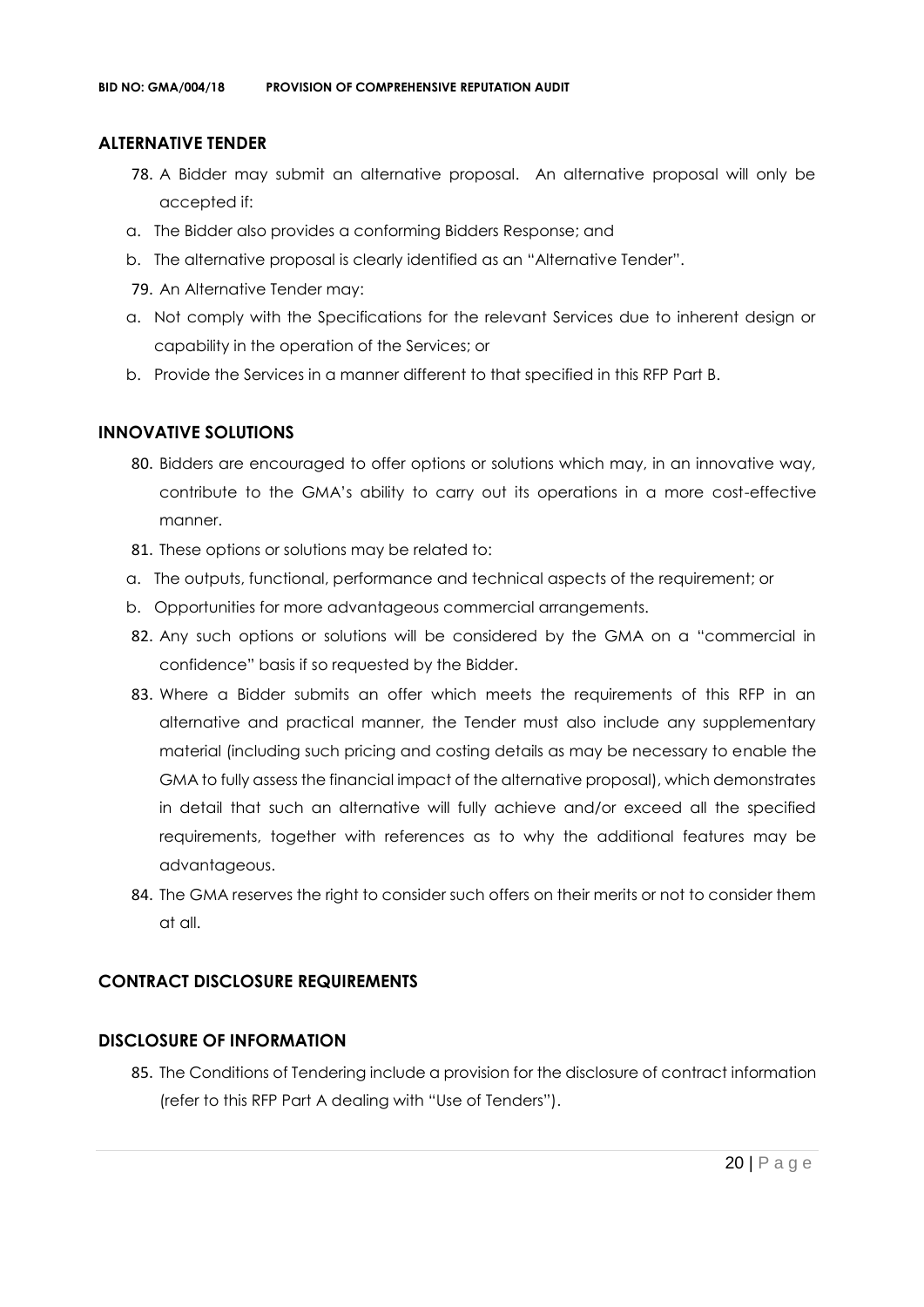86. If a Bidder wishes to withhold the disclosure of specific contract information, the Bidder must clearly outline how the release of this information will expose trade secrets, business strategy or unique methodologies that may expose the business unreasonably to disadvantage.

#### **TRADE SECRETS**

- 87. In considering whether specific information should be categorised as a trade secret, Bidders' should assess:
- a. The extent to which it is known outside of the Bidders business;
- b. the extent to which it is known by the persons engaged in the Bidders business;
- c. any measures taken to guard its secrecy;
- d. its value to the Bidders business and to any competitors;
- e. the amount of money and effort invested in developing the information; and
- f. the ease or difficulty with which others may acquire or develop this information.

#### **UNREASONABLE DISADVANTAGE**

- 88. In determining whether disclosure of specific information will expose a Bidders business unreasonably to disadvantage, the following should be considered:
- a. Whether the information is generally available to competitors; and
- b. Whether it could be disclosed without causing substantial harm to the competitive position of the business.

The GMA will consider these applications in the Tender evaluation and negotiations (if any) with Bidders.

#### **EVALUATION OF TENDERS**

#### **EVALUATION PROCESS**

- 89. Following the Closing Time, the GMA intends to evaluate the Tenders received.
- 90. Tenders will be evaluated against the Evaluation Criteria specified under the section "Evaluation Criteria Format".
- 91. Without limiting the GMA's rights in the RFP, the GMA may at any time during the Tendering Process choose to:
- a. Shortlist one or more Bidders; and
- b. accept one or more of the Tenders.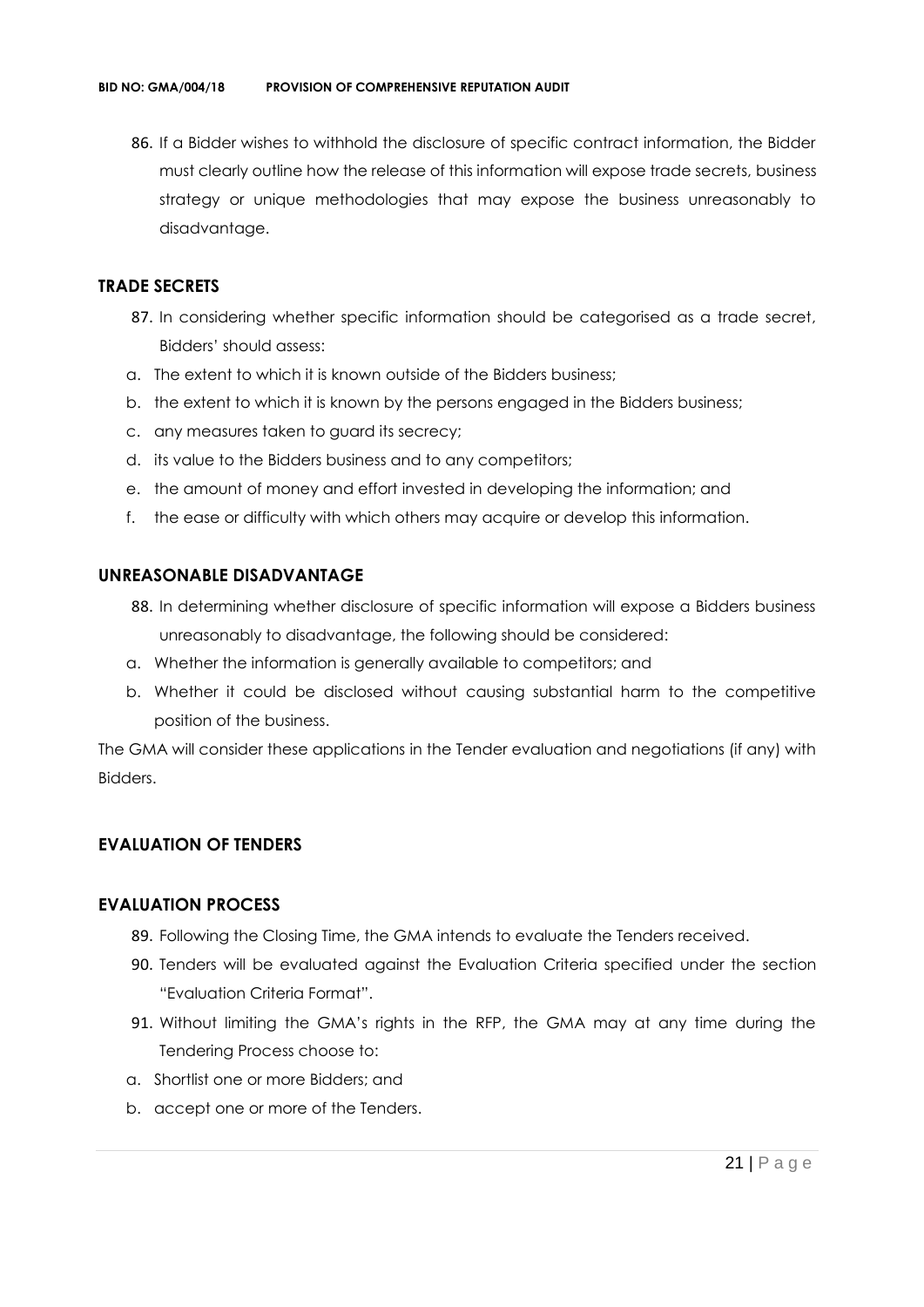- 92. Unless the Evaluation Criteria explicitly require, the GMA may, but is not in any way bound to, shortlist, to select as successful, or to accept the Tender offering the lowest price.
- 93. Should the GMA choose to include a short listing stage in its evaluation process, the GMA is not, at any time, required to notify Bidders or any other person or organisation interested in submitting a Tender.
- 94. A Bidders Response will not be deemed to be unsuccessful until such time as the Bidder is formally notified of that fact by the GMA. The commencement of negotiations by the GMA with one or more other Bidders is not to be taken as an indication that any particular Bidders Response has not been successful.

#### **EVALUATION CRITERIA FORMAT**

- 95. The evaluation criteria is weighted to reflect the importance of project requirements noted in the Specifications:
- 96. In evaluating Bidders Responses, the GMA will have regard to:
- a. Specific evaluation criteria identified in the list below;
- b. the overall value for money proposition presented in the Bidders Response; and
- c. particular weighting assigned to any or all of the evaluation criteria specified below.
- 97. For the purposes of this RFP clause 98, 'value for money' is a measurement of financial and non-financial factors, including:
- a. Quality levels; and
- b. performance standards.
- 98. Value for money will be assessed on a 'whole of life' basis (including the transitioning-in, the contract term and the transitioning-out phases of the relationship between the GMA and a Bidder), with a view to long-term sustainability of the value for money proposition and with a focus on ensuring that value for money outcomes are promoted and protected following the conclusion of any contract that may result from this RFP.
- 99. Administrative compliance will be determined in accordance with the conditions listed in this RFP.
- 100. The evaluation criteria will be in line with the PPPFA, 2000 (Act No. 5 of 2000) and Preferential Procurement Regulations 2017.
- 101. Evaluation will be based on a point system and three-stage evaluation process. As a pre-requisite, a bid must comply with the requirements of the bid solicitation and meet the pre-qualification requirements before being evaluated further to next stage. The minimum threshold of the functionality evaluation criteria must also be met in order for the bid to be declared responsive and qualify to the next evaluation stage.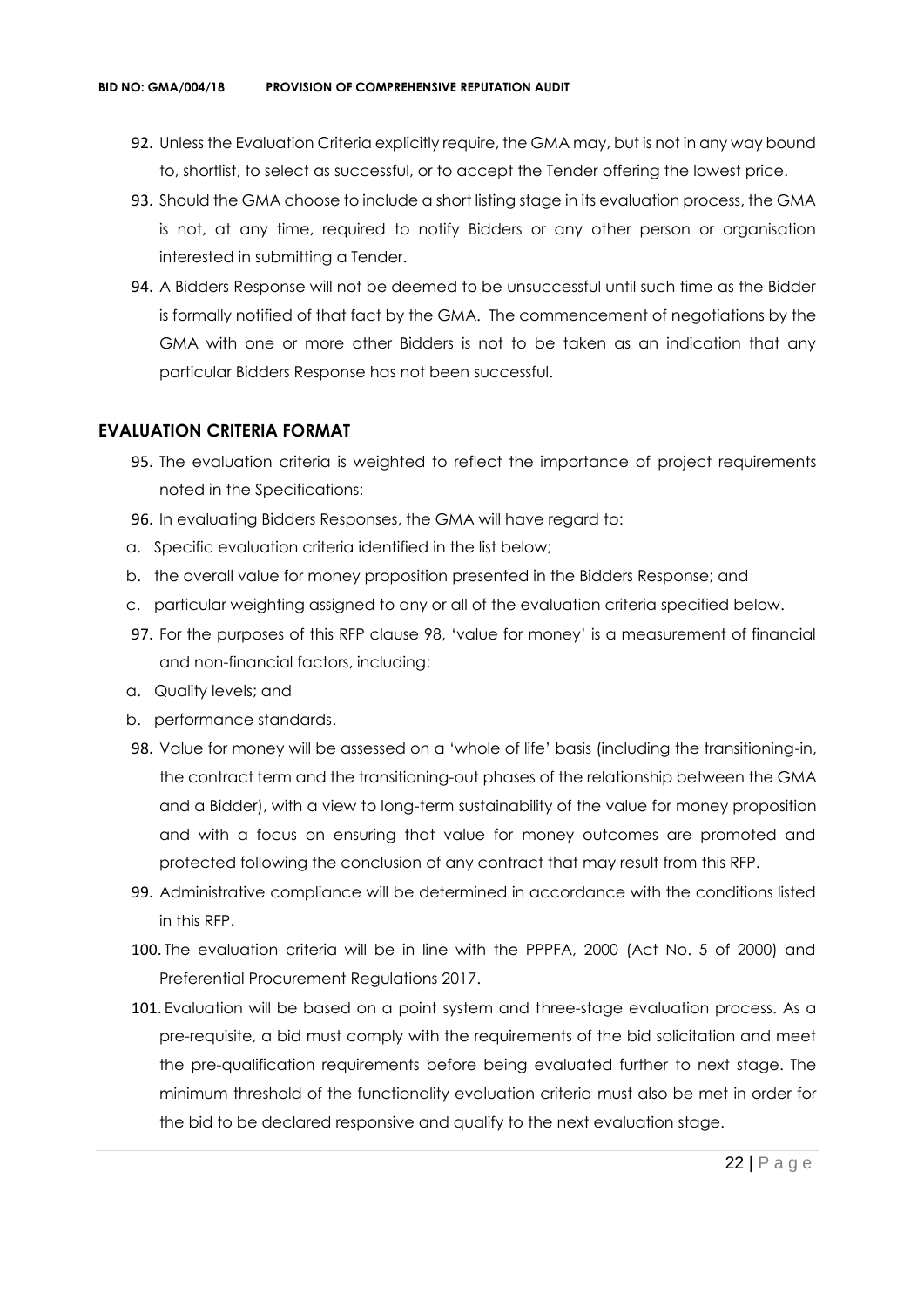102. The value of this bid is estimated to be below R 50,000,000 and therefore the 80/20 preference point system shall apply. The following is the weighting awarded for each element, and the threshold score.

| <b>Evaluation element</b> | Weighting | <b>Threshold score</b> |
|---------------------------|-----------|------------------------|
| <b>Technical proposal</b> | 100       | 75 Points              |
| <b>B-BBEE</b> proposal    | 20        | N/A                    |
| Price proposal            | 80        | N/A                    |
| <b>Total</b>              | 100       |                        |

#### **FUNCTIONALITY EVALUATION**

- 103. The evaluation criteria for measuring functionality, and the weighting attached to each criterion is detailed in **Part B of the RFP document, Paragraph 7 of Terms of Reference**. Failure to provide adequate information for evaluation of the criteria listed below will at least result in minimal subjective consideration and may result in loss of points.
- 104. A minimum threshold for functionality is based on meeting the suppliers' reseller or partner status. Bids that do not meet this threshold in each section will automatically be disqualified from further evaluation.
- 105. Thereafter, only the qualifying bids will be evaluated in terms of the 80/20 preference point system, where a maximum of 80 points are allocated for price and a maximum of 20 points are allocated in respect of the level of B-BBEE contribution of the bidder.

#### **PRICE EVALUATION**

106. Price points will be calculated on the total price proposed solution as per terms of reference.

#### **B-BBEE EVALUATION**

- 107. Twenty (20) points are allocated. B-BBEE rating certificates and affidavits signed under oath are applicable and points allocated in terms of the BBBEE Codes of Good Practice guideline as indicated in the following table.
- 108. Bidders must submit valid BBBEE Certificates and affidavits signed under oath which will be verified.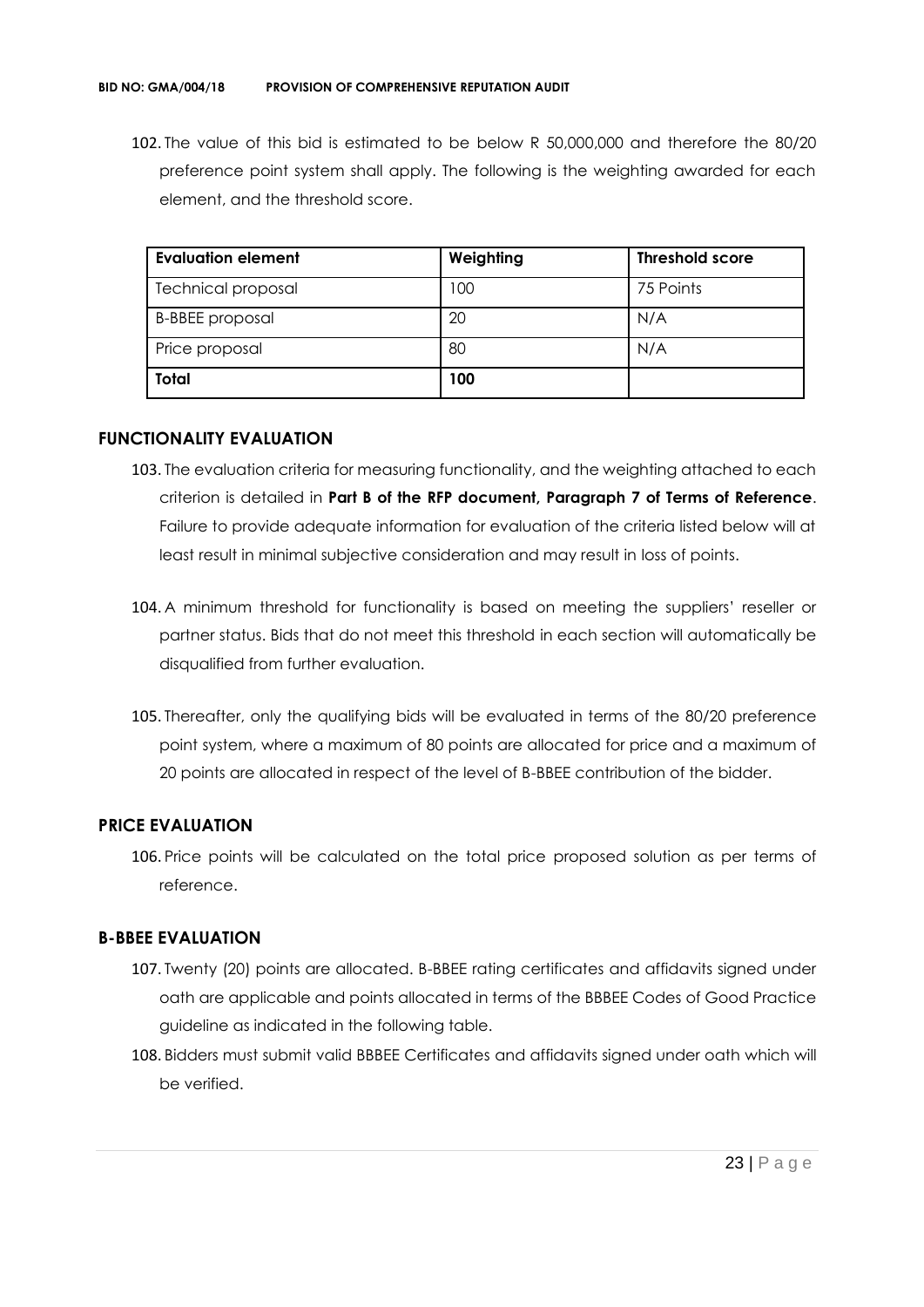| <b>B-BBEE Status Level of Contributor</b> | <b>Number of points</b> |
|-------------------------------------------|-------------------------|
| 1                                         | 20                      |
| $\overline{2}$                            | 18                      |
| $\mathfrak{S}$                            | 14                      |
| 4                                         | 12                      |
| 5                                         | 8                       |
| 6                                         | 6                       |
| 7                                         | $\overline{4}$          |
| 8                                         | $\overline{2}$          |
| Non-compliant contributor                 | $\overline{0}$          |

#### **POINTS AWARDED FOR B-BBEE STATUS LEVEL OF CONTRIBUTION**

109. The preference points claimed by each bidder for attaining the B-BBEE Status Level of Contributor will be allocated to each qualifying bid when determining the total bid score under the preference points system. The points scored by a bidder in respect of the level of B-BBEE contribution contemplated in the table above will be added to the points scored for price.

#### **CLARIFICATION OF TENDERS**

- 110. The GMA may seek clarification from and enter into discussions with any or all of the Bidders in relation to their Tender. The GMA may use such information in interpreting the Tender and evaluating the cost and risk in accepting the Tender. Failure to supply clarification to the satisfaction of the GMA may render the Tender liable to disqualification.
- 111. The GMA is under no obligation to seek clarification of anything in a Tender and reserves the right to disregard any clarification that the GMA considers to be unsolicited or otherwise impermissible in accordance with the rules set out in this RFP.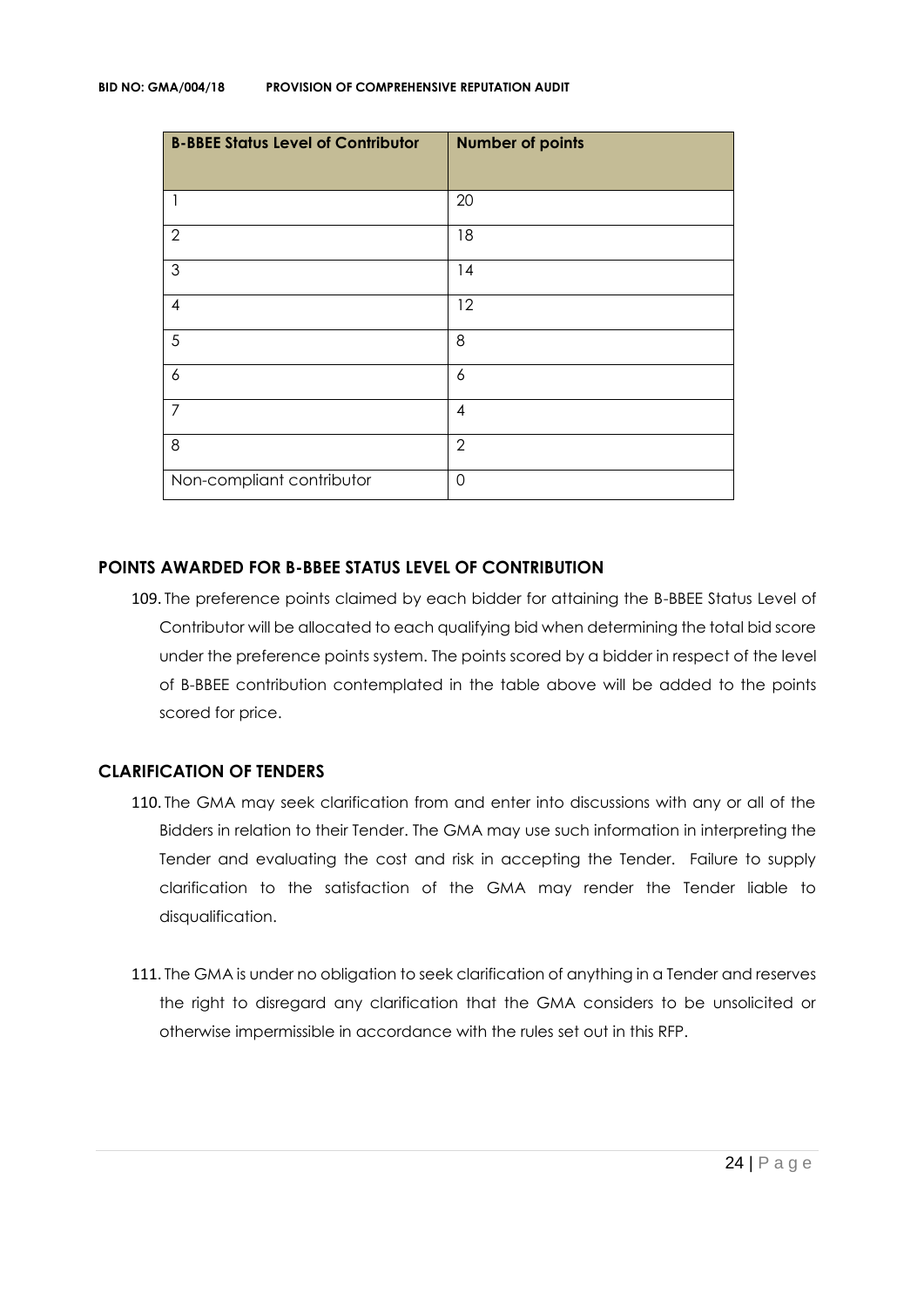#### **DISCUSSION WITH BIDDERS**

- 112. The GMA may elect to engage in detailed discussions with any one or more Bidders, with a view to maximising the benefits of this RFP as measured against the evaluation criteria and in fully understanding a Bidders offer.
- 113. In its absolute discretion, the GMA may invite some or all Bidders to give a presentation to the GMA in relation to their submissions, that may include a demonstration of software, programs or unique methodologies proposed, if applicable.
- 114. The GMA is under no obligation to undertake discussions with, or to invite any presentations from Bidders.
- 115. In addition to presentations and discussions, the GMA may request some or all Bidders to:
- a. Conduct a site visit, if applicable;
- b. provide references or additional information; and/or
- c. make themselves available for panel interviews.

#### **BEST AND FINAL OFFERS**

- 116. Bidders or where the Tendering Process involves a short listing process, shortlisted Bidders may be invited by the GMA to submit a best and final offer in relation to all or certain aspects of their respective Tenders.
- 117. The GMA is under no obligation to give Bidders the opportunity to submit a best and final offer. If the GMA chooses to give Bidders the opportunity to submit a best and final offer, it is under no obligation to give notification before the Closing Time that such opportunity will be given.
- 118. Notwithstanding the possibility that the GMA may give Bidders the opportunity to submit a best and final offer, Bidders should be aware that the GMA will, in conducting its evaluation of Tenders, rely on all information (including all representations) contained in such Tenders. Bidders are therefore encouraged to submit their best and final offers in the first instance.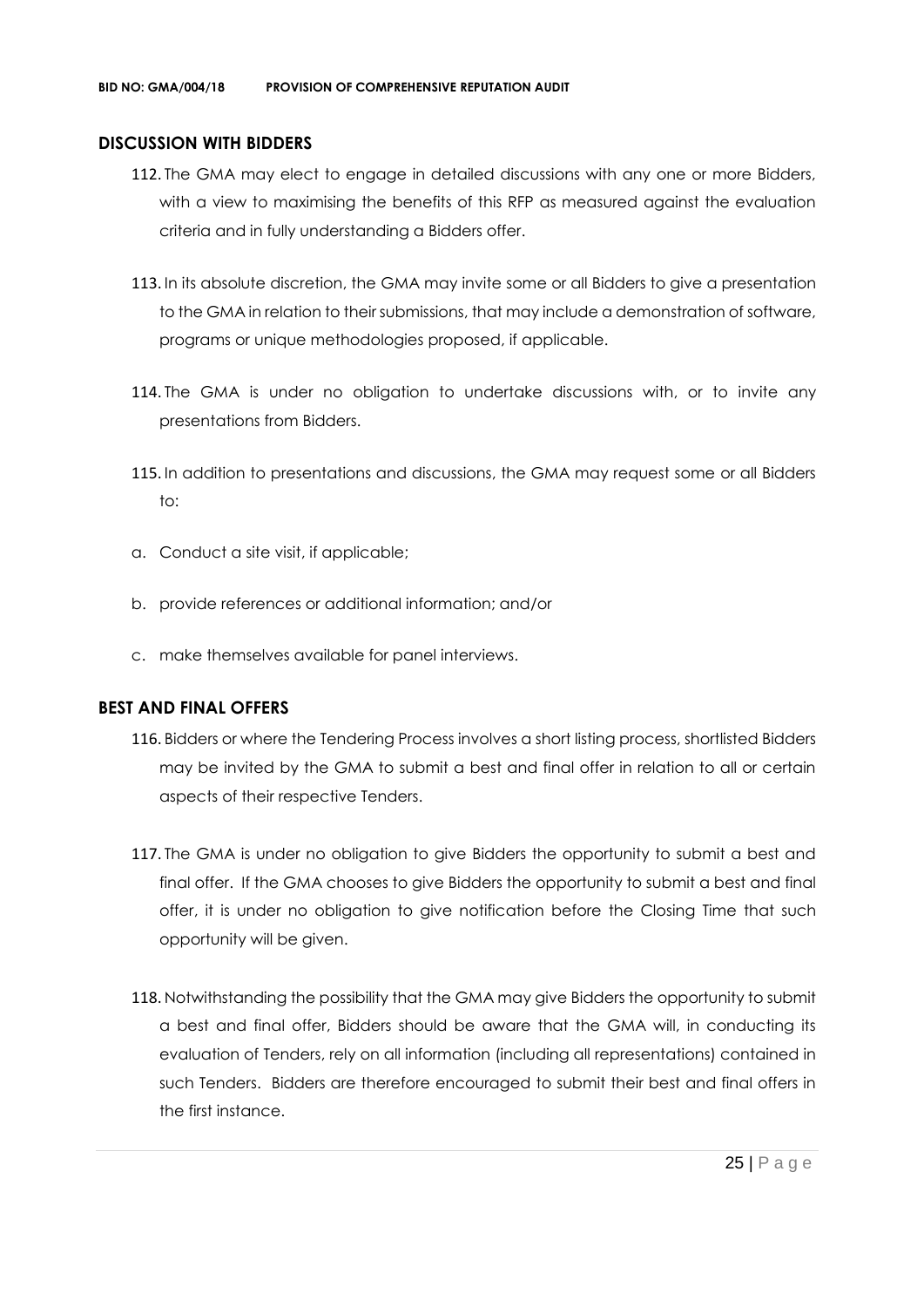#### **SUCCESSFUL TENDERS**

#### **NO LEGALLY BINDING CONTRACT**

119. Selection as a successful Bidder does not give rise to a contract (express or implied) between the successful Bidder and the GMA for the supply of the Services. No legal relationship will exist between the GMA and a successful Bidder for the supply of the Services until such time as a binding contract is executed by them.

#### **PRE-CONTRACTUAL NEGOTIATIONS**

- 120. The GMA may, in its absolute discretion, decide not to enter into pre-contractual negotiations with a successful Bidder.
- 121. A Bidder is bound by its Tender and all other documents forming part of the Bidders Response and, if selected as a successful Bidder, must enter into a contract on the basis of the Tender without negotiation.

#### **NO OBLIGATION TO ENTER INTO CONTRACT**

- 122. The GMA is under no obligation to appoint a successful Bidder or Bidders (as the case may be), or to enter into a contract with a successful Bidder or any other person, if it is unable to identify a Tender that complies in all relevant respects with the requirements of the GMA, or if due to changed circumstances, there is no longer a need for the Services requested, or if funds are no longer available to cover the total envisaged expenditure. For the avoidance of any doubt, in these circumstances the GMA will be free to proceed via any alternative process.
- 123. The GMA may conduct a debriefing session for all Bidders (successful and unsuccessful). Attendance at such debriefing session is optional.

#### **ADDITIONAL RULES**

- 124. It is a condition of the tendering process that Bidders will be required to complete all the forms annexed to this RFP Part C.
- 125. A Bidder who does not submit all the information as required by the GMA will be disqualified from the Tendering Process.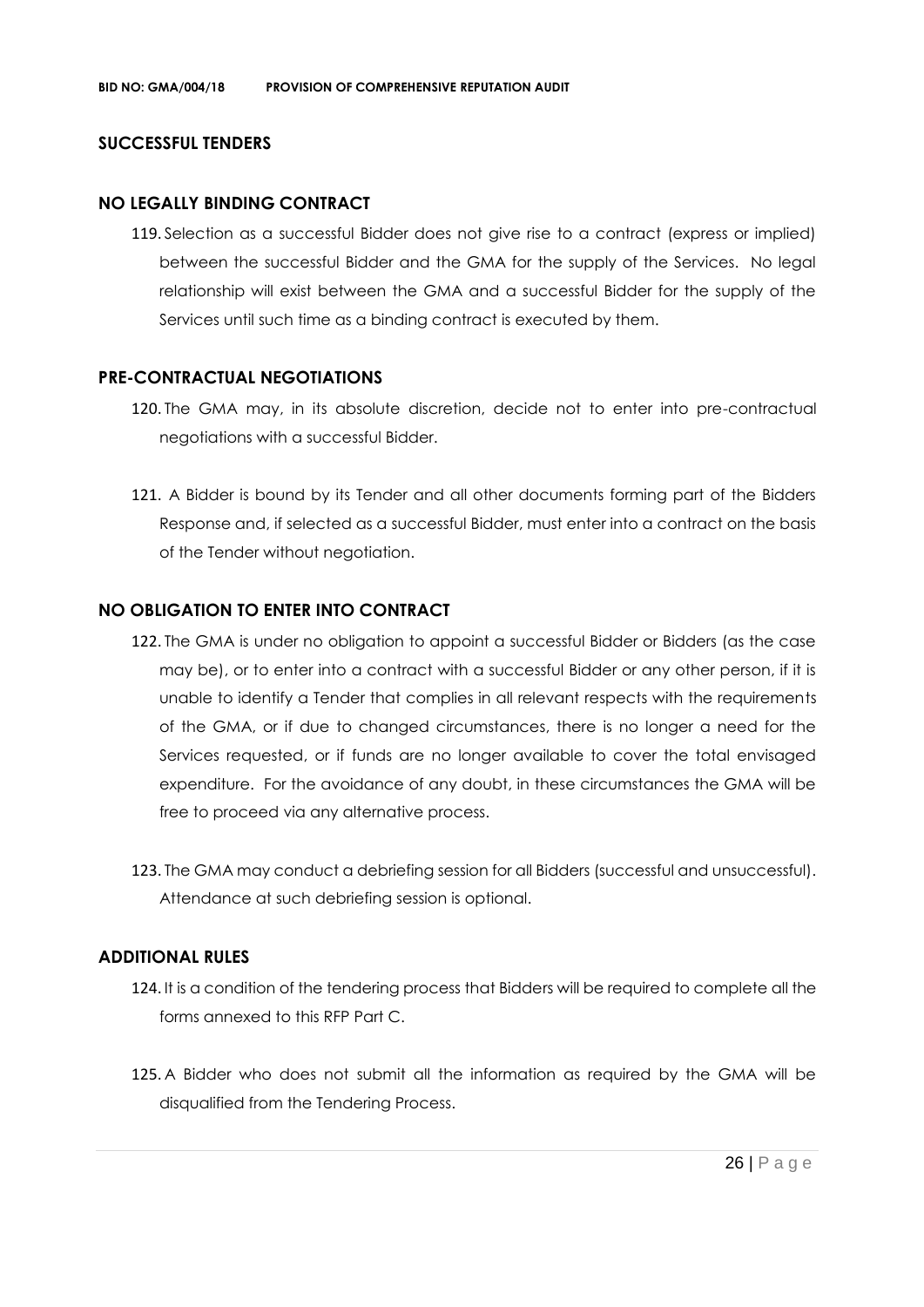#### **BIDDER WARRANTIES**

126. By submitting a Tender, a Bidder warrants that:

- a. In lodging its Tender it did not rely on any express or implied statement, warranty or representation, whether oral, written, or otherwise made by or on behalf of the GMA, its officers, employees, or advisers other than any statement, warranty or representation expressly contained in the RFP;
- b. it did not use the improper assistance of GMA employees or information unlawfully obtained from the GMA in compiling its Tender;
- c. it is responsible for all costs and expenses related to the preparation and lodgement of its Tender, any subsequent negotiation, and any future process connected with or relating to the Tendering Process;
- d. it otherwise accepts and will comply with the rules set out in this RFP; and
- e. it will provide additional information in a timely manner as requested by the GMA to clarify any matters contained in the Tender.

#### **GMA'S RIGHTS**

- 127. Notwithstanding anything else in this RFP, and without limiting its rights at law or otherwise, the GMA reserves the right, in its absolute discretion at any time, to:
- a. Cease to proceed with, or suspend the Tendering Process prior to the execution of a formal written contract:
- b. alter the structure and/or the timing of this RFP or the Tendering Process;
- c. vary or extend any time or date specified in this RFP for all or any Bidder or other persons;
- d. terminate the participation of any Bidder or any other person in the Tendering Process;
- e. require additional information or clarification from any Bidder or any other person or provide additional information or clarification;
- f. call for new Tenders;
- g. reject any Tender received after the Closing Time;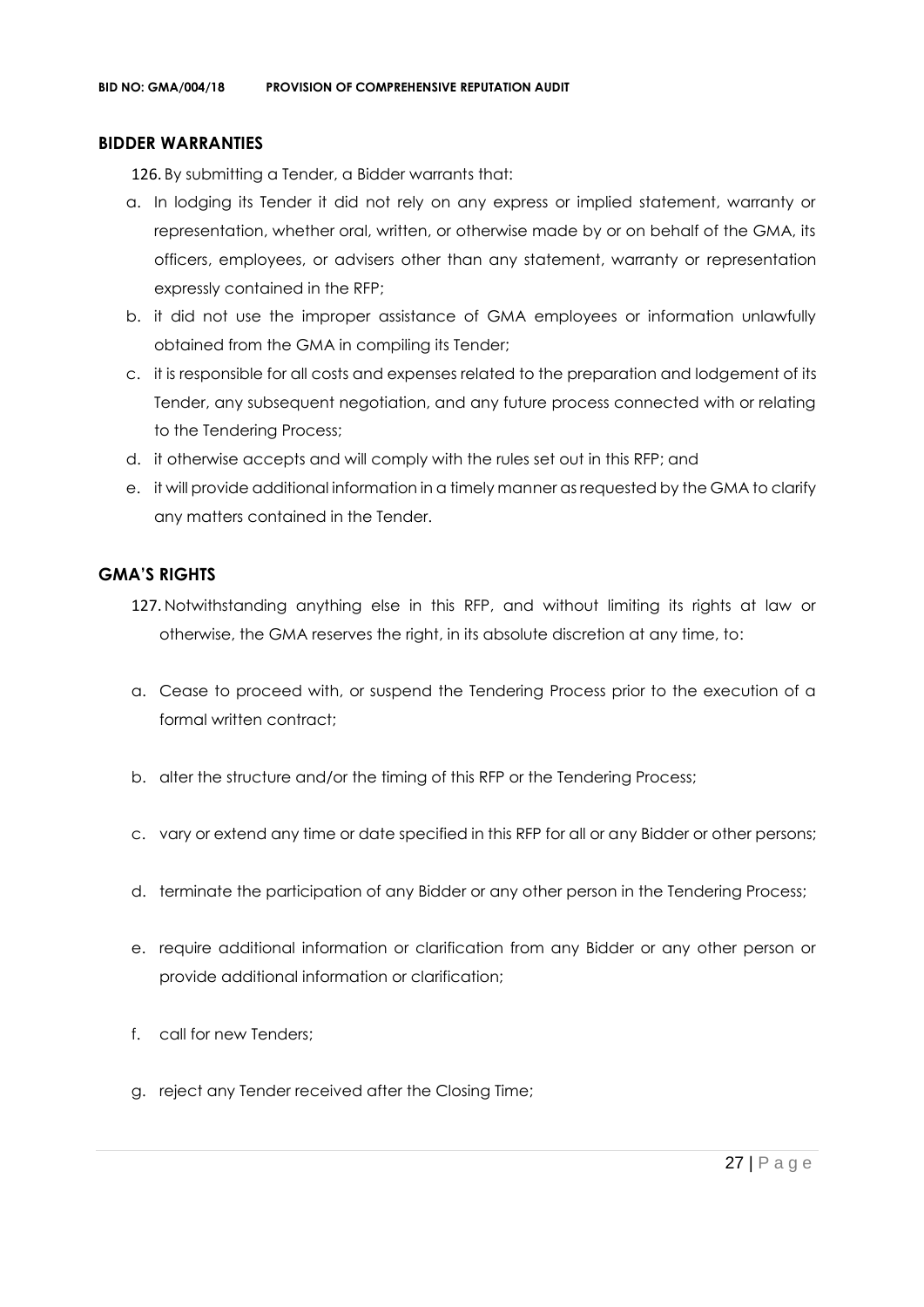- h. reject any Tender that does not comply with the requirements of this RFP; or
- i. consider and accept or reject any alternative tender.

#### **GOVERNING LAWS**

- 128. This RFP and the Tendering Process is governed by the laws applying in the Republic of South Africa.
- 129. Each Bidder must comply with all relevant laws in preparing and lodging its Tender and in taking part in the Tendering Process.
- 130. All tenders must be completed using the English language and all costing must be in South African Rands.

#### **INCONSISTENCY**

- 131. If there is any inconsistency between any parts of this RFP, a descending order of precedence must be accorded to:
- a. the conditions of tendering in Part A and Part B of this RFP, and any annexure or attachments;
- b. the Bidders response in Part C of this RFP;
- c. any other part of this RFP, so that the provision in the higher ranked document, to the extent of the inconsistency, prevails.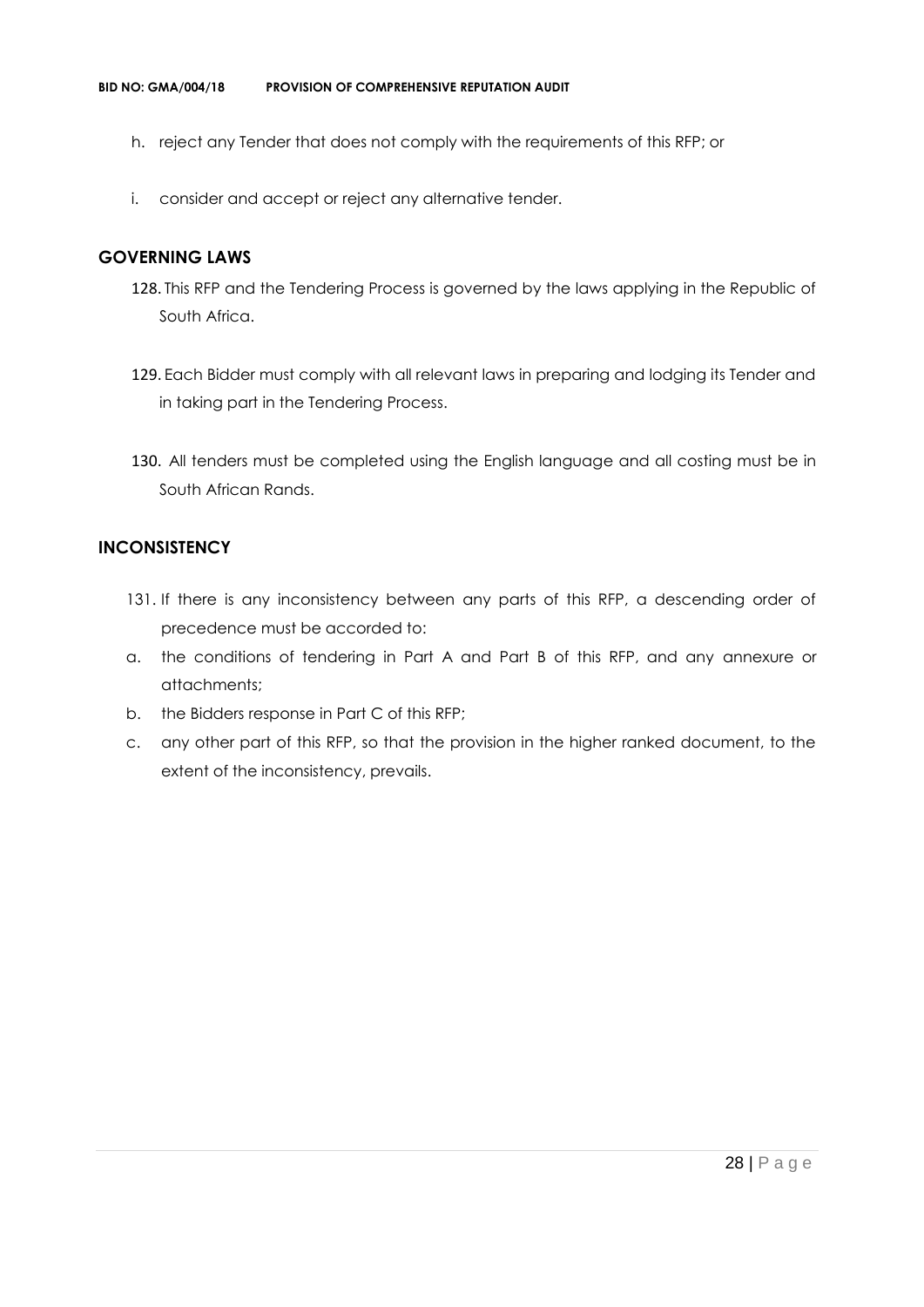## **RFP – PART B**

#### **TERMS OF REFERENCE**

#### **1. PURPOSE**

The purpose of these Terms of Reference (ToR) is to appoint a suitably qualified service provider to provide the Gautrain Management Agency's (GMA) Communication And Marketing (MarkComms) unit with conducting a comprehensive reputation audit.

#### **2. BACKGROUND INFORMATION OF THE GAUTRAIN**

#### **2.1. General Description of the Gautrain Rapid Rail Link System**

- a) The Bombela Concession Company (RF) (Pty) Ltd (BCC or the Concessionaire) entered into a Concession Agreement with the Gauteng Province (Province) that is represented by the Gautrain Management Agency (GMA), for the design, partial finance, construction, operation, and maintenance of the Gautrain Rapid Rail Link until 27 March 2026. Construction of the Gautrain project was completed on 7 June 2012.
- b) The Concessionaire signed an Operating Contract with Bombela Operating Company (Pty) Ltd (BOC) for the operation and maintenance of the system (Train sets, Stations, and Bus operations).
- c) In turn, BOC entered into two subcontracts, namely a maintainer contract in terms of which the Bombela Maintenance Company (BMC) is responsible for the maintenance of the system including the existing 4-car train sets and Mega Express which is responsible for the operation of the dedicated Gautrain bus service.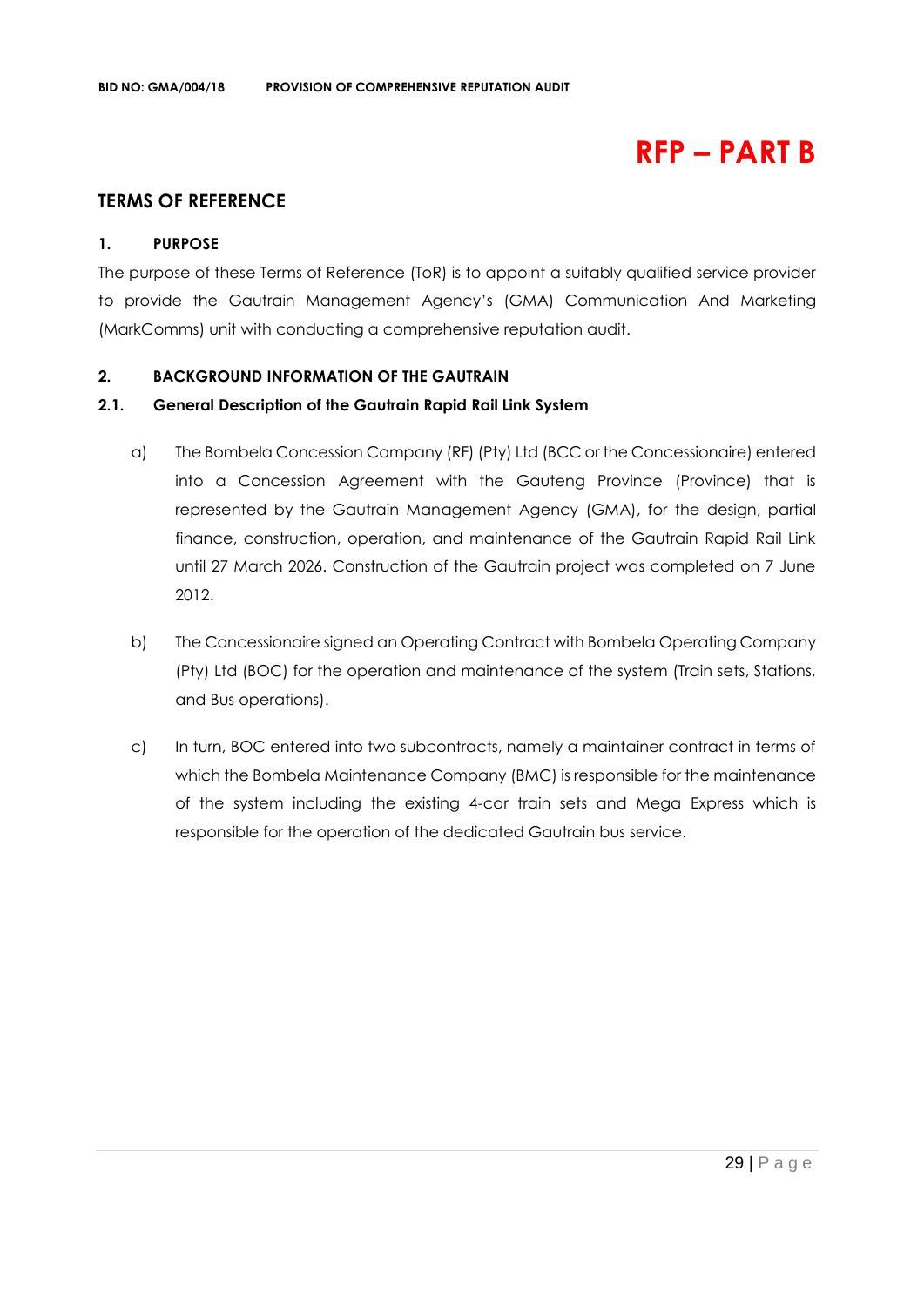#### *2.2.* **General Description of the GMA**

The main objective of the GMA is to manage, coordinate and oversee the Gautrain. In order to do so, the GMA must:

- a) assist the Gauteng Provincial Government ("GPG") in implementing Gautrain and achieving its objectives;
- b) act on behalf of GPG in managing the relationship between GPG and the Concessionaire in terms of the Concession Agreement ("the CA") and ensure that the interests of GPG are protected;
- c) enhance the integration of Gautrain with other transport services and Public Transport Plans;
- d) promote and maximize the Socio-Economic Development and BBBEE objectives of the GPG in relation to Gautrain;
- e) liaise with and promote co-operation between government structures in all three spheres of Government in relation to Gautrain;
- f) liaise with persons having an interest in Gautrain;
- g) manage assets relating to Gautrain and promote their preservation and maintenance;
- h) manage the finances of the Gautrain and the financial securities provided by the Concessionaire; and
- i) monitor the policy and legislative environment of the Gautrain.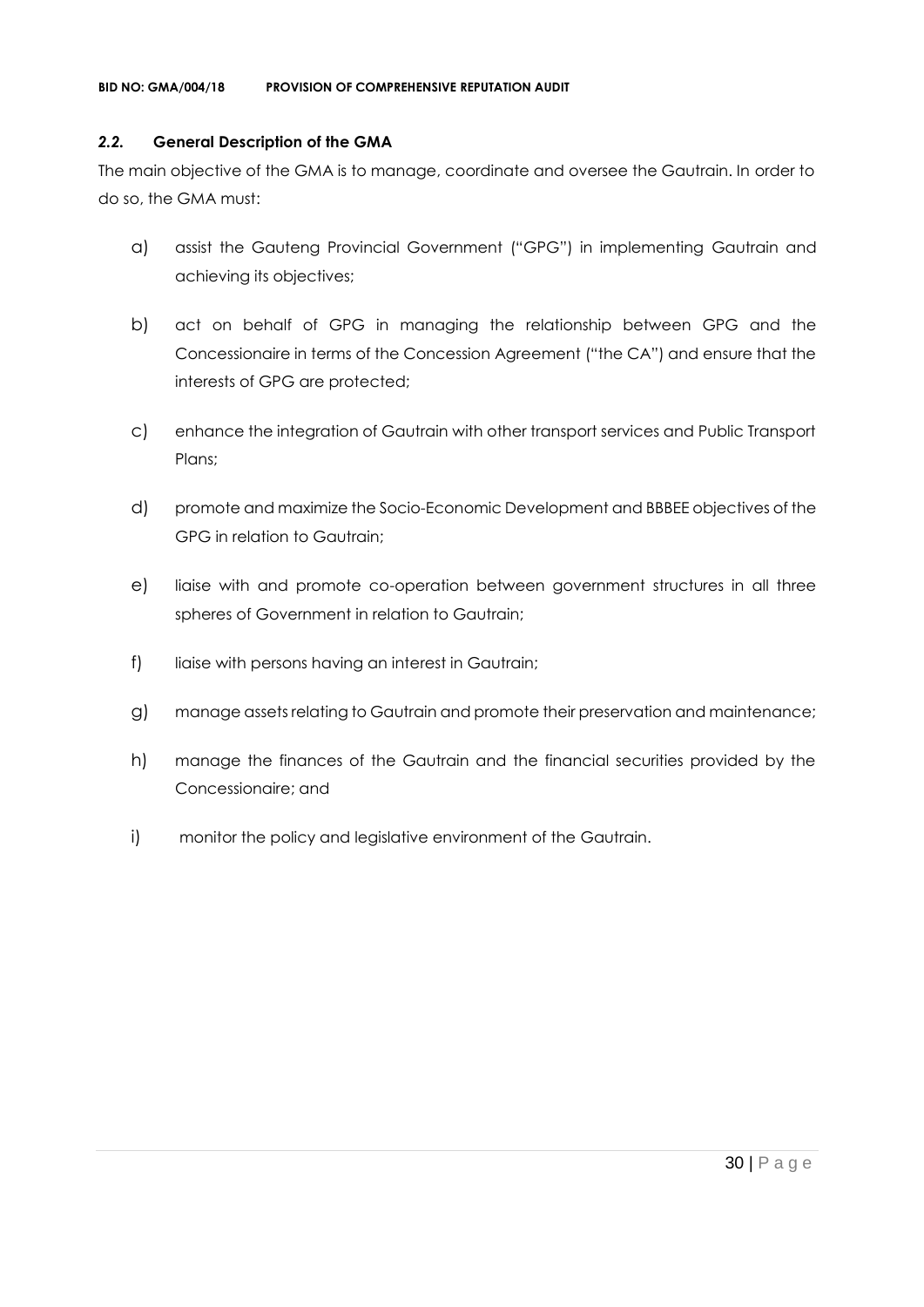#### **3. THE SCOPE OF WORKS**

The GMA Communication and Marketing Unit must continue determining the awareness and perceptions of Gautrain and its key stakeholders (including users of Gautrain) as it will affect longterm relationships between these stakeholders and Gautrain. Stakeholders' perceptions relevant to the extensions of the Gautrain Rapid Rail Integrated Network is also important.

The results of this survey will used to update and implement the Gautrain Integrated Communication and Marketing Strategy in relation to:

- a) The current Gautrain-stakeholder relationship equation
- b) The current reputation (brand reputation) that Gautrain has amongst stakeholders
- c) Benchmark against previous audits
- d) Expansions (development on existing system) and extensions (development of new network)

#### **4. RESEARCH OBJECTIVES**

To determine a profile of reputation, awareness, perceptions, communication needs and relationship orientation:

- a) Overall awareness level about Gautrain, inclusive of its institutional arrangements
- b) Overall attitude towards Gautrain
- c) Gautrain's meeting the Project objectives
- d) Relationship between Gautrain and its stakeholders
- e) Expectations of Gautrain's stakeholders' communication/information needs
- f) Overall importance of reputational constructs including but not limited to brand, communication, etc
- g) Importance of Gautrain's reputational constructs
- h) Overall importance of brand constructs including but not limited to slogan and logo
- i) Gautrain's brand constructs and its importance
- j) Overall importance of sustainability constructs including but not limited to environmental and socio-economic
- k) Importance of Gautrain's sustainability constructs
- l) Overall importance of vision and leadership constructs including but not limited to listening and access to them
- m) Importance of Gautrain's vision and leadership constructs
- n) Overall importance of communication constructs including but not limited to understanding and tardiness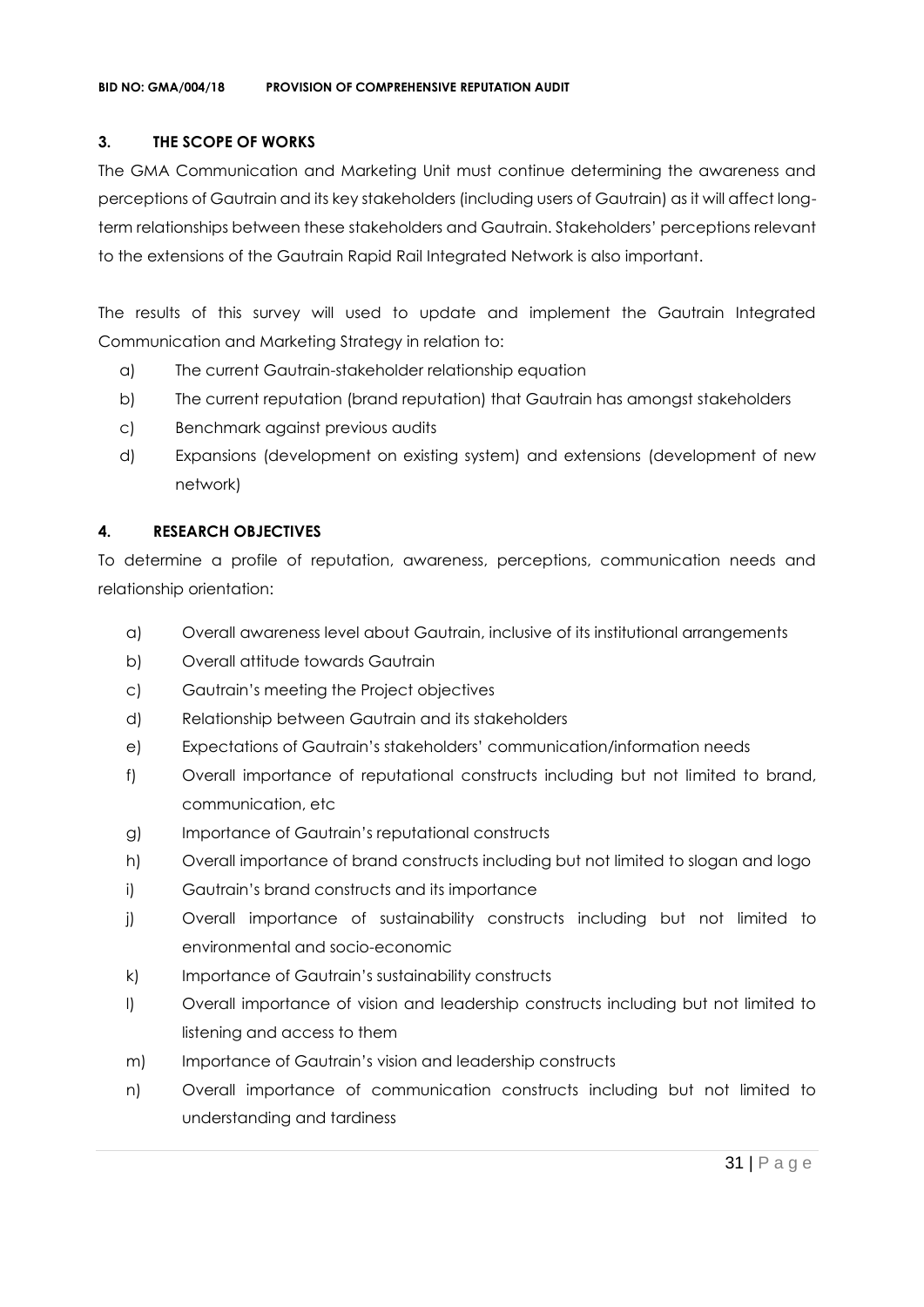- o) Importance of Gautrain's communication constructs
- p) Gautrain's personality factors
- q) Gautrain Project core business including but not limited to transport integration and socio-economic development
- r) To be a valid and reliable study with results that can be applied

#### **5. BACKGROUND**

- 5.1. Sample responses from the sectors below includes, but not limited to:
	- a) GMA Board
	- b) National Government
	- c) Gauteng Provincial Government
	- d) Current general passengers on the North South line
	- e) Current general passengers on the East West line
	- f) Current airport passengers
	- g) Potential passengers
	- h) Travel and Tourism, and Hospitality
	- i) Transport
	- j) Economic
	- k) Urban and Spatial Developers
	- l) Entertainment/Recreation
	- m) Academia/Educational Institutions
	- n) Environment
	- o) Sport
	- p) Media
	- q) Arts and Culture Groups
	- r) Disability Forums
	- s) Economic Development
	- t) Health and Fitness groups
	- u) Youth/Organised Youth Organisations
	- v) Corporate SA
	- w) Organised business
	- x) Meetings, Incentive, Conference and Exhibition (MICE) industry
- 5.2. The sample to be representative of the following demographics: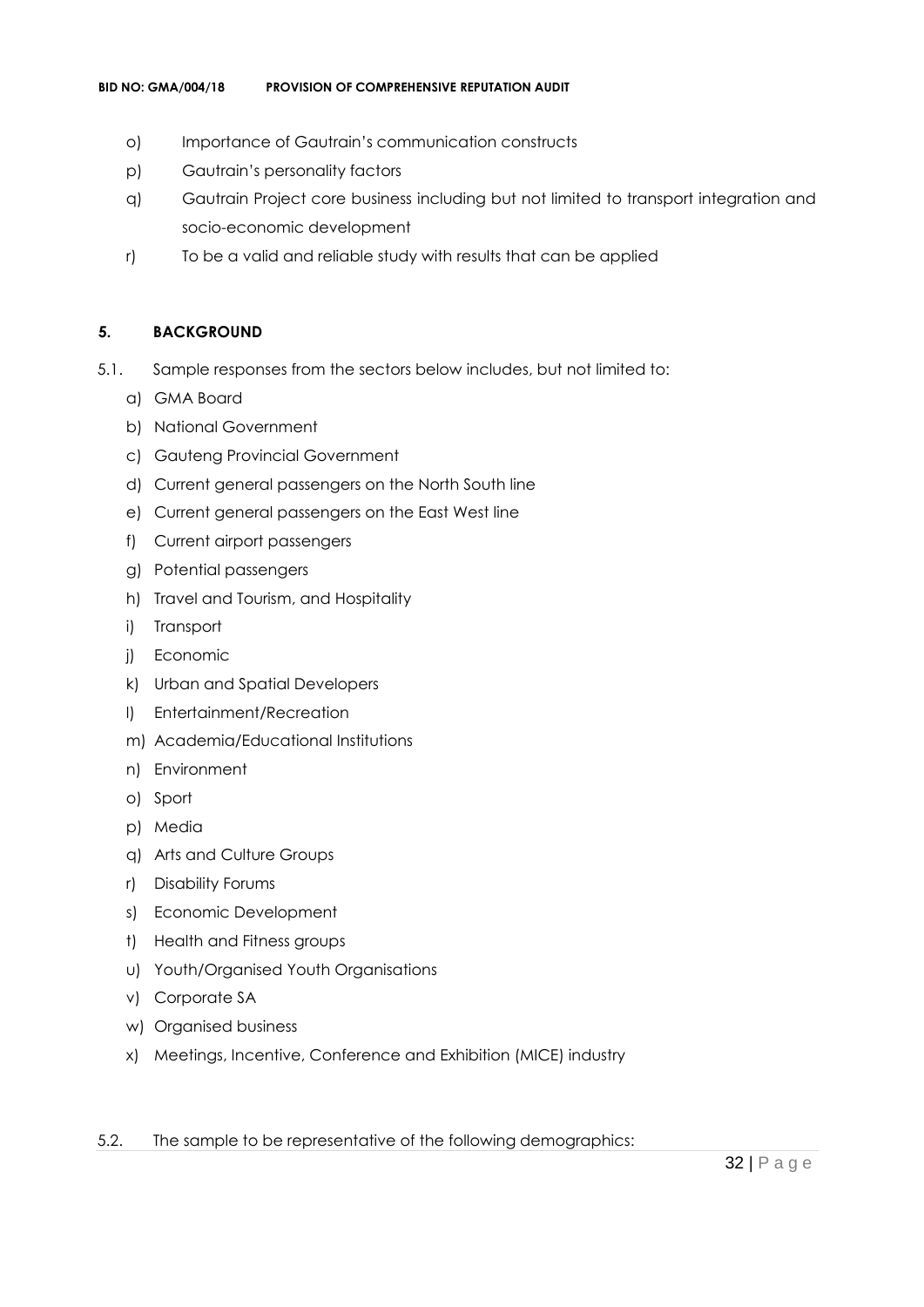- a) Age
- b) Gender
- c) Current method of transport (private, public [bus, rail, minibus taxi])
- d) Monthly household income
- e) Geographical location
- 5.3. Proposed data collection methods which is suitable to relevant sample:
	- a) Face to face in-depth interviews with opinion leaders
	- b) Online questionnaire
	- c) Computer Aided Telephonic Interviews
	- d) Telephonic interview
	- e) Face to face (vox pops)
	- f) Alternative data collection method if required.

#### **6. REQUIREMENTS FROM SERVICE PROVIDER**

#### **6.1. For Tender Submission:**

- a) Proposed draft questionnaire constructs / framework
- b) Proposed Methodology (sample, sample size as per proposed sectors, pilot test, data collection methods as per proposed sectors, statistical analytical method, etc.)
- c) Proposed project timelines with a minimum of three months and maximum five months
- d) Availability of databases as per section 3.1 (please list)
- e) Suggestions of innovative platforms on which to do fieldwork
- f) Platform suggestion on which to report real time monitoring of results

#### **6.2. Post appointment of successful service provider:**

- a) Need to have access to databases for online questionnaire post appointment including but not limited to sectors in section 3.1
- b) Questionnaire design as per research objectives post appointment and to be approved
- c) Conducting fieldwork / gathering data
- d) Platform on which to report real time monitoring of results
- e) Statistical analysis which also indicates validity and reliability
- f) Monthly progress report
- g) Maximum of three (3) Report presentation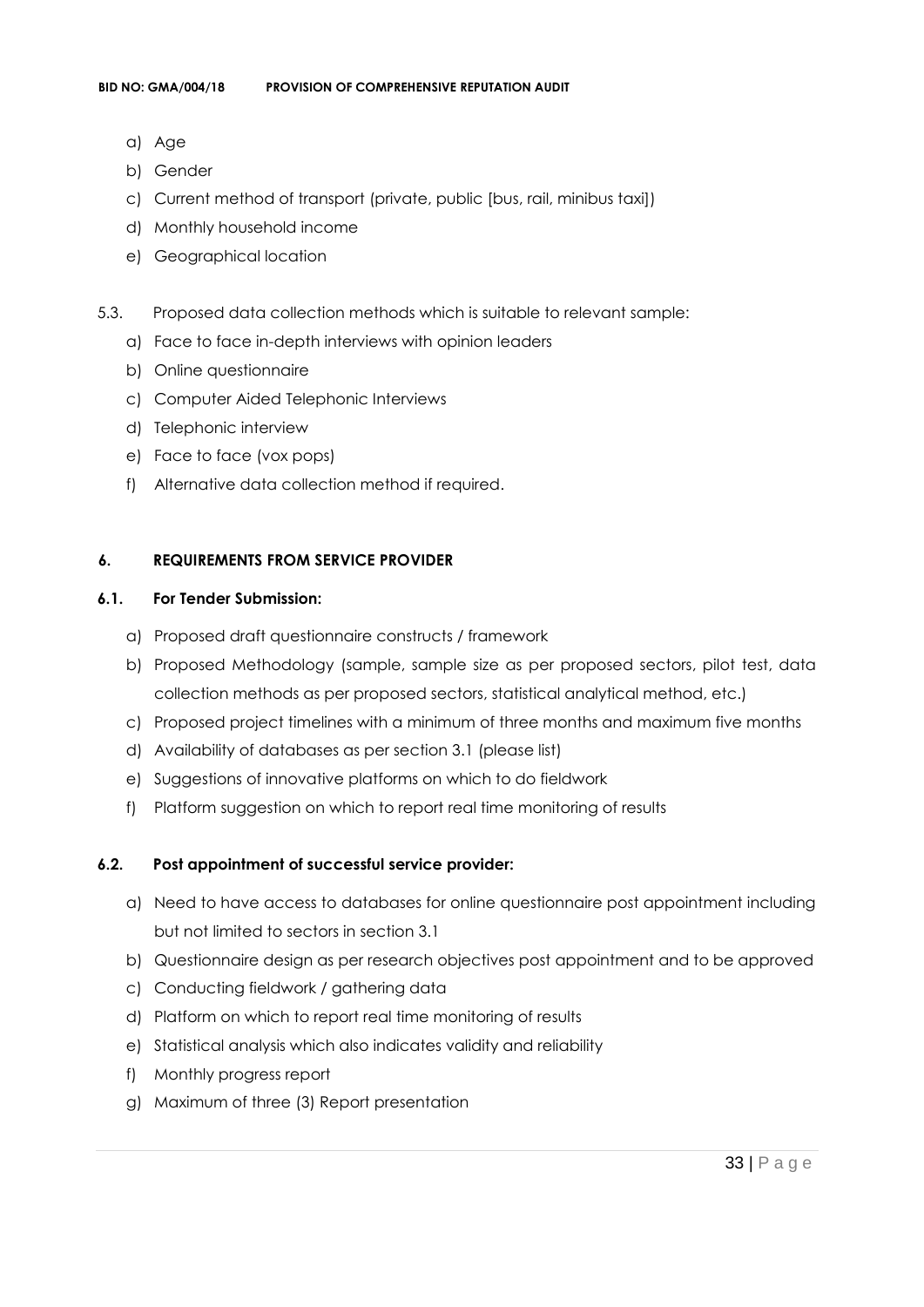h) Attend a compulsory two-day safety and security training session which enables access to station activations. At least two people at a cost of R 500.00 per person. (one day PIC and one day SHEQ training)

#### **7. EVALUATION CRITERIA**

The potential service providers should meet the minimum threshold of 75 points:

| <b>Criteria</b>   |      | Sub-criteria                                                    | Weight |
|-------------------|------|-----------------------------------------------------------------|--------|
| Company<br>1.     | 1.1. | Minimum five years' experience in doing reputation audits       |        |
| experience        |      | a. Client interaction approach (3)                              |        |
|                   |      | Brief profile on company experience on conducting<br>b.         |        |
|                   |      | reputation audits (3)                                           |        |
|                   |      | c. Three signed, recent references relevant to                  |        |
|                   |      | conducting reputation audits (3)                                |        |
|                   | 1.2. | Minimum four years' experience in doing statistical analysis    |        |
|                   |      | a. Brief profile on company experience on doing                 | 25     |
|                   |      | statistical analysis (4)                                        |        |
|                   |      | signed, recent references<br>relevant<br>b. Two<br>to           |        |
|                   |      | conducting statistical analysis (2)                             |        |
|                   |      |                                                                 |        |
|                   | 1.3. | Provide a portfolio of evidence demonstrating experience        |        |
|                   |      | in reputation audits and statistical analysis of previous       |        |
|                   |      | project plans (2), questionnaires (4) and research reports (4). |        |
|                   |      | Clients' names does not have to be made known                   |        |
| Individual<br>2.  | 2.1. | CVs of staff who will be doing statistical analysis (5)         |        |
| experience        | 2.2. | CV of project lead with a minimum three years in leading        | 10     |
|                   |      | reputation audits (2)                                           |        |
|                   | 2.3. | CVs of staff who will be conducting research (3)                |        |
| 3.<br>Methodology | 3.1. | Proposed research design and approach                           |        |
|                   |      | Overall approach (3), sample (2), sample size (2), pilot        |        |
|                   |      | testing (2), data collection methods (2) and statistical        |        |
|                   |      | analysis method (2)                                             | 55     |
|                   | 3.2. | Provide draft questionnaire constructs / framework (10)         |        |
|                   | 3.3. | Proposed project timelines (1)                                  |        |
|                   | 3.4. | List of possible databases available (1)                        |        |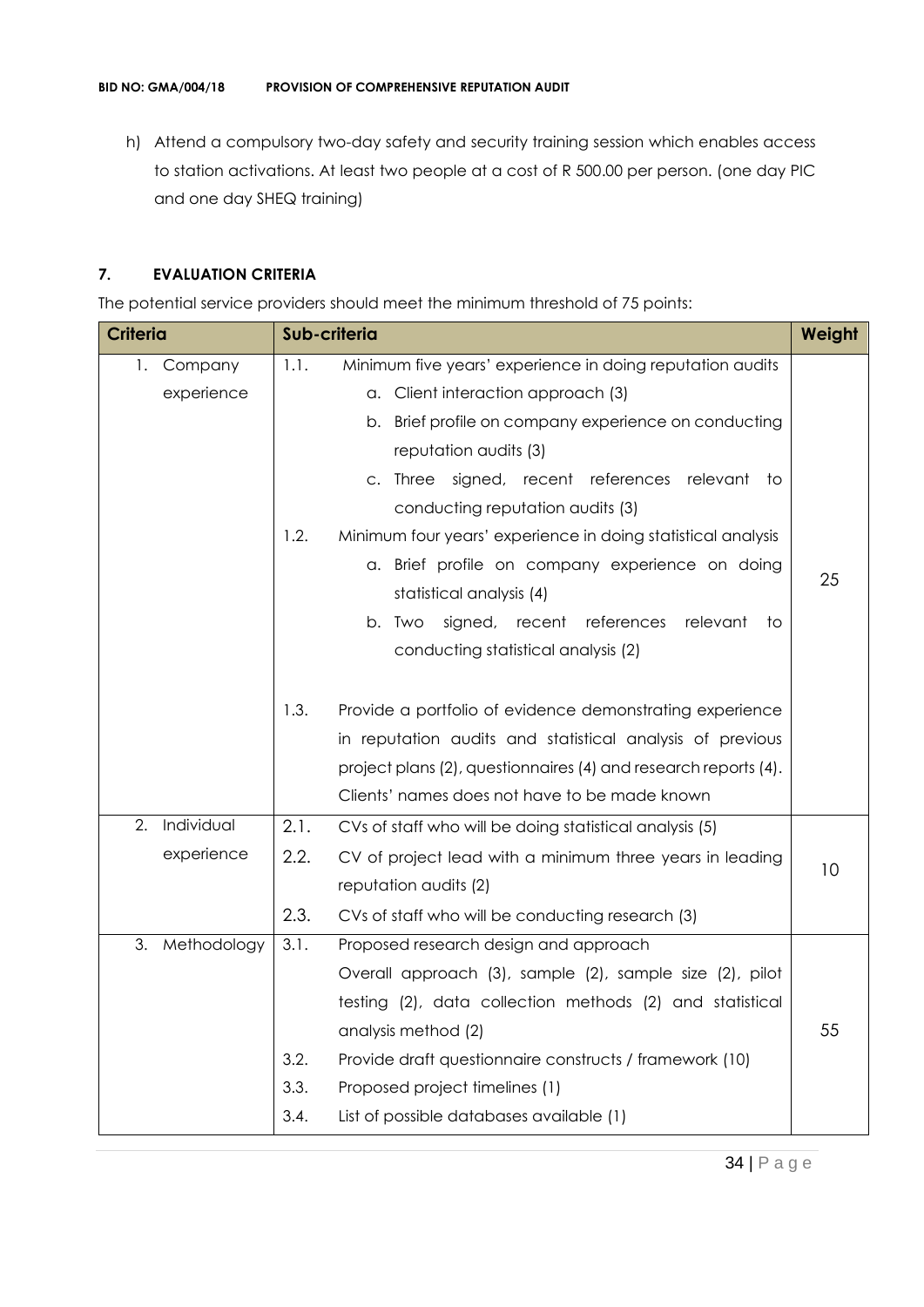|                 |                     | <b>Minimum Threshold</b>                                     | 75  |
|-----------------|---------------------|--------------------------------------------------------------|-----|
|                 | <b>Total points</b> |                                                              | 100 |
|                 |                     | c. Information Security Standard (3)                         |     |
|                 |                     | b. Market Research Standard (3)                              |     |
| n               |                     | a. Quality of Data Management (4)                            |     |
| 4. Accreditatio | 4.1.                | Relevant ISO accreditation or equivalent:                    |     |
|                 | 3.7.                | Proposed method of statistical analysis (10)                 |     |
|                 |                     | results $(10)$                                               |     |
|                 | 3.6.                | Availability of platform which shows real time monitoring of |     |
|                 |                     | (10)                                                         |     |
|                 | 3.5.                | Proposed data collection methods to be used in fieldwork     |     |

#### **8. CONTRACT PERIOD**

The services will commence when contract is signed and first workshop with GMA is initiated. The duration of the contract is for four (4) months period based.

#### **9. CONFIDENTIALITY**

The appointed Service Provider will be requested to sign a Non-Disclosure Agreement and is requested to adhere to strictest confidentiality for:

- all information that may reasonably be regarded as confidential, being information not in the public domain, whether such information is oral or written, recorded or stored by electronic, magnetic, electro-magnetic or other form or process, or otherwise in a machine readable form, translated from the original form, recompiled, made into a compilation, wholly or partially copied, modified, updated or otherwise altered, originated or obtained by, or coming into the possession, custody or knowledge of either party; or
- any information relating to either GMA's, present and future research, analysis, compilations and studies, development of any system, business or financial activity, product, services, market opportunities, existing and potential customers and clients, marketing or promotion of any products, product pricing, contractual arrangements, technical knowledge, strategic objectives and planning relating to the Gautrain.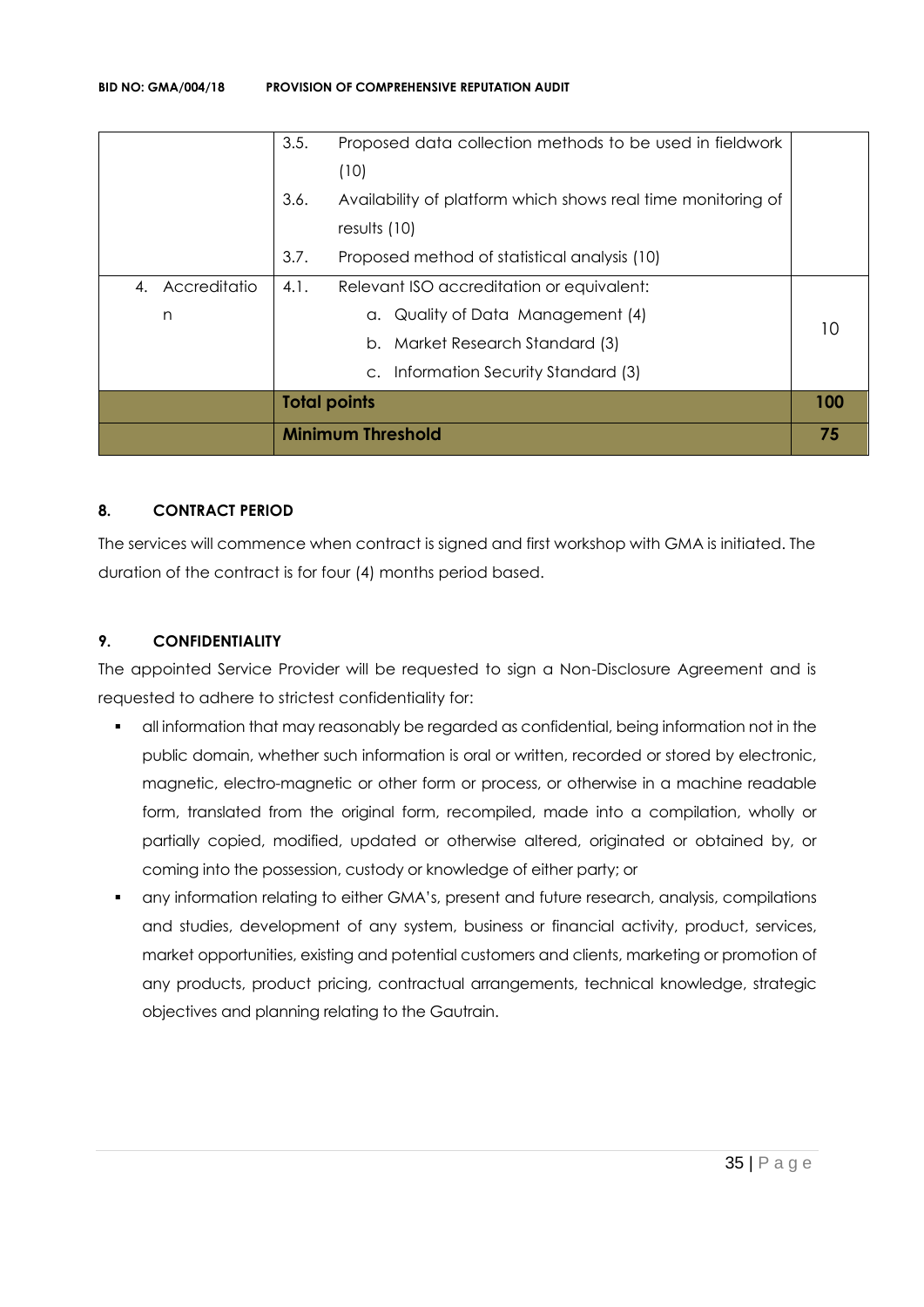### **RFP - PART C:**

#### **BIDDERS DECLARATION**

All responses must be provided within the specified boxes, must comply with the word and page limits imposed and must respond to this RFP Part B in accordance with the Conditions of Tendering in this RFP Part A. All Annexures form part of the Bidders Response and must be completed in full and signed.

| <b>BIDDERS DECLARATION</b>                                                                                                           |  |  |  |
|--------------------------------------------------------------------------------------------------------------------------------------|--|--|--|
| that:                                                                                                                                |  |  |  |
| I have read, understood and accept the conditions contained in this RFP.<br>$\Box$                                                   |  |  |  |
| I have supplied all the required information, and all the information submitted as part of<br>$\Box$<br>the RFP is true and correct. |  |  |  |
| <b>NAME OF THE BIDDER</b>                                                                                                            |  |  |  |
| <b>IDENTITY NUMBER</b>                                                                                                               |  |  |  |
| <b>POSITION</b>                                                                                                                      |  |  |  |
| <b>AUTHORISED SIGNATORY</b>                                                                                                          |  |  |  |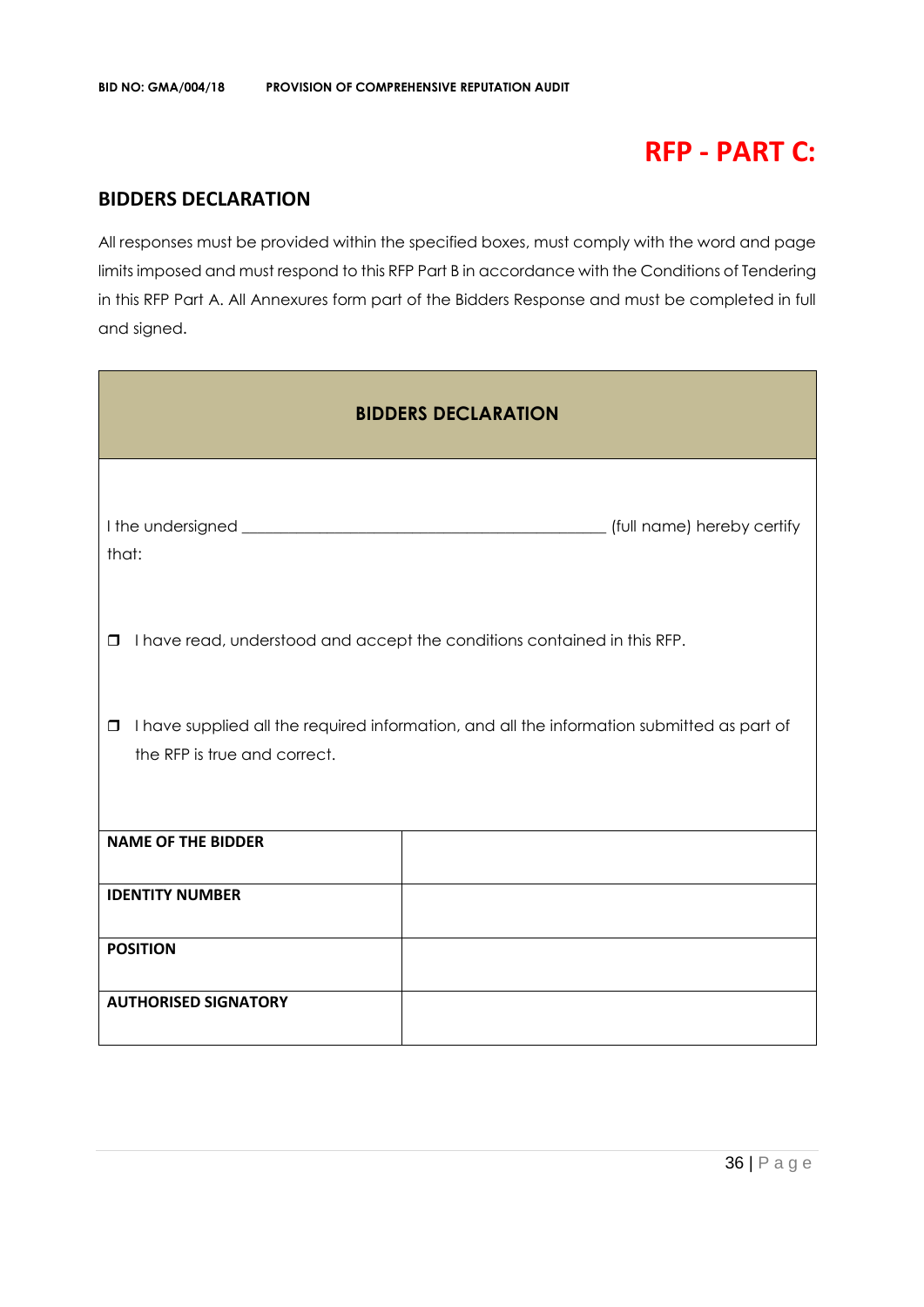| <b>BIDDERS RESPONSE</b>              |             |               |  |
|--------------------------------------|-------------|---------------|--|
| <b>FULL NAME</b>                     |             |               |  |
| <b>POSTAL ADDRESS</b>                |             |               |  |
| <b>PHYSICAL ADDRESS</b>              |             |               |  |
| <b>ENTITY REGISTRATION NUMBER</b>    |             |               |  |
| <b>VAT REGISTRATION NUMBER</b>       |             |               |  |
| <b>CONTACT PERSON'S FULL NAME</b>    |             |               |  |
| <b>TELEPHONE NUMBER 1</b>            | <b>CODE</b> | <b>NUMBER</b> |  |
| <b>TELEPHONE NUMBER 2</b>            | <b>CODE</b> | <b>NUMBER</b> |  |
| <b>FACSIMILE NUMBER</b>              | <b>CODE</b> | <b>NUMBER</b> |  |
| <b>CELLULAR PHONE NUMBER</b>         |             |               |  |
| <b>E-MAIL ADDRESS</b>                |             |               |  |
| <b>TAX CLEARANCE CERTIFICATE</b>     | <b>YES</b>  | <b>NO</b>     |  |
| REGISTERED ON NATIONAL TREASURY      | <b>YES</b>  | <b>NO</b>     |  |
| <b>CENTRALISED SUPPLIER DATABASE</b> |             |               |  |
| FULL NAME OF AUTHORISED SIGNATORY    |             |               |  |
| TITLE OF AUTHORISED SIGNATORY        |             |               |  |
| SIGNATURE OF AUTHORISED SIGNATORY    |             |               |  |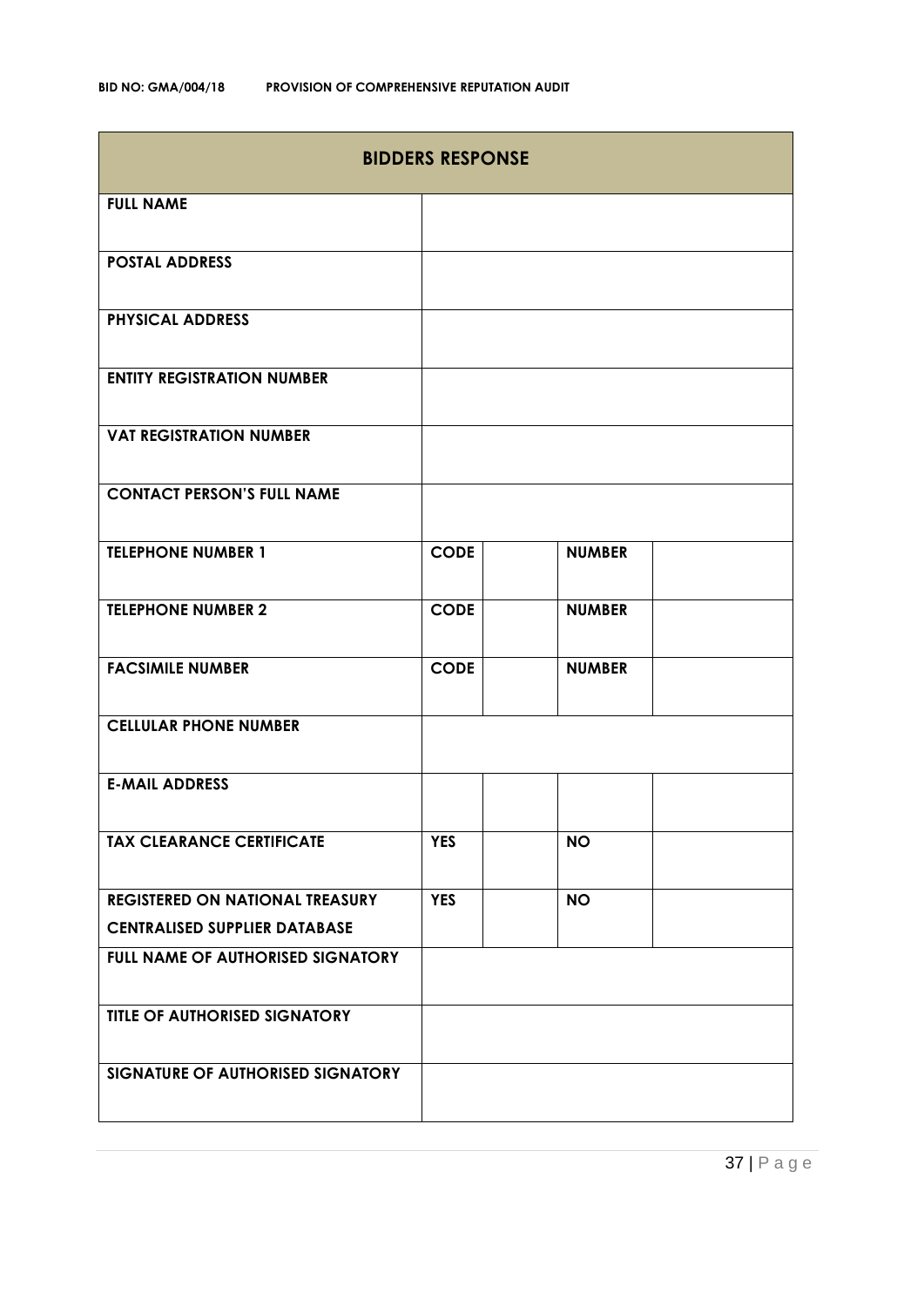| <b>DATE OF SIGNATURE</b>                                    |                               |
|-------------------------------------------------------------|-------------------------------|
|                                                             |                               |
| <b>ALTERNATIVE TENDER</b>                                   | Word limit - [500] words      |
|                                                             |                               |
| <b>Bidder</b><br>also<br>submits<br>Where<br>$\alpha$<br>an |                               |
| Alternative Tender, it must include any                     |                               |
| supplementary material, together with                       |                               |
| associated prices, which demonstrates in                    |                               |
| detail that such an alternative will fully                  |                               |
| achieve<br>and/ or exceed<br>the<br>all                     |                               |
| specifications or requirements together                     |                               |
| with references as to why the alternative                   |                               |
| proposal/s may be advantageous. This                        |                               |
| should be cross-referenced to<br>the                        |                               |
| Specification.                                              |                               |
| <b>CONFLICT OF INTEREST</b>                                 |                               |
|                                                             |                               |
| Provide<br>details<br>of<br>interests,<br>any               | Complete as attached in SBD 4 |
| relationships or clients which may give                     |                               |
| rise to a conflict of interest and the area                 |                               |
| of expertise in which that conflict of                      |                               |
| interest may arise.                                         |                               |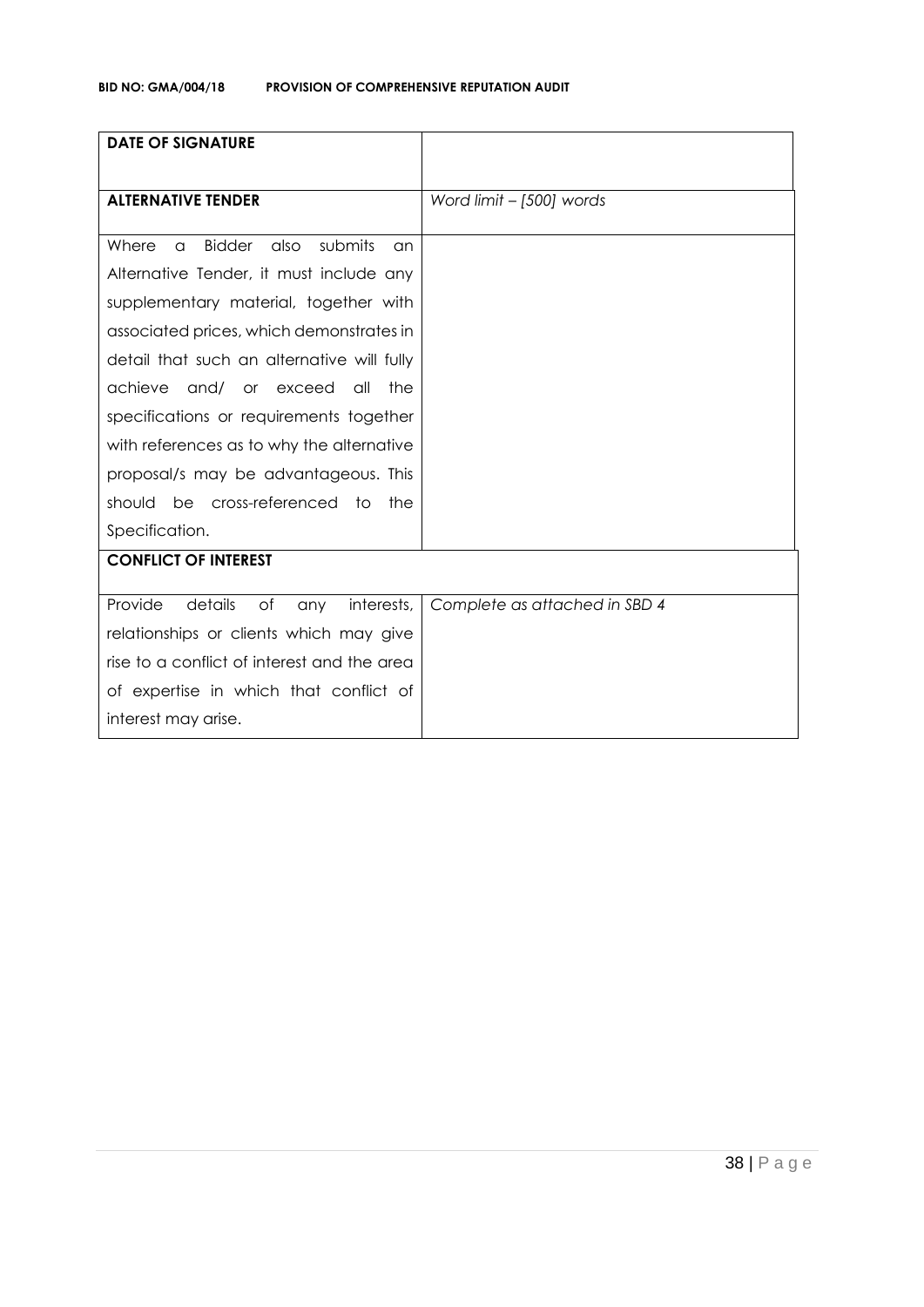# **Register on the Central Supplier Database for Government managed by National Treasury**

with effect from 1 April 2016 the Central Supplier Database (CSD) will serve as the single source of key supplier information for all spheres of government providing consolidated, accurate, upto-date, complete and verified supplier information to procuring organs of state.

The establishment of a CSD will result in one single database to serve as the source of all supplier information for all spheres of government. The purpose of centralising government's supplier database is to reduce duplication of effort and cost for both supplier and government while enabling electronic procurement processes.

Prospective suppliers interested in pursuing opportunities within the South African Government and those that are already registered on the GMA supplier database are encouraged to **selfregister** on the CSD. This self-registration application represents an expression of interest from the supplier to conduct business with the South African Government. Once submitted, your details will be assessed for inclusion on the CSD.

## **Access the CSD site on [www.csd.gov.za](http://www.csd.gov.za/)**

Contact National Treasury for further clarity on the process:

Email: [csd@treasury.gov.za](mailto:csd@treasury.gov.za)

Telephone: 012 315 5509

Bidders must submit with their proposals proof of registration on CSD. The proof of registration must indicate the following:

- CSD Supplier Number
- CSD Unique RRN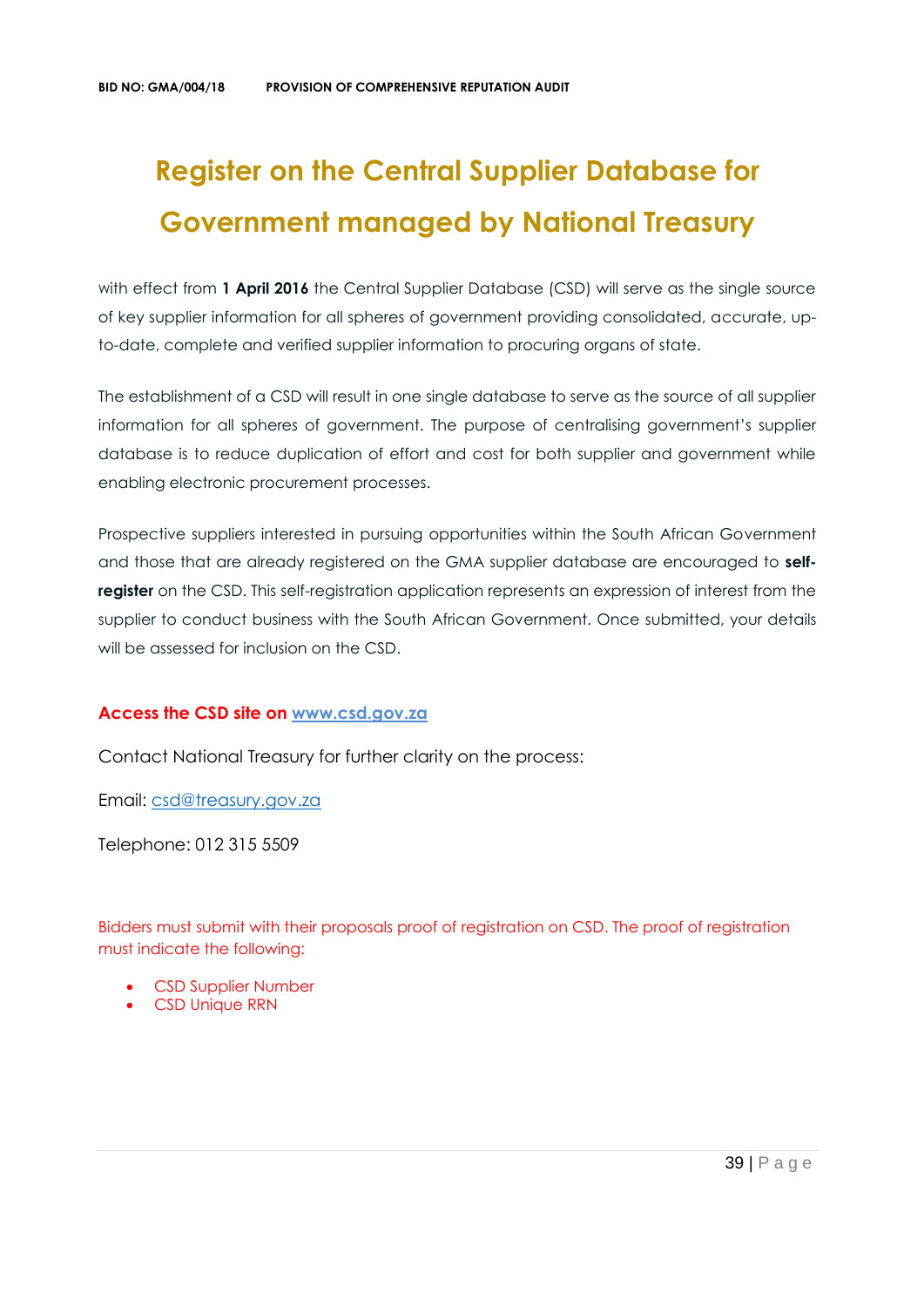# **SBD 1 (A)**

| <b>INVITATION TO BID</b> |  |
|--------------------------|--|
|--------------------------|--|

| <b>YOU ARE HEREBY INVITED TO BID FOR REQUIREMENTS OF THE (NAME OF DEPARTMENT/ PUBLIC ENTITY)</b>                                                                                                                       |                                  |                             |                         |                                                |             |                                                          |                              |
|------------------------------------------------------------------------------------------------------------------------------------------------------------------------------------------------------------------------|----------------------------------|-----------------------------|-------------------------|------------------------------------------------|-------------|----------------------------------------------------------|------------------------------|
| <b>BID NUMBER:</b>                                                                                                                                                                                                     |                                  | <b>CLOSING DATE:</b>        |                         |                                                |             | <b>CLOSING TIME:</b>                                     |                              |
| <b>DESCRIPTION</b>                                                                                                                                                                                                     |                                  |                             |                         |                                                |             |                                                          |                              |
| BID RESPONSE DOCUMENTS MAY BE DEPOSITED IN THE BID BOX SITUATED AT (STREET ADDRESS)                                                                                                                                    |                                  |                             |                         |                                                |             |                                                          |                              |
| Gautrain Management Agency, 44 Grand Central Boulevard, Grand Central Extension 1, Midrand                                                                                                                             |                                  |                             |                         |                                                |             |                                                          |                              |
| <b>BIDDING PROCEDURE ENQUIRIES MAY BE DIRECTED TO</b>                                                                                                                                                                  |                                  |                             |                         | <b>TECHNICAL ENQUIRIES MAY BE DIRECTED TO:</b> |             |                                                          |                              |
| <b>CONTACT PERSON</b>                                                                                                                                                                                                  |                                  |                             | <b>CONTACT PERSON</b>   |                                                |             |                                                          |                              |
| <b>TELEPHONE NUMBER</b>                                                                                                                                                                                                |                                  |                             | <b>TELEPHONE NUMBER</b> |                                                |             |                                                          |                              |
| <b>FACSIMILE NUMBER</b>                                                                                                                                                                                                |                                  |                             | <b>FACSIMILE NUMBER</b> |                                                |             |                                                          |                              |
| <b>E-MAIL ADDRESS</b>                                                                                                                                                                                                  |                                  |                             | <b>E-MAIL ADDRESS</b>   |                                                |             |                                                          |                              |
| <b>SUPPLIER INFORMATION</b>                                                                                                                                                                                            |                                  |                             |                         |                                                |             |                                                          |                              |
| NAME OF BIDDER                                                                                                                                                                                                         |                                  |                             |                         |                                                |             |                                                          |                              |
| POSTAL ADDRESS                                                                                                                                                                                                         |                                  |                             |                         |                                                |             |                                                          |                              |
| STREET ADDRESS                                                                                                                                                                                                         |                                  |                             |                         |                                                |             |                                                          |                              |
| <b>TELEPHONE NUMBER</b>                                                                                                                                                                                                | <b>CODE</b>                      |                             |                         | <b>NUMBER</b>                                  |             |                                                          |                              |
| <b>CELLPHONE NUMBER</b>                                                                                                                                                                                                |                                  |                             |                         |                                                |             |                                                          |                              |
| <b>FACSIMILE NUMBER</b>                                                                                                                                                                                                | <b>CODE</b>                      |                             |                         | <b>NUMBER</b>                                  |             |                                                          |                              |
| <b>E-MAIL ADDRESS</b>                                                                                                                                                                                                  |                                  |                             |                         |                                                |             |                                                          |                              |
| <b>REGISTRATION</b><br><b>VAT</b><br><b>NUMBER</b>                                                                                                                                                                     |                                  |                             |                         |                                                |             |                                                          |                              |
| <b>SUPPLIER</b>                                                                                                                                                                                                        | <b>TAX</b>                       |                             |                         | <b>CENTRAL</b>                                 |             |                                                          |                              |
| <b>COMPLIANCE STATUS</b>                                                                                                                                                                                               | <b>COMPLIANCE</b><br>SYSTEM PIN: |                             | <b>OR</b>               | <b>SUPPLIER</b><br><b>DATABASE</b>             |             |                                                          |                              |
|                                                                                                                                                                                                                        |                                  |                             |                         | No:                                            | <b>MAAA</b> |                                                          |                              |
| <b>B-BBEE STATUS LEVEL</b><br><b>VERIFICATION</b>                                                                                                                                                                      |                                  | <b>TICK APPLICABLE BOXI</b> | <b>AFFIDAVIT</b>        | <b>B-BBEE STATUS LEVEL SWORN</b>               |             |                                                          | <b>[TICK APPLICABLE BOX]</b> |
| <b>CERTIFICATE</b>                                                                                                                                                                                                     | $\Box$ Yes                       | $\Box$ No                   |                         |                                                |             | $\Box$ Yes                                               | $\Box$ No                    |
|                                                                                                                                                                                                                        |                                  |                             |                         |                                                |             |                                                          |                              |
| [A B-BBEE STATUS LEVEL VERIFICATION CERTIFICATE/ SWORN AFFIDAVIT (FOR EMES & QSEs) MUST BE SUBMITTED IN ORDER TO QUALIFY<br><b>FOR PREFERENCE POINTS FOR B-BBEET</b>                                                   |                                  |                             |                         |                                                |             |                                                          |                              |
| ARE YOU THE<br><b>ACCREDITED</b>                                                                                                                                                                                       |                                  |                             |                         |                                                |             |                                                          |                              |
| REPRESENTATIVE IN                                                                                                                                                                                                      |                                  |                             |                         | ARE YOU A FOREIGN BASED                        |             | $\Box$ Yes                                               | $\Box$ No                    |
| SOUTH AFRICA FOR                                                                                                                                                                                                       | $\Box$ Yes                       | $\square$ No                | SUPPLIER FOR THE GOODS  | /SERVICES/WORKS OFFERED?                       |             |                                                          |                              |
| THE GOODS<br>/SERVICES / WORKS                                                                                                                                                                                         | <b>[IF YES ENCLOSE PROOF]</b>    |                             |                         |                                                |             | <b>IF YES, ANSWER THE</b><br><b>QUESTIONNAIRE BELOW]</b> |                              |
| <b>OFFERED?</b>                                                                                                                                                                                                        |                                  |                             |                         |                                                |             |                                                          |                              |
| <b>QUESTIONNAIRE TO BIDDING FOREIGN SUPPLIERS</b>                                                                                                                                                                      |                                  |                             |                         |                                                |             |                                                          |                              |
| $\Box$ YES $\Box$ NO<br>IS THE ENTITY A RESIDENT OF THE REPUBLIC OF SOUTH AFRICA (RSA)?                                                                                                                                |                                  |                             |                         |                                                |             |                                                          |                              |
| $\Box$ YES $\Box$ NO<br>DOES THE ENTITY HAVE A BRANCH IN THE RSA?                                                                                                                                                      |                                  |                             |                         |                                                |             |                                                          |                              |
| $\Box$ YES $\Box$ NO<br>DOES THE ENTITY HAVE A PERMANENT ESTABLISHMENT IN THE RSA?                                                                                                                                     |                                  |                             |                         |                                                |             |                                                          |                              |
| $\Box$ YES $\Box$ NO<br>DOES THE ENTITY HAVE ANY SOURCE OF INCOME IN THE RSA?                                                                                                                                          |                                  |                             |                         |                                                |             |                                                          |                              |
| $\Box$ YES $\Box$ NO<br>IS THE ENTITY LIABLE IN THE RSA FOR ANY FORM OF TAXATION?                                                                                                                                      |                                  |                             |                         |                                                |             |                                                          |                              |
| IF THE ANSWER IS "NO" TO ALL OF THE ABOVE, THEN IT IS NOT A REQUIREMENT TO REGISTER FOR A TAX COMPLIANCE STATUS SYSTEM PIN<br>CODE FROM THE SOUTH AFRICAN REVENUE SERVICE (SARS) AND IF NOT REGISTER AS PER 2.3 BELOW. |                                  |                             |                         |                                                |             |                                                          |                              |
|                                                                                                                                                                                                                        |                                  |                             |                         |                                                |             |                                                          |                              |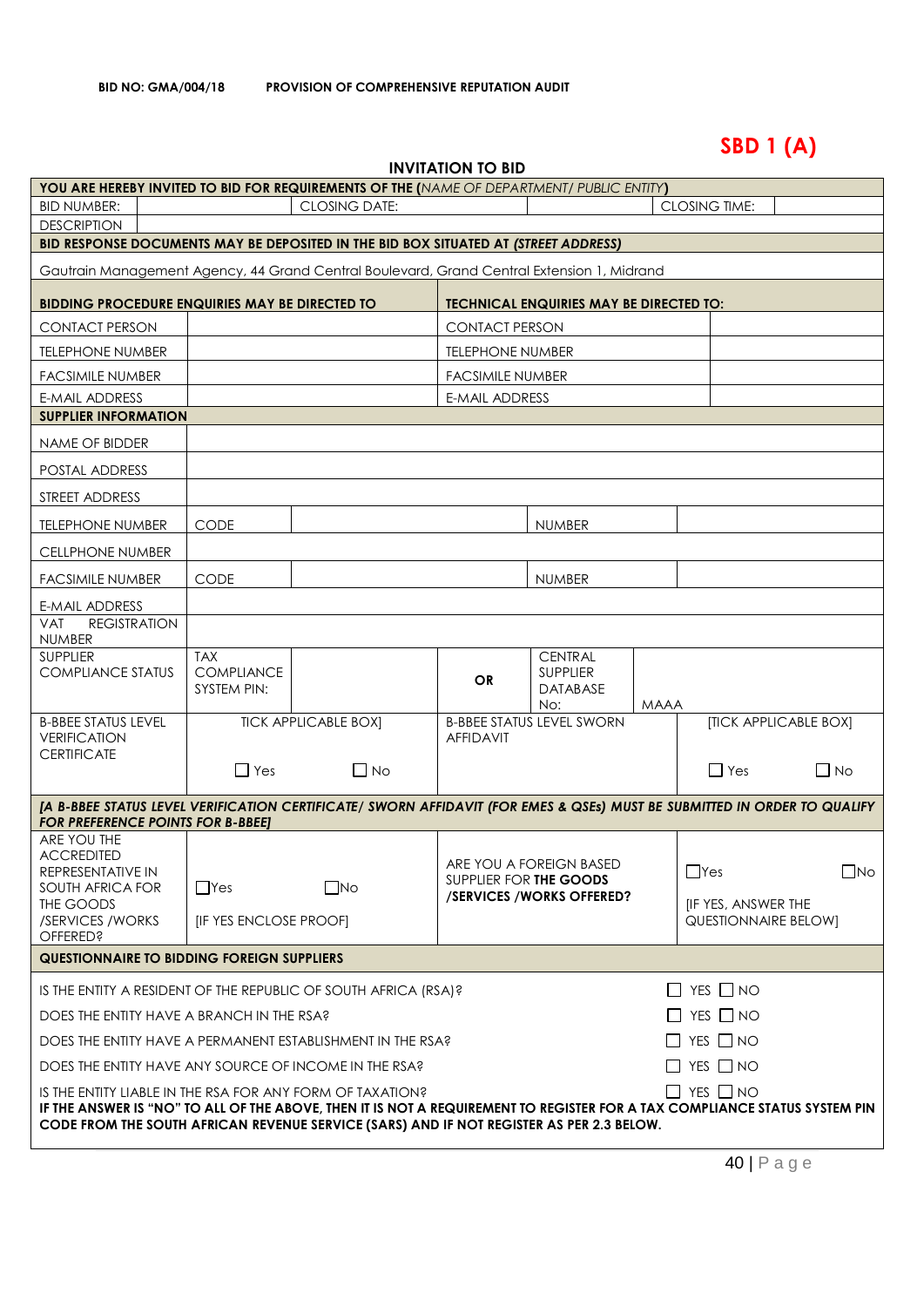**SBD 1 (B)**

## **TERMS AND CONDITIONS FOR BIDDING**

|     | 1. BID SUBMISSION:                                                                                                                                                                                                                                   |
|-----|------------------------------------------------------------------------------------------------------------------------------------------------------------------------------------------------------------------------------------------------------|
|     | 1.1. BIDS MUST BE DELIVERED BY THE STIPULATED TIME TO THE CORRECT ADDRESS. LATE BIDS WILL<br>NOT BE ACCEPTED FOR CONSIDERATION.                                                                                                                      |
|     | 1.2. ALL BIDS MUST BE SUBMITTED ON THE OFFICIAL FORMS PROVIDED-(NOT TO BE RE-TYPED) OR<br>IN THE MANNER PRESCRIBED IN THE BID DOCUMENT.                                                                                                              |
|     | 1.3. THIS BID IS SUBJECT TO THE PREFERENTIAL PROCUREMENT POLICY FRAMEWORK ACT, 2000<br>AND THE PREFERENTIAL PROCUREMENT REGULATIONS, 2017, THE GENERAL CONDITIONS OF<br>CONTRACT (GCC) AND, IF APPLICABLE, ANY OTHER SPECIAL CONDITIONS OF CONTRACT. |
|     | 1.4. THE SUCCESSFUL BIDDER WILL BE REQUIRED TO FILL IN AND SIGN A WRITTEN CONTRACT.                                                                                                                                                                  |
|     |                                                                                                                                                                                                                                                      |
| 2.  | <b>TAX COMPLIANCE REQUIREMENTS</b>                                                                                                                                                                                                                   |
| 2.1 | BIDDERS MUST ENSURE COMPLIANCE WITH THEIR TAX OBLIGATIONS.                                                                                                                                                                                           |
|     | 2.2 BIDDERS ARE REQUIRED TO SUBMIT THEIR UNIQUE PERSONAL IDENTIFICATION NUMBER (PIN)<br>ISSUED BY SARS TO ENABLE THE ORGAN OF STATE TO VERIFY THE TAXPAYER'S PROFILE AND<br><b>TAX STATUS.</b>                                                       |
|     | 2.3 APPLICATION FOR TAX COMPLIANCE STATUS (TCS) PIN MAY BE MADE VIA E-FILING<br>THROUGH THE SARS WEBSITE WWW.SARS.GOV.ZA.                                                                                                                            |
|     | 2.4 BIDDERS MAY ALSO SUBMIT A PRINTED TCS CERTIFICATE TOGETHER WITH THE BID.                                                                                                                                                                         |
|     | 2.5 IN BIDS WHERE CONSORTIA / JOINT VENTURES / SUB-CONTRACTORS ARE INVOLVED; EACH<br>PARTY MUST SUBMIT A SEPARATE TCS CERTIFICATE / PIN / CSD NUMBER.                                                                                                |
|     | 2.6 WHERE NO TCS PIN IS AVAILABLE BUT THE BIDDER IS REGISTERED ON THE CENTRAL SUPPLIER<br>DATABASE (CSD), A CSD NUMBER MUST BE PROVIDED.                                                                                                             |
|     | 2.7 NO BIDS WILL BE CONSIDERED FROM PERSONS IN THE SERVICE OF THE STATE, COMPANIES<br>WITH DIRECTORS WHO ARE PERSONS IN THE SERVICE OF THE STATE, OR CLOSE<br>CORPORATIONS WITH MEMBERS PERSONS IN THE SERVICE OF THE STATE."                        |

**NB: FAILURE TO PROVIDE / OR COMPLY WITH ANY OF THE ABOVE PARTICULARS MAY RENDER THE BID INVALID**.

| SIGNATURE OF BIDDER:                                                                                       |  |
|------------------------------------------------------------------------------------------------------------|--|
| CAPACITY UNDER WHICH THIS BID IS SIGNED:<br>(Proof of authority must be submitted e.g. company resolution) |  |
| DATF:                                                                                                      |  |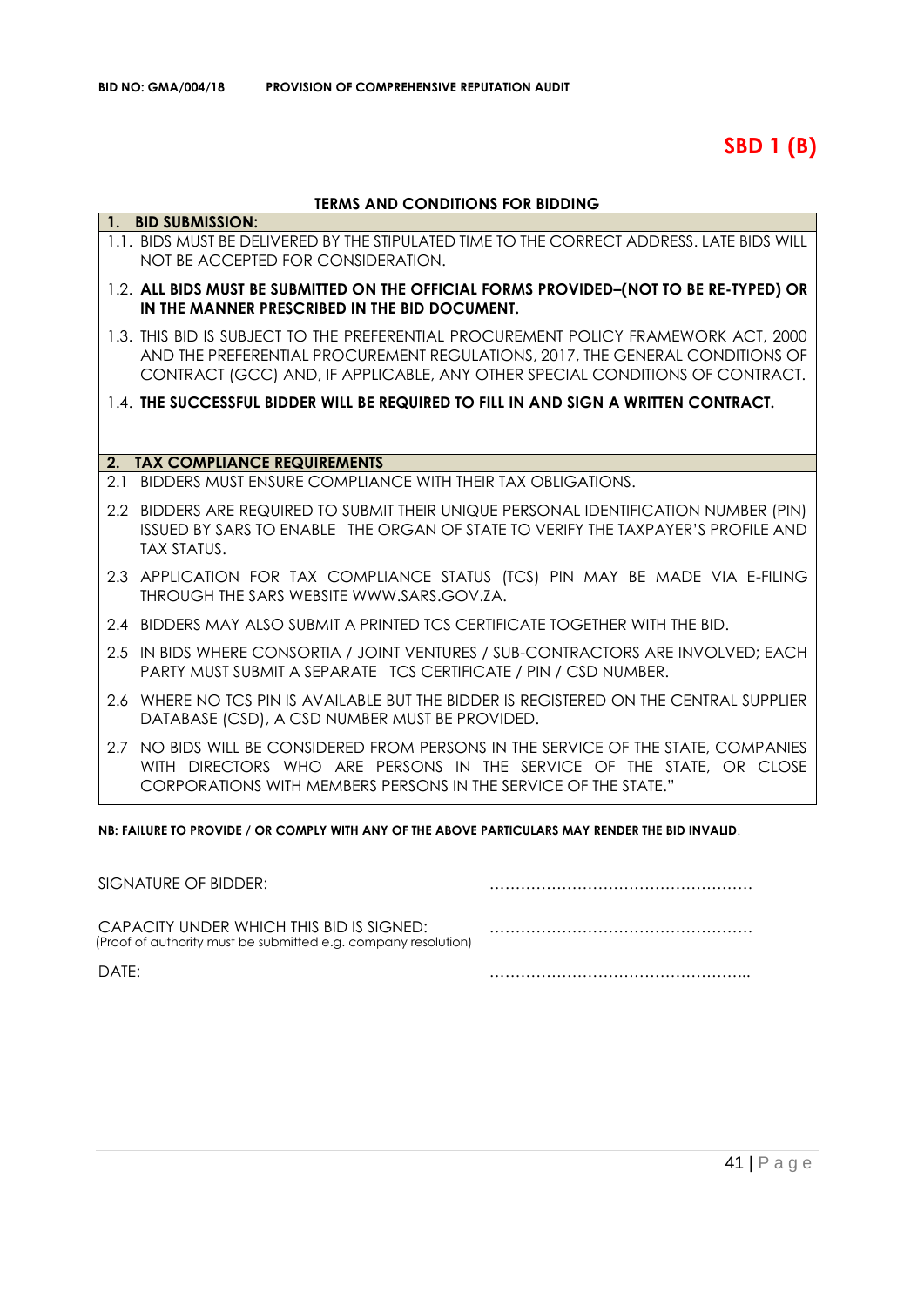## **SBD 3.1**

## **PRICING SCHEDULE**

| Ref Number: GMA/004/18 |  |
|------------------------|--|
|                        |  |

Closing Time: 11H00 AM Closing Date 14 September 2018

**OFFER TO BE VALID FOR 90 DAYS FROM THE CLOSING DATE OF BID.**

Bidders are required to submit a separate detailed price proposal.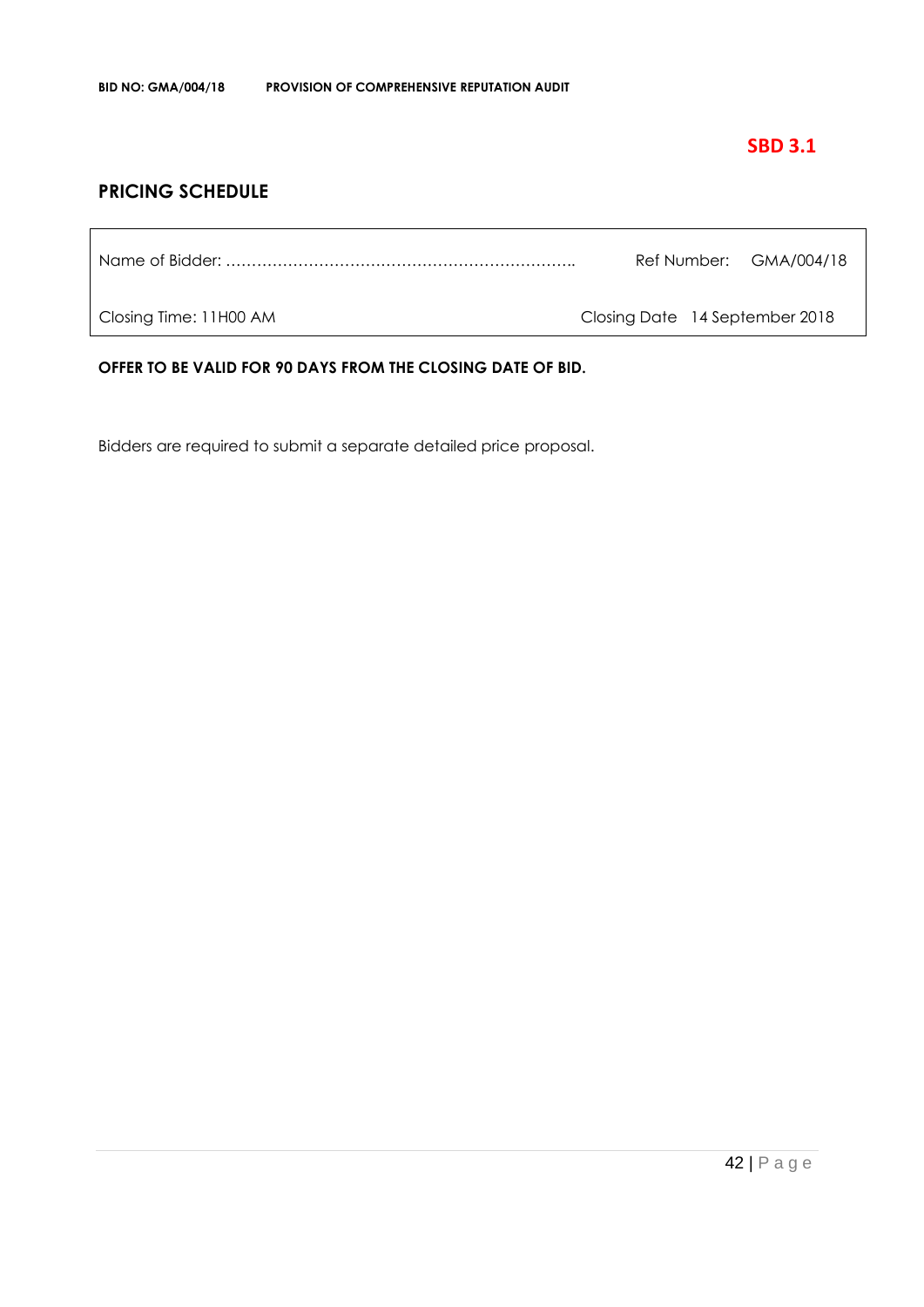## **PRICING DECLARATION**

Dear Sir/Madam

After having carefully read through and examined this RFP Reference Number GMA/004/18 in its entirety together with all the provisions contained in each section of the RFP document,

We hereby offer to provide Comprehensive Reputation Audit as detailed in the Terms of Reference(TOR) section of the REQUEST FOR PROPOSAL document:

| IN AMOUNT: R | (including VAT) |
|--------------|-----------------|
|              |                 |
| IN WORDS: R  | (including VAT) |

We confirm that this price covers all costs associated with providing Comprehensive Reputation Audit as per the requirements in the TOR.

We confirm that GMA will incur no additional costs whatsoever over and above this amount.

We undertake to hold this offer open for acceptance for a period of 90 (ninety) days from the date of submission of offers. We further undertake that upon final acceptance of our offer, we will commence with the provision of service when required to do so by the Client.

Moreover, we agree that until formal Contract Documents have been prepared and executed, this Form of Tender, together with a written acceptance from the Client shall constitute a binding agreement between us, governed by the terms and conditions set out in this REQUEST FOR PROPOSAL.

We understand that you are not bound to accept the lowest or any offer and that we must bear all costs which we have incurred in connection with preparing and submitting this tender.

We hereby undertake for the period during which this tender remains open for acceptance not to divulge to any persons, other than the persons to which the tender is submitted, any information relating to the submission of this tender or the details therein except where such is necessary for the submission of this tender.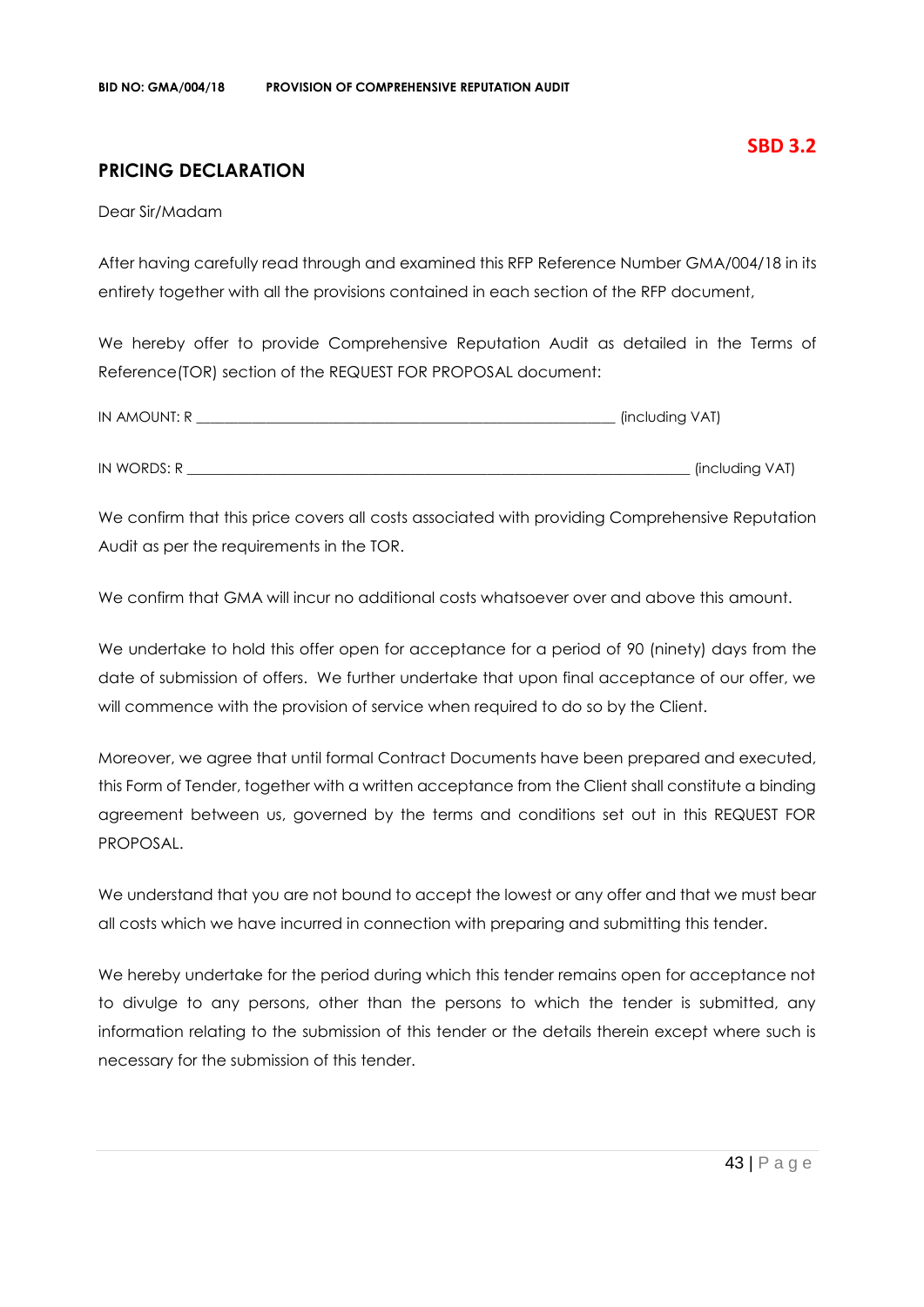| <b>PRICE DECLARATION</b><br>(MANDATORY INFORMATION)                                                                                                     |  |  |  |
|---------------------------------------------------------------------------------------------------------------------------------------------------------|--|--|--|
| certify that:                                                                                                                                           |  |  |  |
| I have read, understood and unconditionally accept that the conditions contained in<br>□<br>above Section of this RFP.                                  |  |  |  |
| I have supplied all the required information, and all the information submitted as part<br>0<br>of the Pricing Section of this RFP is true and correct. |  |  |  |
| <b>NAME OF BIDDER</b>                                                                                                                                   |  |  |  |
| <b>IDENTITY NUMBER</b>                                                                                                                                  |  |  |  |
| <b>POSITION</b>                                                                                                                                         |  |  |  |
| <b>SIGNATURE OF AUTHORISED</b><br><b>SIGNATORY</b>                                                                                                      |  |  |  |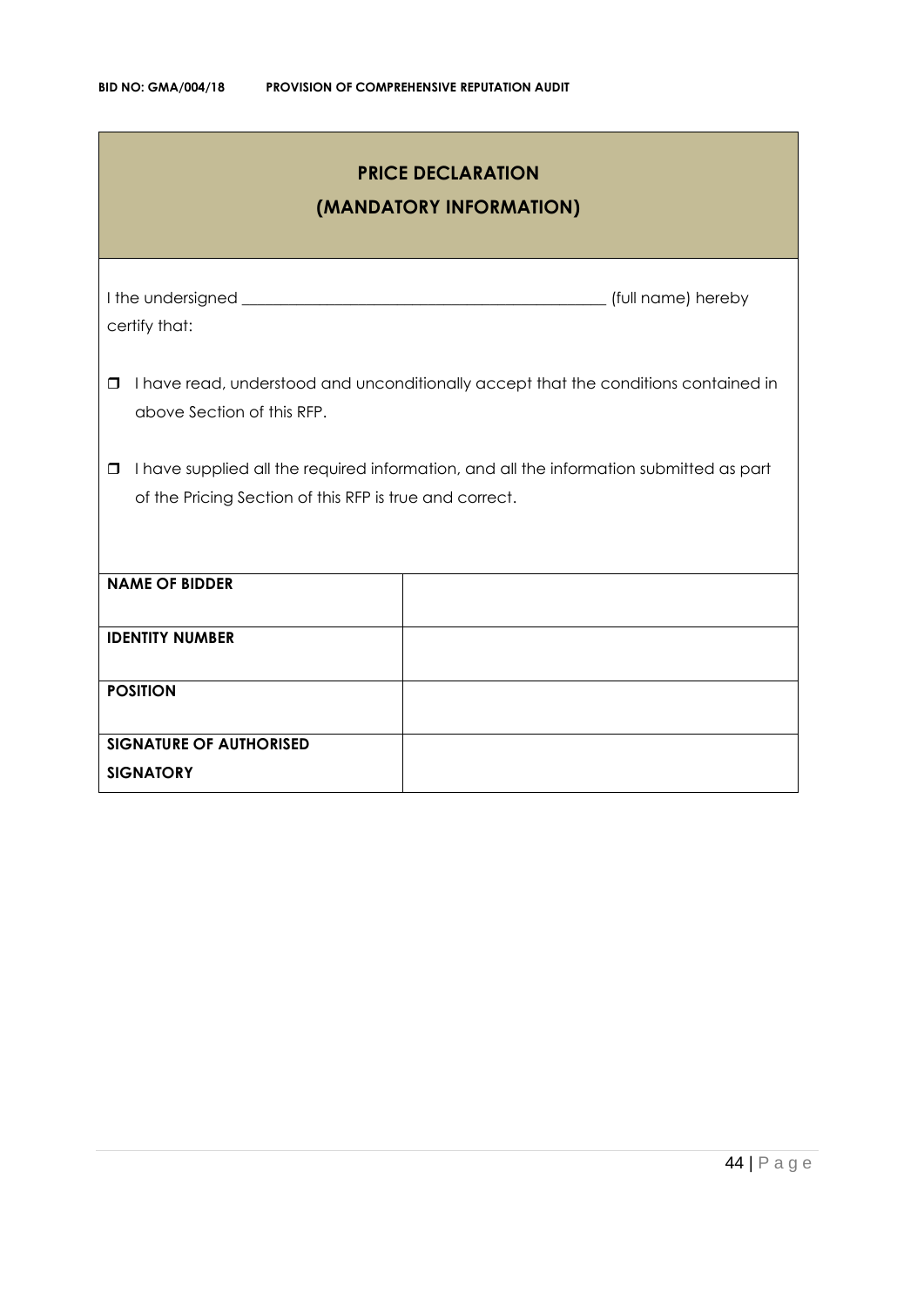## **DECLARATION OF INTEREST**

1. Any legal person, including persons employed by the state<sup>1</sup>, or persons having a kinship with persons employed by the state, including a blood relationship, may make an offer or offers in terms of this invitation to bid (includes an advertised competitive bid, a limited bid, a proposal or written price quotation). In view of possible allegations of favoritism, should the resulting bid, or part thereof, be awarded to persons employed by the state, or to persons connected with or related to them, it is required that the bidder or his/her authorised representative declare his/her position in relation to the evaluating/adjudicating authority where-

the bidder is employed by the state; and/or

- the legal person on whose behalf the bidding document is signed, has a relationship with persons/a person who are/is involved in the evaluation and or adjudication of the bid(s), or where it is known that such a relationship exists between the person or persons for or on whose behalf, the declarant acts and persons who are involved with the evaluation and or adjudication of the bid.

## 2. **In order to give effect to the above, the following questionnaire must be completed and submitted with the bid.**

| 2.1<br>Full Name of bidder or his or her representative: |                                                                                      |  |
|----------------------------------------------------------|--------------------------------------------------------------------------------------|--|
|                                                          |                                                                                      |  |
| 2.2                                                      |                                                                                      |  |
| 2.3                                                      | Position occupied in the Company (director, trustee, shareholder, member):           |  |
|                                                          |                                                                                      |  |
| 2.4                                                      | Registration number of company, enterprise, close corporation, partnership agreement |  |
|                                                          |                                                                                      |  |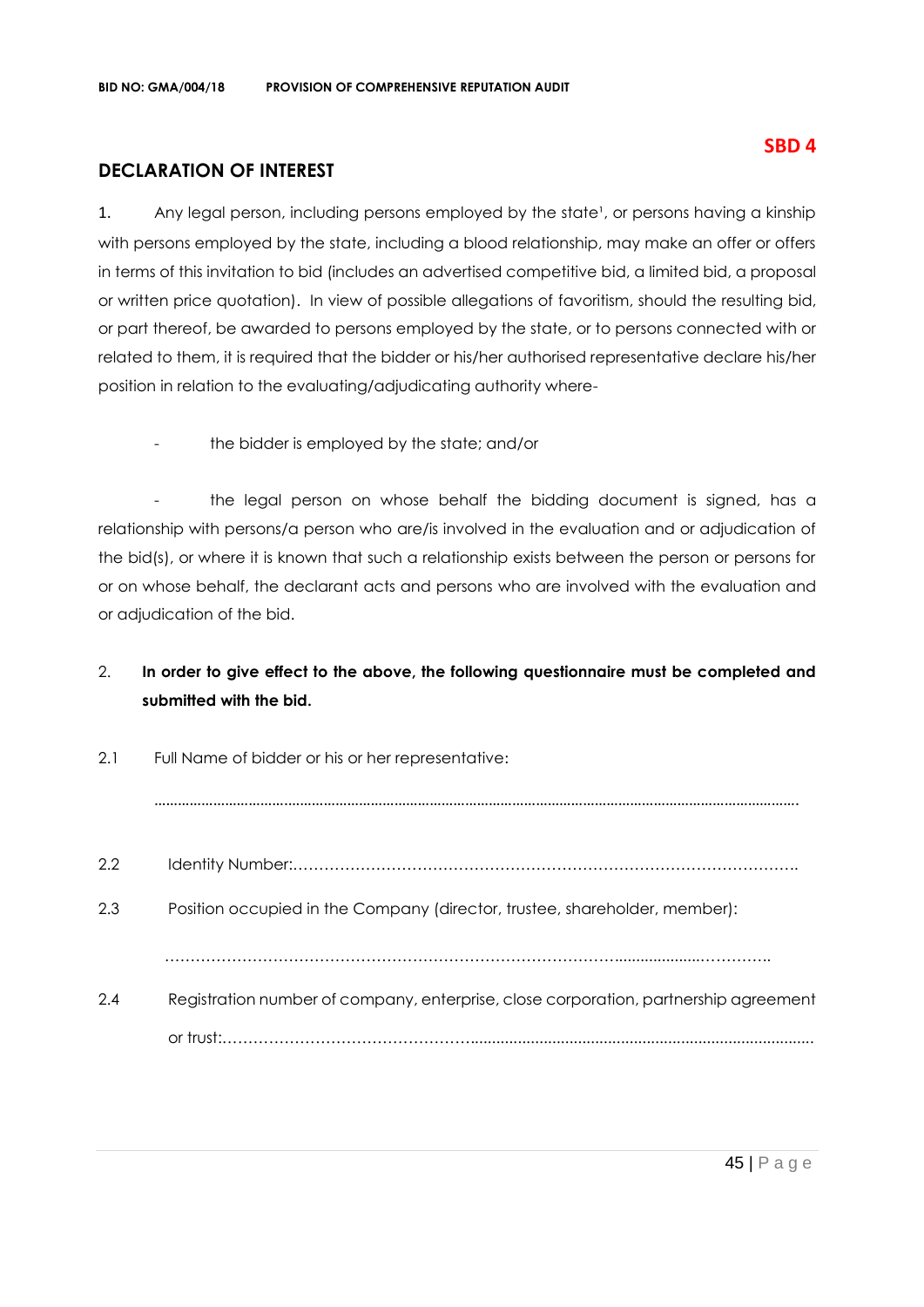#### **BID NO: GMA/004/18 PROVISION OF COMPREHENSIVE REPUTATION AUDIT**

## 2.5 Tax Reference Number: ……………………………………..………………………………………

2.6 VAT Registration Number: ………………………………………………………...……..................

2.6.1 The names of all directors / trustees / shareholders / members, their individual identity numbers, tax reference numbers and, if applicable, employee / PERSAL numbers must be indicated in paragraph 3 below.

2.7 Are you or any person connected with the bidder **YES/NO** Are you or any person connected with the bidder presently employed by the state?

**YES/NO**

## 2.7.1 If so, furnish the following particulars:

Name of person / director / trustee / shareholder/ member ....………………………………………….

Name of state institution at which you or the person connected to the bidder is employed:

……………….…………………………………………………………………………………………………….….. Position occupied in the state institution:…………………………………….………………………………..

Any other particulars:

……………………………………………………………………………….…………………………………………

………………………………………………………………………………………..………………………………..

……………………………………………………………………………………………...…………………...……..

2.7.2 If you are presently employed by the state, did you obtain the appropriate authority to undertake remunerative work outside employment in the public sector? **YES/NO**

2.7.1.1 If yes, did you attach proof of such authority to the bid document? **YES/NO**

(Note: Failure to submit proof of such authority, where applicable, may result in the disqualification of the bid.

2.7.1.2 If no, furnish reasons for non-submission of such proof: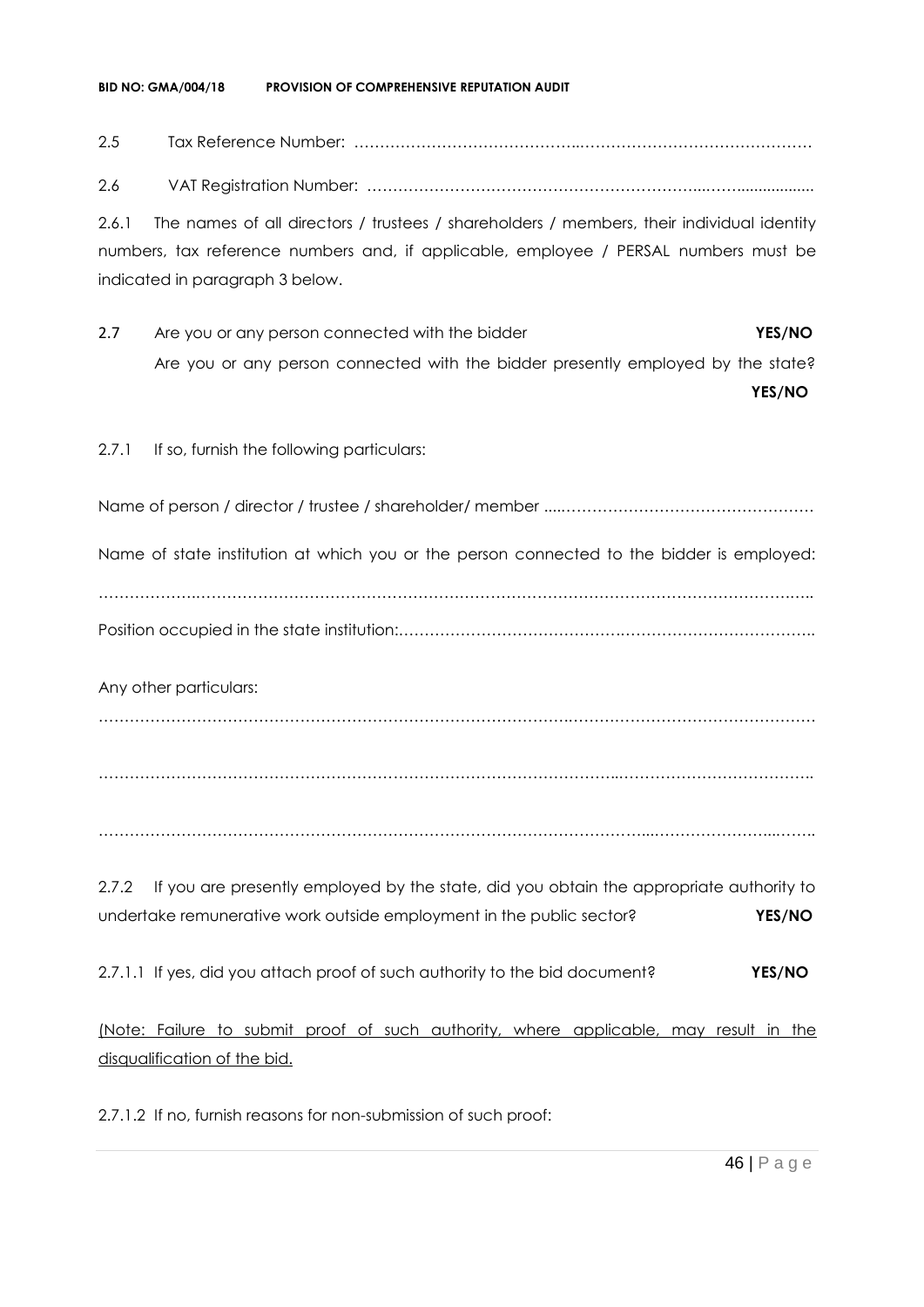……………………………………………………………………………………………….………………………… ……………………………………………………………………………………………….………………………… ……………………………………………………………………………………………….…………………………

2.8 Did you or your spouse, or any of the company's directors / trustees / shareholders / members or their spouses conduct business with the state in the previous 12 months **YES/NO**

2.8.1 If so, furnish particulars: ……………………………………………………………………………………………….………………………… ……………………………………………………………………………………………….………………………… ……………………………………………………………………………………………….…………………………

2.9 Do you, or any person connected with the bidder, have **YES/NO** any relationship (family, friend, other) with a person employed by the state and who may be involved with the evaluation and or adjudication of this bid?

2.9.1 If so, furnish particulars. ……………………………………………………………………………………………….………………………… ……………………………………………………………………………………………….………………………… ……………………………………………………………………………………………….…………………………

2.10 Are you, or any person connected with the bidder, aware of any relationship (family, friend, other) between any other bidder and any person employed by the state who may be involved with the evaluation and or adjudication of this bid? **YES/NO**

2.10.1 If so, furnish particulars**.** ……………………………………………………………………………………………….………………………… ……………………………………………………………………………………………….………………………… ……………………………………………………………………………………………….…………………………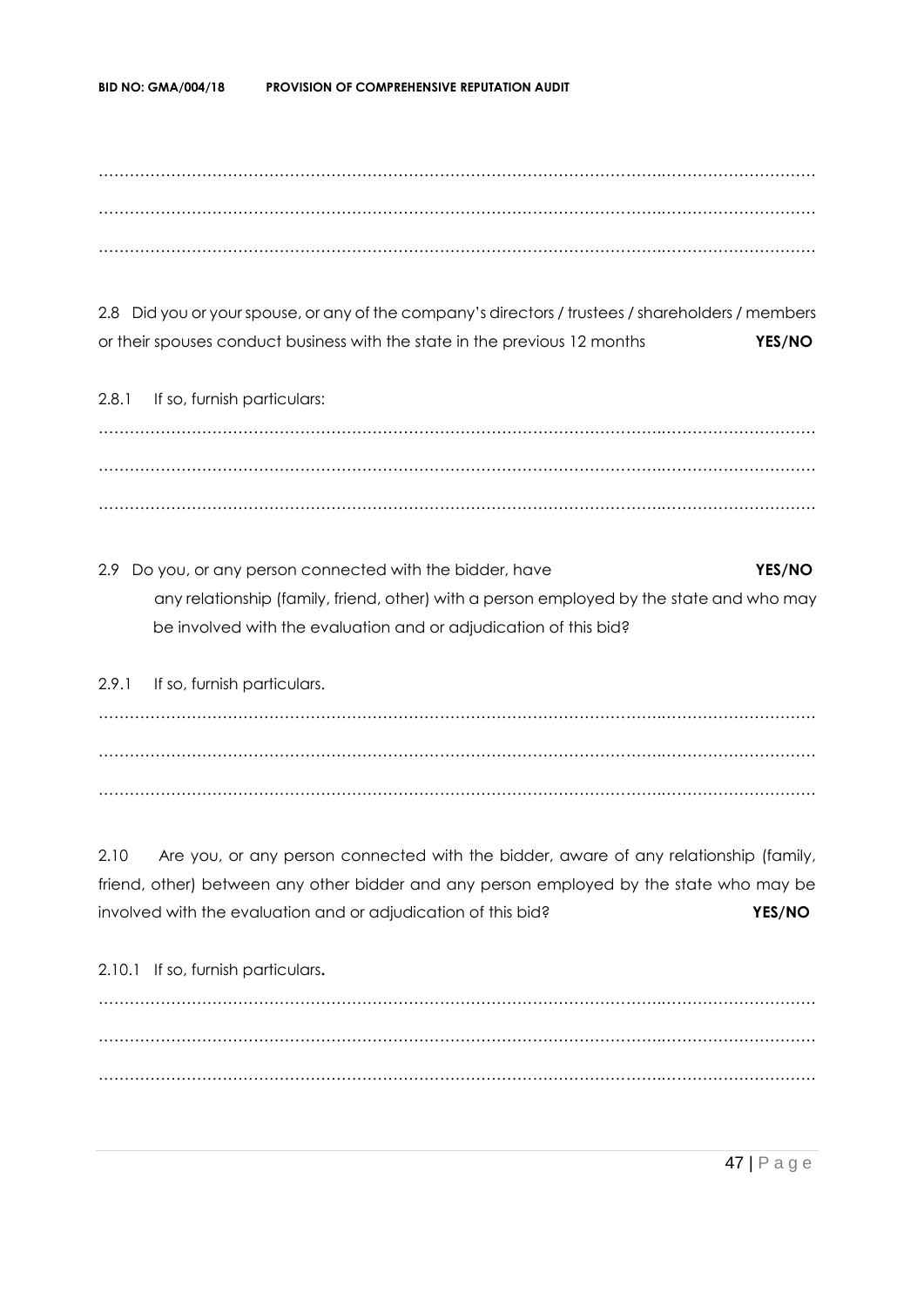2.11 Do you or any of the directors / trustees / shareholders / members **YES/NO** of the company have any interest in any other related companies whether or not they are bidding for this contract?

2.11.1 If so, furnish particulars: ……………………………………………………………………………………………….………………………… ……………………………………………………………………………………………….………………………… ……………………………………………………………………………………………….…………………………

## **3 Full details of director /trustees/members/shareholders.**

| <b>Full Name</b> | <b>Identity</b><br><b>Number</b> | <b>Personal Income Tax</b><br><b>Reference Number</b> | <b>State Employee</b><br>Number / PERSAL<br><b>Number</b> |
|------------------|----------------------------------|-------------------------------------------------------|-----------------------------------------------------------|
|                  |                                  |                                                       |                                                           |
|                  |                                  |                                                       |                                                           |
|                  |                                  |                                                       |                                                           |
|                  |                                  |                                                       |                                                           |
|                  |                                  |                                                       |                                                           |
|                  |                                  |                                                       |                                                           |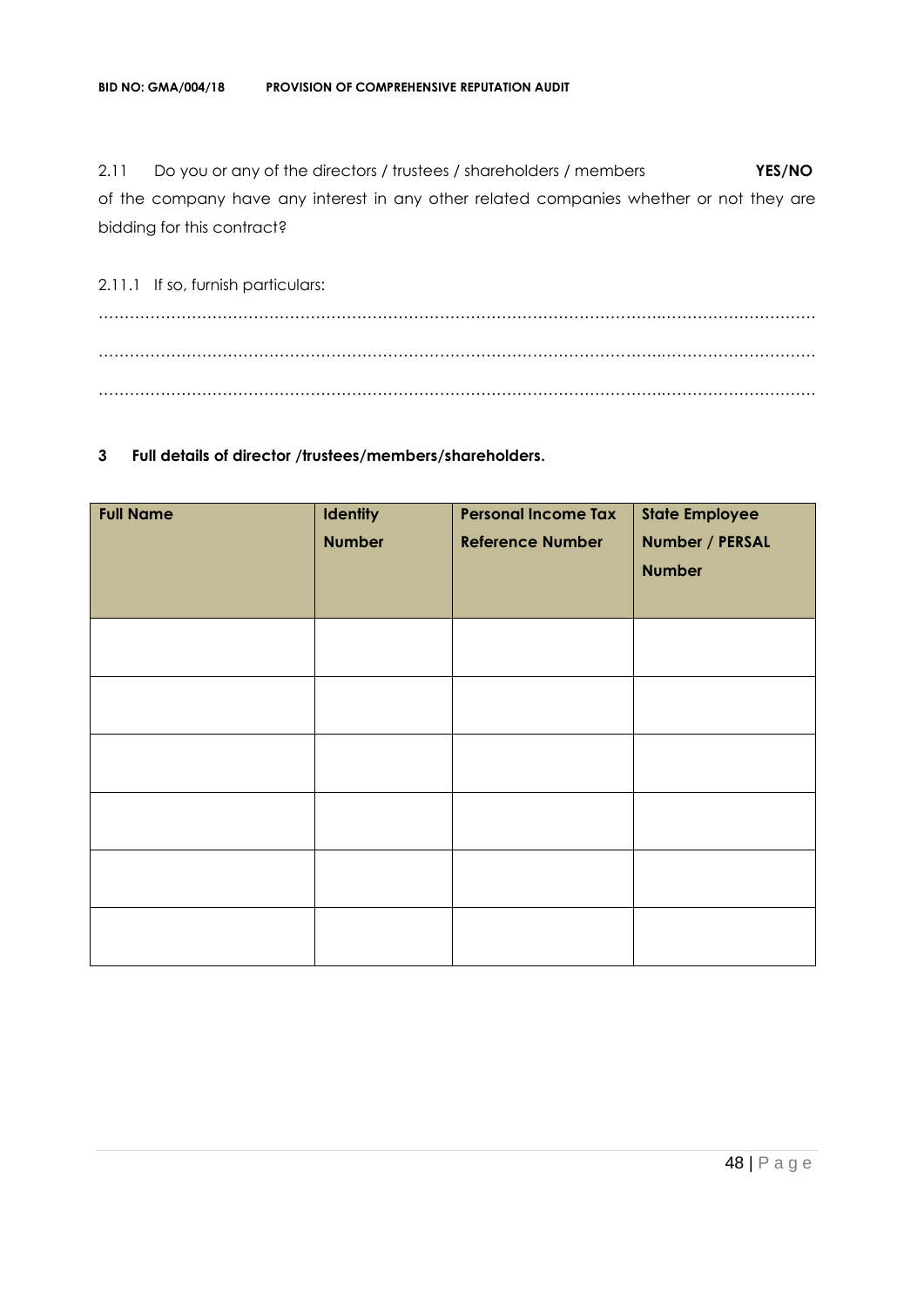## **DECLARATION**

I, THE UNDERSIGNED (NAME)………………………………………………………………………

 CERTIFY THAT THE INFORMATION FURNISHED IN PARAGRAPHS 2 AND 3 ABOVE IS CORRECT.

 I ACCEPT THAT THE STATE MAY REJECT THE BID OR ACT AGAINST ME SHOULD THIS DECLARATION PROVE TO BE FALSE.

| <b>NAME OF BIDDER</b>          |  |
|--------------------------------|--|
|                                |  |
| <b>IDENTITY NUMBER</b>         |  |
|                                |  |
|                                |  |
|                                |  |
| <b>POSITION</b>                |  |
|                                |  |
|                                |  |
|                                |  |
| <b>SIGNATURE OF AUTHORISED</b> |  |
|                                |  |
|                                |  |
| <b>SIGNATORY</b>               |  |
|                                |  |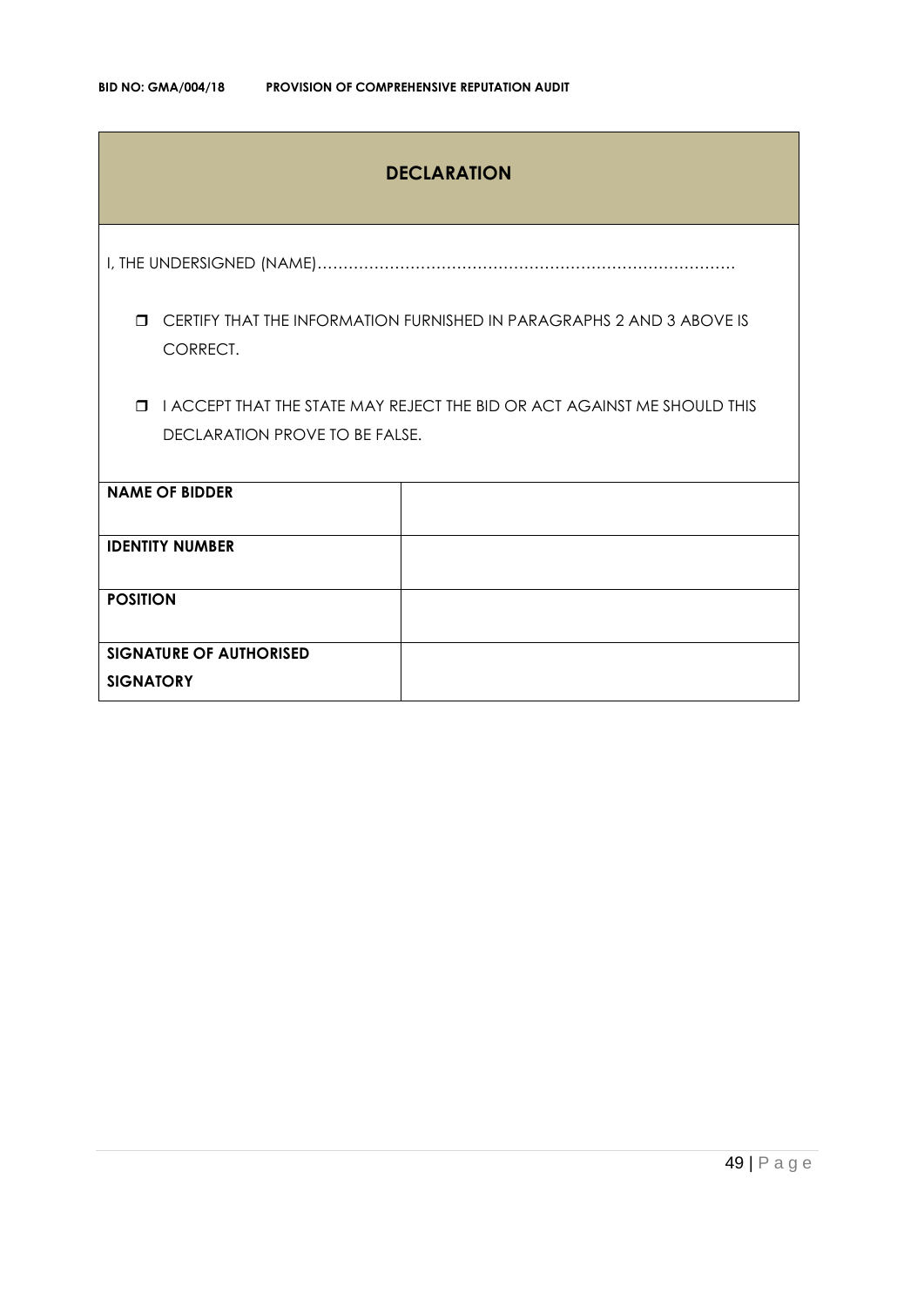## **SBD 6.1**

# **PREFERENCE POINTS CLAIM FORM IN TERMS OF THE PREFERENTIAL PROCUREMENT REGULATIONS 2017**

This preference form must form part of all bids invited. It contains general information and serves as a claim form for preference points for Broad-Based Black Economic Empowerment (B-BBEE) Status Level of Contribution

## **NB: BEFORE COMPLETING THIS FORM, BIDDERS MUST STUDY THE GENERAL CONDITIONS, DEFINITIONS AND DIRECTIVES APPLICABLE IN RESPECT OF B-BBEE, AS PRESCRIBED IN THE PREFERENTIAL PROCUREMENT REGULATIONS, 2017.**

## **1. GENERAL CONDITIONS**

- 1.1 The following preference point systems are applicable to all bids:
	- the 80/20 system for requirements with a Rand value of up to R50 000 000 (all applicable taxes included); and
	- the 90/10 system for requirements with a Rand value above R50 000 000 (all applicable taxes included).

1.2

- a) The value of this bid is estimated to not exceed R50 000 000 (all applicable taxes included) and therefore the 80/20 preference point system shall be applicable; or
- 1.3 Points for this bid shall be awarded for:
	- (a) Price; and
	- (b) B-BBEE Status Level of Contributor.
- 1.4 The maximum points for this bid are allocated as follows:

|                                                   | <b>POINTS</b> |
|---------------------------------------------------|---------------|
| <b>PRICE</b>                                      |               |
| <b>B-BBEE STATUS LEVEL OF CONTRIBUTOR</b>         | 20.           |
| Total points for Price and B-BBEE must not exceed | 100           |

1.5 Failure on the part of a bidder to submit proof of B-BBEE Status level of contributor together with the bid, will be interpreted to mean that preference points for B-BBEE status level of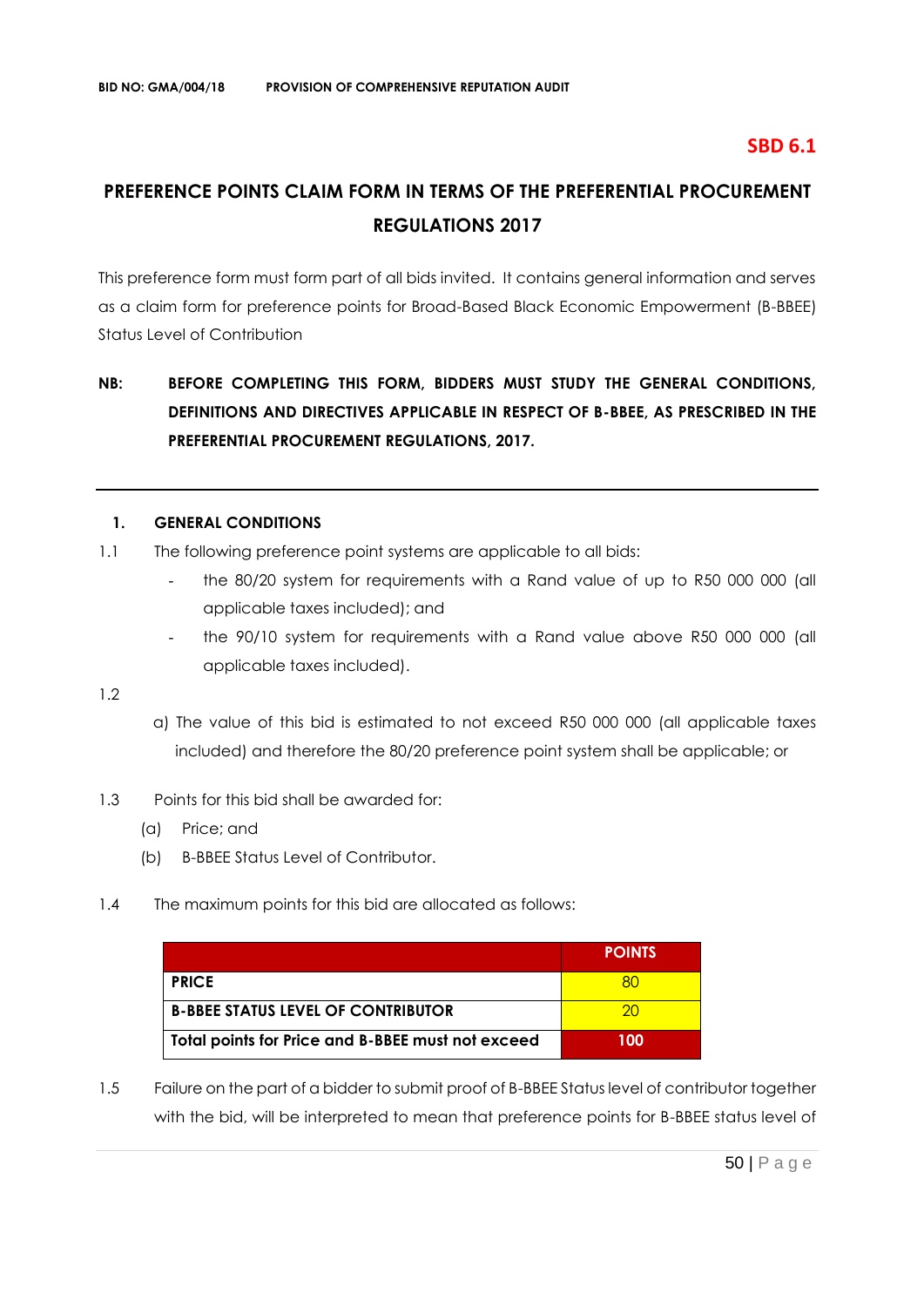contribution are not claimed.

1.6 The purchaser reserves the right to require of a bidder, either before a bid is adjudicated or at any time subsequently, to substantiate any claim in regard to preferences, in any manner required by the purchaser.

## **2. DEFINITIONS**

- (a) **"B-BBEE"** means broad-based black economic empowerment as defined in section 1 of the Broad-Based Black Economic Empowerment Act;
- (b) "**B-BBEE status level of contributor"** means the B-BBEE status of an entity in terms of a code of good practice on black economic empowerment, issued in terms of section 9(1) of the Broad-Based Black Economic Empowerment Act;
- (c) **"bid"** means a written offer in a prescribed or stipulated form in response to an invitation by an organ of state for the provision of goods or services, through price quotations, advertised competitive bidding processes or proposals;
- (d) **"Broad-Based Black Economic Empowerment Act"** means the Broad-Based Black Economic Empowerment Act, 2003 (Act No. 53 of 2003);
- **(e) "EME"** means an Exempted Micro Enterprise in terms of a code of good practice on black economic empowerment issued in terms of section 9 (1) of the Broad-Based Black Economic Empowerment Act;
- (f) **"functionality"** means the ability of a tenderer to provide goods or services in accordance with specifications as set out in the tender documents.
- (g) **"prices"** includes all applicable taxes less all unconditional discounts;
- (h) **"proof of B-BBEE status level of contributor"** means:
	- **1)** B-BBEE Status level certificate issued by an authorized body or person;
	- **2)** A sworn affidavit as prescribed by the B-BBEE Codes of Good Practice;
	- **3)** Any other requirement prescribed in terms of the B-BBEE Act;
- (i) **"QSE"** means a qualifying small business enterprise in terms of a code of good practice on black economic empowerment issued in terms of section 9 (1) of the Broad-Based Black Economic Empowerment Act;
	- *(j)* **"rand value"** means the total estimated value of a contract in Rand, calculated at the time of bid invitation, and includes all applicable taxes;

## **3. POINTS AWARDED FOR PRICE**

## **3.1 THE 80/20 PREFERENCE POINT SYSTEMS**

A maximum of 80 points is allocated for price on the following basis:

 **80/20**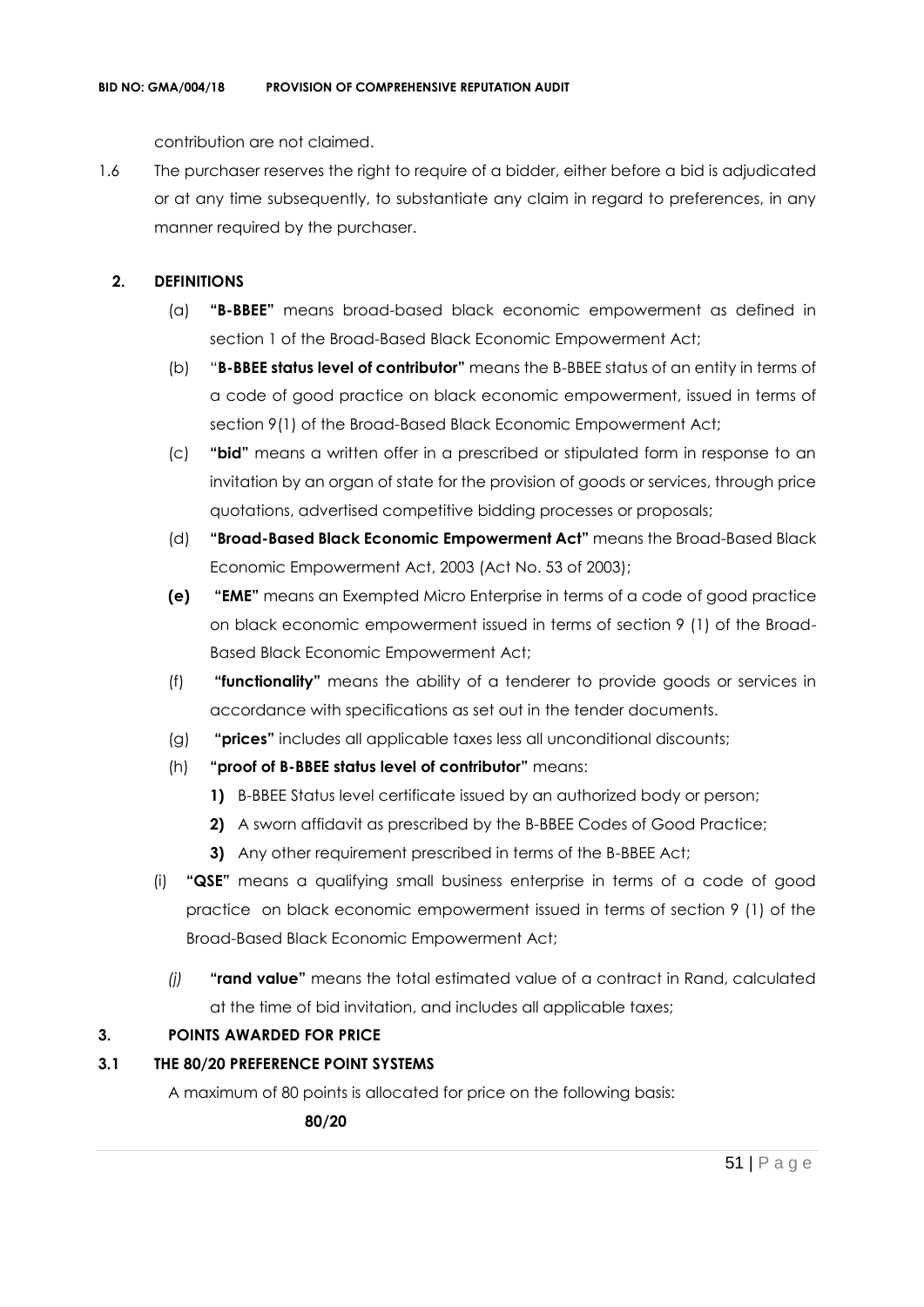$$
Ps = 80 \left( 1 - \frac{Pt - P \min}{P \min} \right)
$$

**Where** 

Ps = Points scored for price of bid under consideration

Pt = Price of bid under consideration

Pmin = Price of lowest acceptable bid

## **4. POINTS AWARDED FOR B-BBEE STATUS LEVEL OF CONTRIBUTOR**

4.1 In terms of Regulation 6 (2) and 7 (2) of the Preferential Procurement Regulations, preference points must be awarded to a bidder for attaining the B-BBEE status level of contribution in accordance with the table below:

| <b>B-BBEE Status Level of</b><br><b>Contributor</b> | <b>Number of points</b><br>(80/20 system) |
|-----------------------------------------------------|-------------------------------------------|
| 1                                                   | 20                                        |
| 2                                                   | 18                                        |
| 3                                                   | 14                                        |
| 4                                                   | 12                                        |
| 5                                                   | 8                                         |
| 6                                                   | 6                                         |
| 7                                                   | 4                                         |
| 8                                                   | 2                                         |
| Non-compliant<br>contributor                        | ( )                                       |

## **5. BID DECLARATION**

5.1 Bidders who claim points in respect of B-BBEE Status Level of Contribution must complete the following:

## **6. B-BBEE STATUS LEVEL OF CONTRIBUTOR CLAIMED IN TERMS OF PARAGRAPHS 1.4 AND 4.1**

6.1 B-BBEE Status Level of Contributor: = ………(maximum of 20 points) (Points claimed in respect of paragraph 7.1 must be in accordance with the table reflected in paragraph 4.1 and must be substantiated by relevant proof of B-BBEE status level of contributor.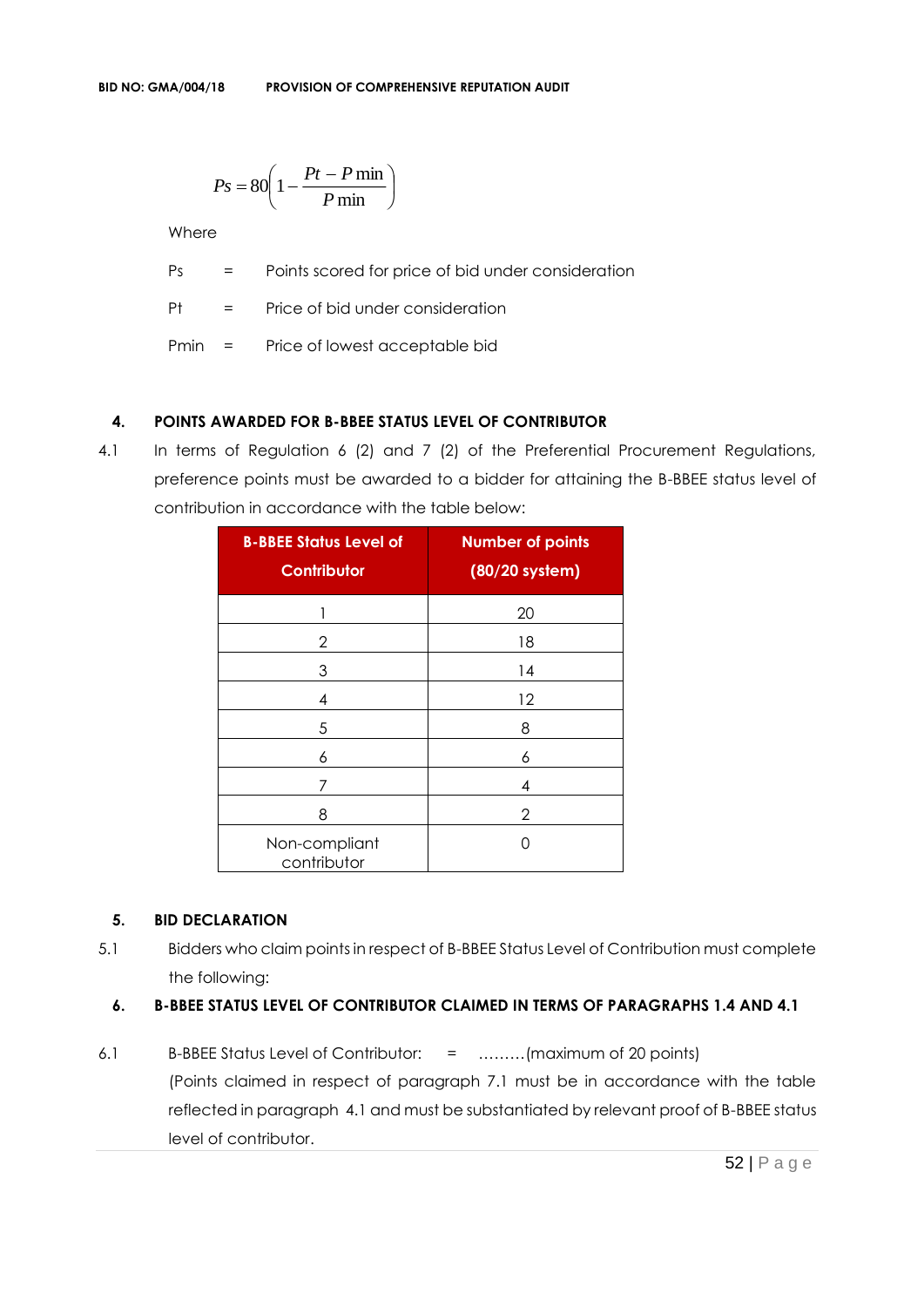## **7. SUB-CONTRACTING**

7.1 Will any portion of the contract be sub-contracted?

## (*Tick applicable box*)



- 7.1.1 If yes, indicate:
	- i) What percentage of the contract will be subcontracted............…………….…………%
	- ii) The name of the sub-contractor…………………………………………………………..
	- iii) The B-BBEE status level of the sub-contractor......................................……………..
	- iv) Whether the sub-contractor is an EME or QSE

## *(Tick applicable box*)



v) Specify, by ticking the appropriate box, if subcontracting with an enterprise in terms of Preferential Procurement Regulations,2017:

| Designated Group: An EME or QSE which is at last 51% owned by:    | <b>EME</b> | <b>QSE</b> |
|-------------------------------------------------------------------|------------|------------|
|                                                                   | $\sqrt{ }$ |            |
| <b>Black people</b>                                               |            |            |
| Black people who are youth                                        |            |            |
| Black people who are women                                        |            |            |
| <b>Black people with disabilities</b>                             |            |            |
| Black people living in rural or underdeveloped areas or townships |            |            |
| Cooperative owned by black people                                 |            |            |
| Black people who are military veterans                            |            |            |
| <b>OR</b>                                                         |            |            |
| Any EME                                                           |            |            |
| Any QSE                                                           |            |            |

## 8. **DECLARATION WITH REGARD TO COMPANY/FIRM**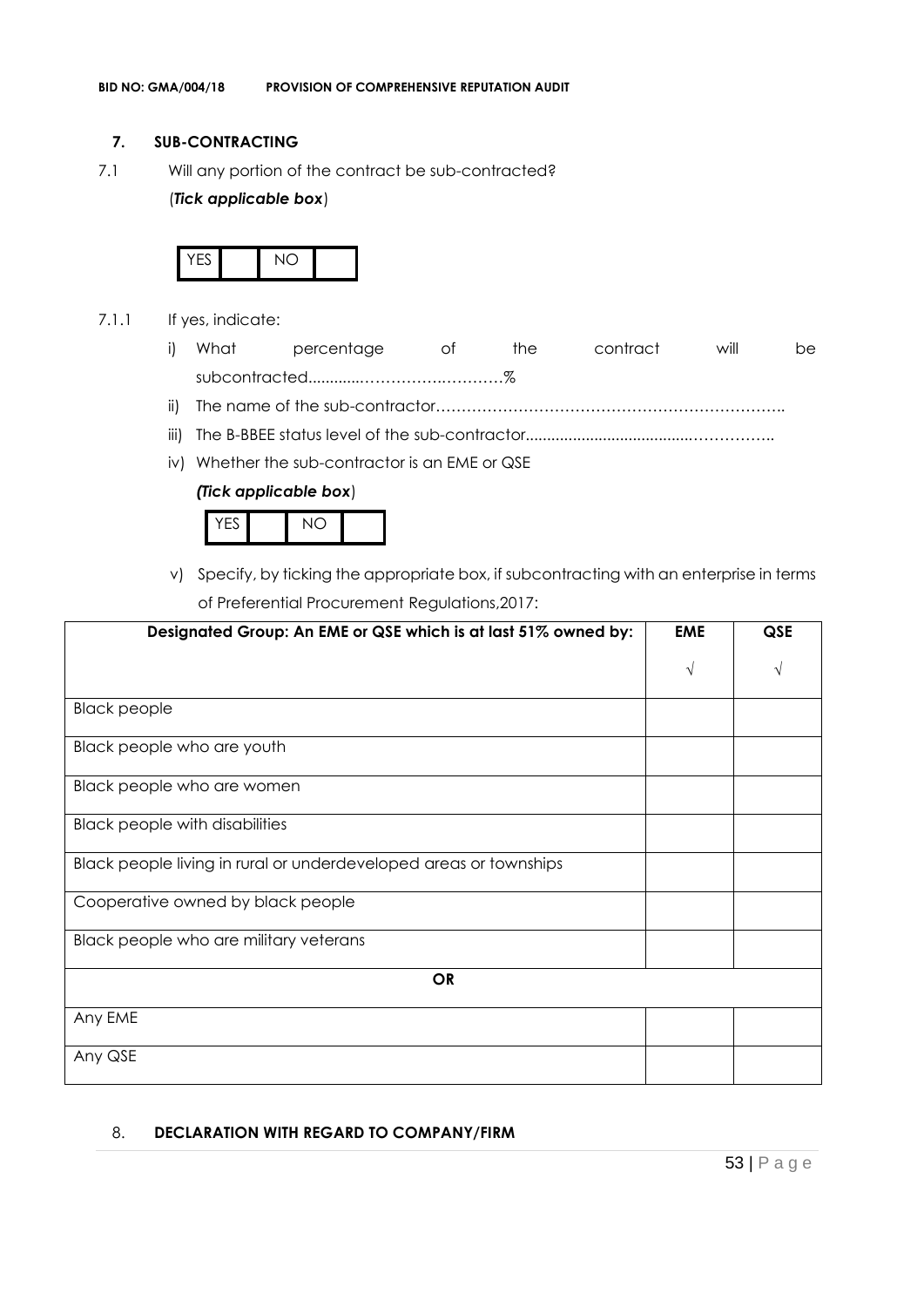- 8.1 Name of company/firm:…………………………………………………………………………….
- 8.2 VAT registration number:……………………………………….…………………………………
- 8.3 Company registration number:…………….……………………….…………………………….
- 8.4 TYPE OF COMPANY/ FIRM
	- D Partnership/Joint Venture / Consortium
	- □ One person business/sole propriety
	- D Close corporation
	- D Company
	- □ (Pty) Limited

[TICK APPLICABLE BOX]

## 8.5 DESCRIBE PRINCIPAL BUSINESS ACTIVITIES

…………………………………………………………………………………………………………… …………………………………………………………………………………………………………… ……………………………………………………………………………………………………………

……………………………………………………………………………………………………………

## 8.6 COMPANY CLASSIFICATION

- Manufacturer
- **D** Supplier
- D Professional service provider
- □ Other service providers, e.g. transporter, etc.

[*TICK APPLICABLE BOX*]

- 8.7 Total number of years the company/firm has been in business:……………………………
- 8.8 I/we, the undersigned, who is / are duly authorised to do so on behalf of the company/firm, certify that the points claimed, based on the B-BBE status level of contributor indicated in paragraphs 1.4 and 6.1 of the foregoing certificate, qualifies the company/ firm for the preference(s) shown and I / we acknowledge that:
	- i) The information furnished is true and correct;
	- ii) The preference points claimed are in accordance with the General Conditions as indicated in paragraph 1 of this form;
	- iii) In the event of a contract being awarded as a result of points claimed as shown in paragraphs 1.4 and 6.1, the contractor may be required to furnish documentary proof to the satisfaction of the purchaser that the claims are correct;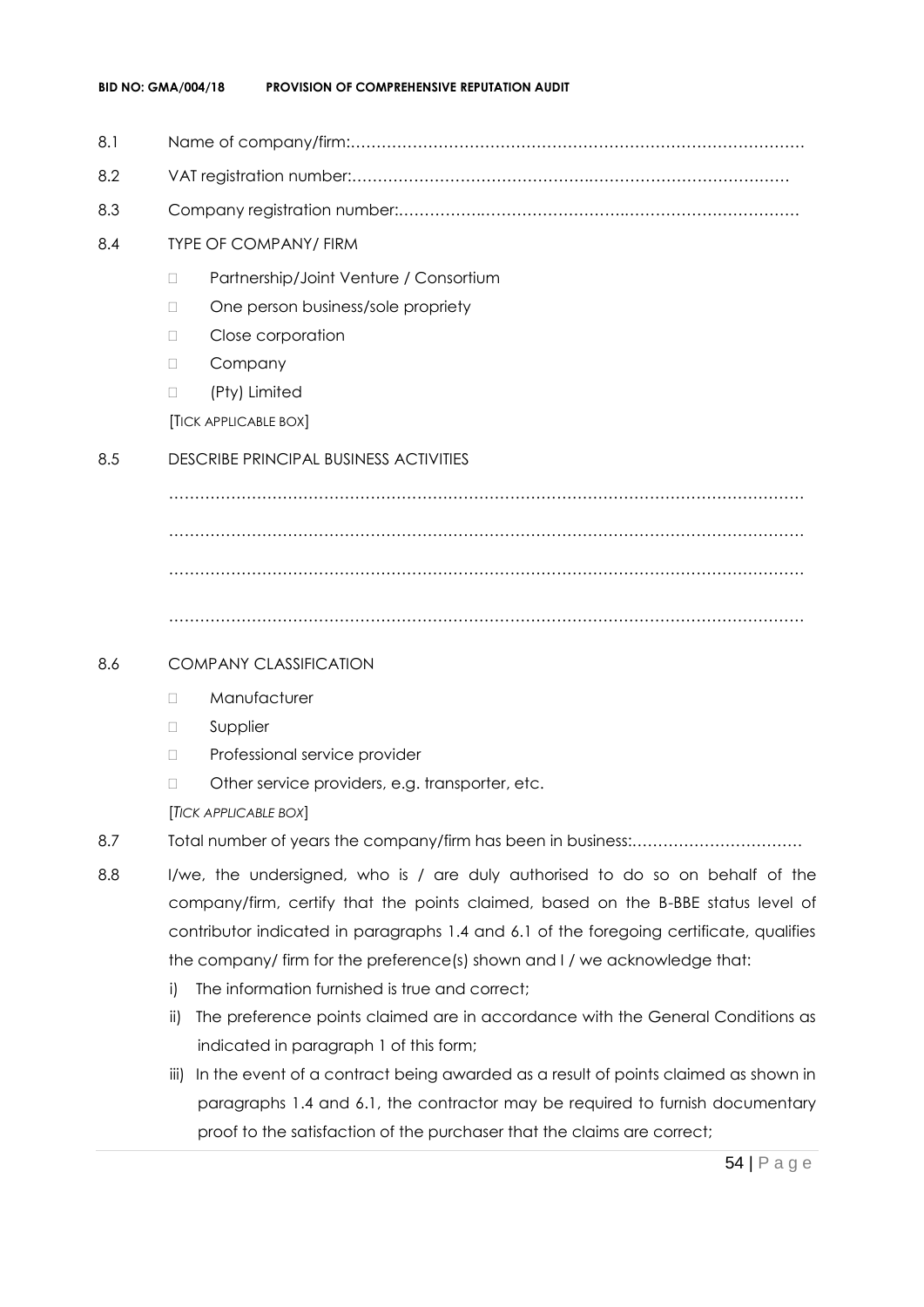- iv) If the B-BBEE status level of contributor has been claimed or obtained on a fraudulent basis or any of the conditions of contract have not been fulfilled, the purchaser may, in addition to any other remedy it may have –
	- (a) disqualify the person from the bidding process;
	- (b) recover costs, losses or damages it has incurred or suffered as a result of that person's conduct;
	- (c) cancel the contract and claim any damages which it has suffered as a result of having to make less favourable arrangements due to such cancellation;
	- (d) recommend that the bidder or contractor, its shareholders and directors, or only the shareholders and directors who acted on a fraudulent basis, be restricted by the National Treasury from obtaining business from any organ of state for a period not exceeding 10 years, after the *audi alteram partem* (hear the other side) rule has been applied; and
	- (e) forward the matter for criminal prosecution.

| <b>WITNESSES</b>                         |  |  |
|------------------------------------------|--|--|
| <b>NAME OF BIDDER</b>                    |  |  |
| <b>IDENTITY NUMBER</b>                   |  |  |
| <b>POSITION</b>                          |  |  |
| <b>AUTHORISED SIGNATORIES OF BIDDERS</b> |  |  |
| <b>WITNESS 1</b>                         |  |  |
| <b>WITNESS 2</b>                         |  |  |
| <b>DATE</b>                              |  |  |
| <b>ADDRESS</b>                           |  |  |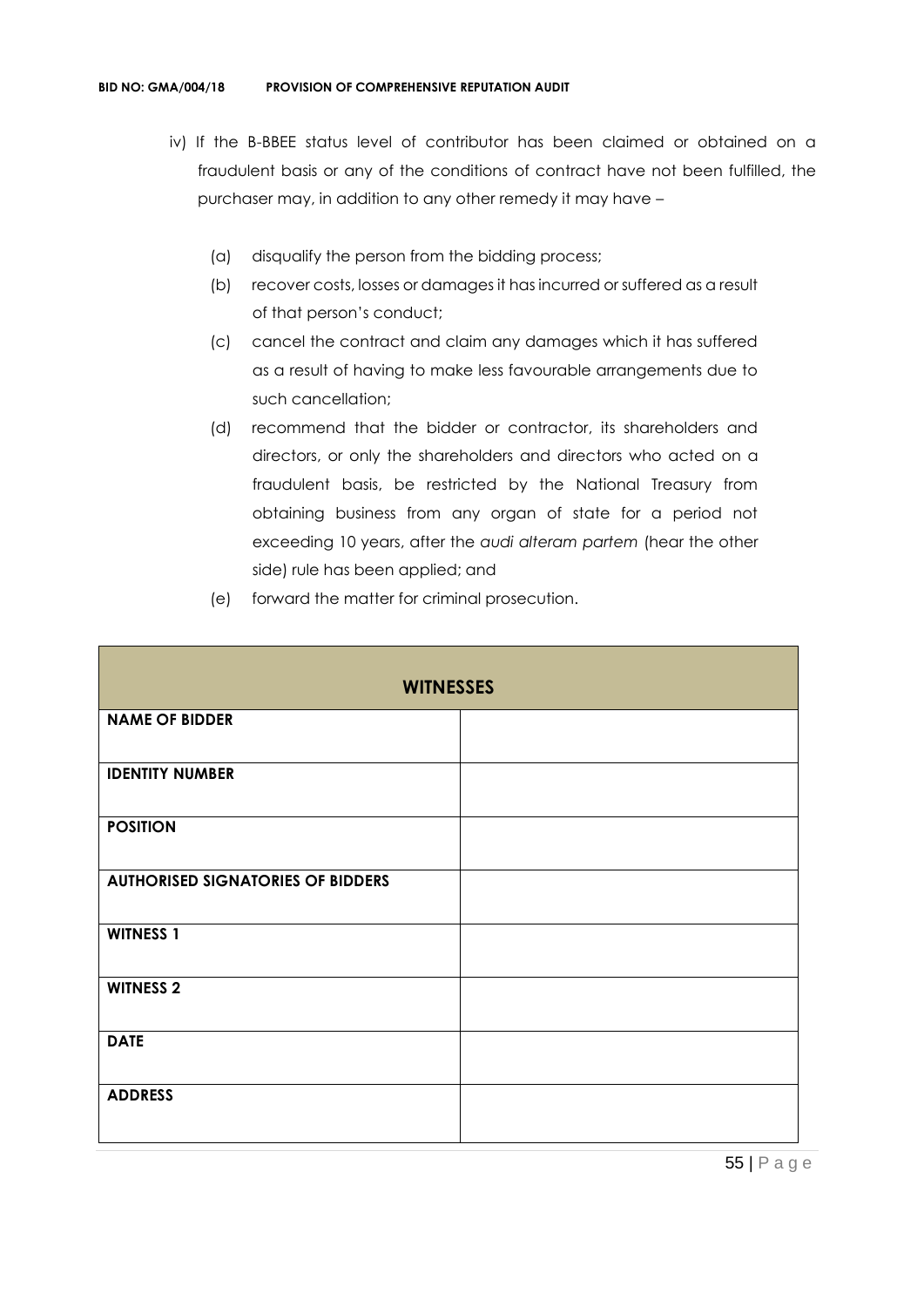## **SBD 8**

## **DECLARATION OF BIDDERS PAST SUPPLY CHAIN MANAGEMENT PRACTICES**

- 1 This declaration is used by GMA in ensuring that when goods and services are being procured, all reasonable steps are taken to combat the abuse of the supply chain management system.
- 2 The bid of any bidder may be disregarded if that bidder, or any of its directors have
	- a. abused the institution's supply chain management system;
	- b. committed fraud or any other improper conduct in relation to such system; or
	- c. failed to perform on any previous contract.

## **3 In order to give effect to the above, the following questionnaire must be completed and submitted with the bid.**

| NO.   | <b>QUESTION</b>                                                                     | <b>YES</b> | <b>NO</b> |
|-------|-------------------------------------------------------------------------------------|------------|-----------|
| 4.1   | Is the bidder or any of its directors listed on the National Treasury's Database of | Yes        | No.       |
|       | Restricted Suppliers as companies or persons prohibited from doing business with    |            |           |
|       | the public sector?                                                                  |            |           |
|       | (Companies or persons who are listed on this Database were informed in writing      |            |           |
|       | of this restriction by the Accounting Officer/Authority of the institution that     |            |           |
|       | imposed the restriction after the audi alteram partem rule was applied).            |            |           |
|       | The Database of Restricted Suppliers now resides on the National Treasury's         |            |           |
|       | website (www.treasury.gov.za) and can be accessed by clicking on its link at the    |            |           |
|       | bottom of the home page.                                                            |            |           |
| 4.1.1 | If so, furnish particulars:                                                         |            |           |
|       |                                                                                     |            |           |
|       |                                                                                     |            |           |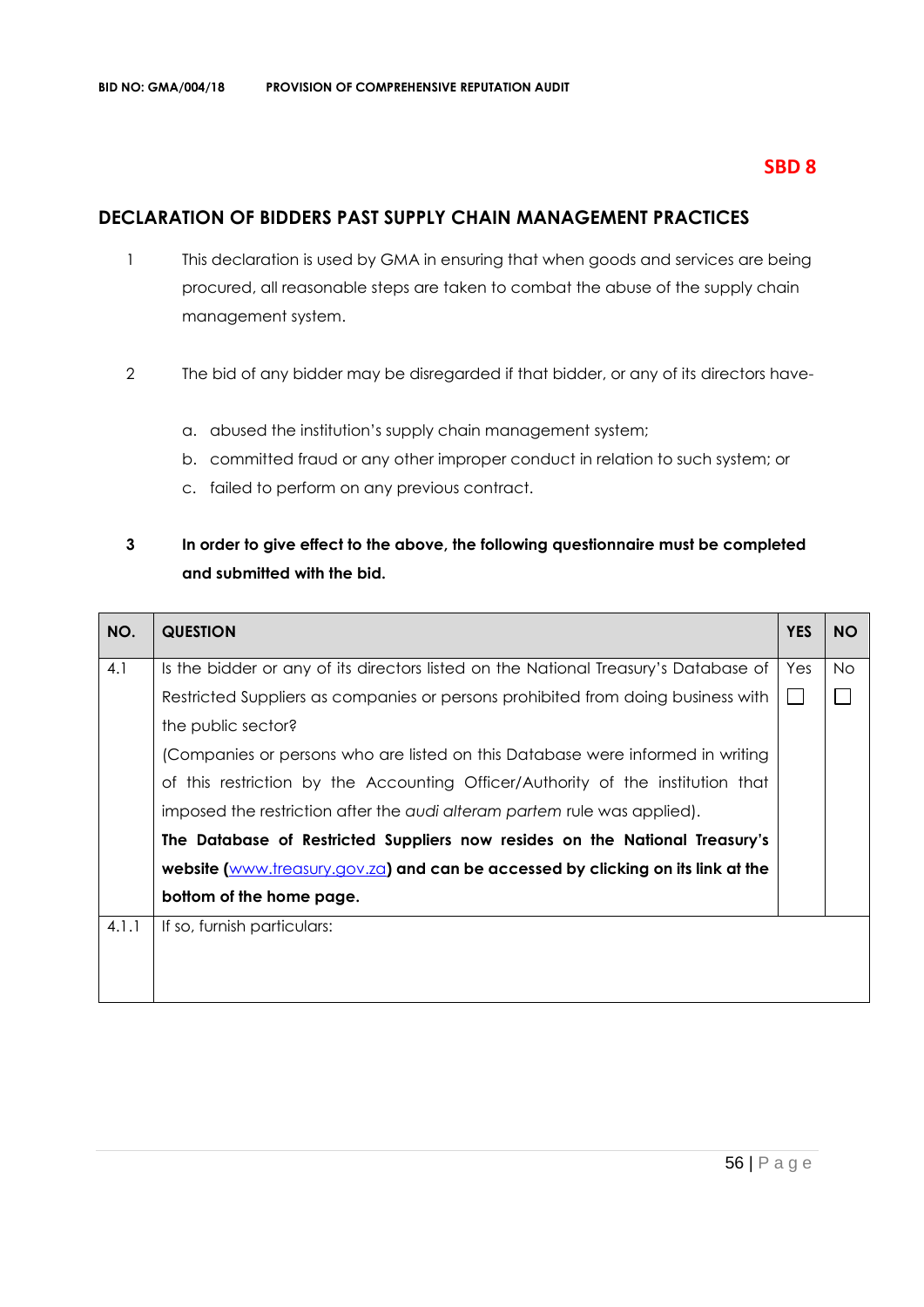| 4.2   | Is the bidder or any of its directors listed on the Register for Tender Defaulters in<br>terms of section 29 of the Prevention and Combating of Corrupt Activities Act (No<br>12 of 2004)?<br>The Register for Tender Defaulters can be accessed on the National Treasury's<br>website (www.treasury.gov.za) by clicking on its link at the bottom of the home<br>page. |  |
|-------|-------------------------------------------------------------------------------------------------------------------------------------------------------------------------------------------------------------------------------------------------------------------------------------------------------------------------------------------------------------------------|--|
| 4.2.1 | If so, furnish particulars:                                                                                                                                                                                                                                                                                                                                             |  |
| 4.3   | Was the bidder or any of its directors convicted by a court of law (including a<br>court outside of the Republic of South Africa) for fraud or corruption during the<br>past five years?                                                                                                                                                                                |  |
| 4.3.1 | If so, furnish particulars:                                                                                                                                                                                                                                                                                                                                             |  |
| 4.4   | Was any contract between the bidder and any organ of state terminated<br>during the past five years on account of failure to perform on or comply with the<br>contract?                                                                                                                                                                                                 |  |
| 4.4.1 | If so, furnish particulars:                                                                                                                                                                                                                                                                                                                                             |  |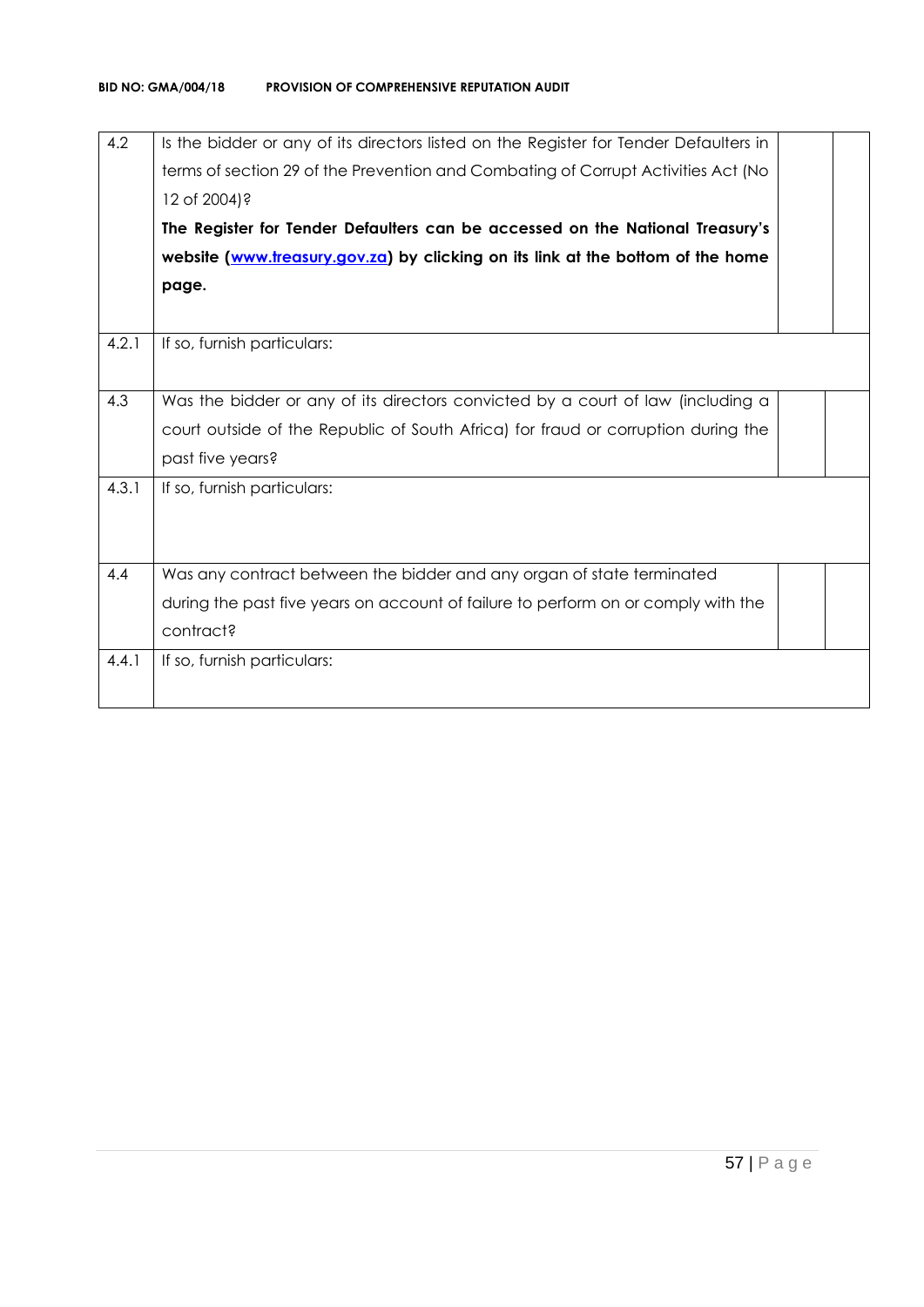## **CERTIFICATION**

I, THE UNDERSIGNED (FULL NAME)……………………………………………………………

**CERTIFY THAT THE INFORMATION FURNISHED ON THIS DECLARATION FORM IS TRUE AND CORRECT.** 

**I** I ACCEPT THAT, IN ADDITION TO CANCELLATION OF A CONTRACT, ACTION MAY BE TAKEN AGAINST ME SHOULD THIS DECLARATION PROVE TO BE FALSE.

| <b>NAME OF THE BIDDER</b>   |  |
|-----------------------------|--|
| <b>POSITION</b>             |  |
| <b>AUTHORISED SIGNATORY</b> |  |
| <b>DATE</b>                 |  |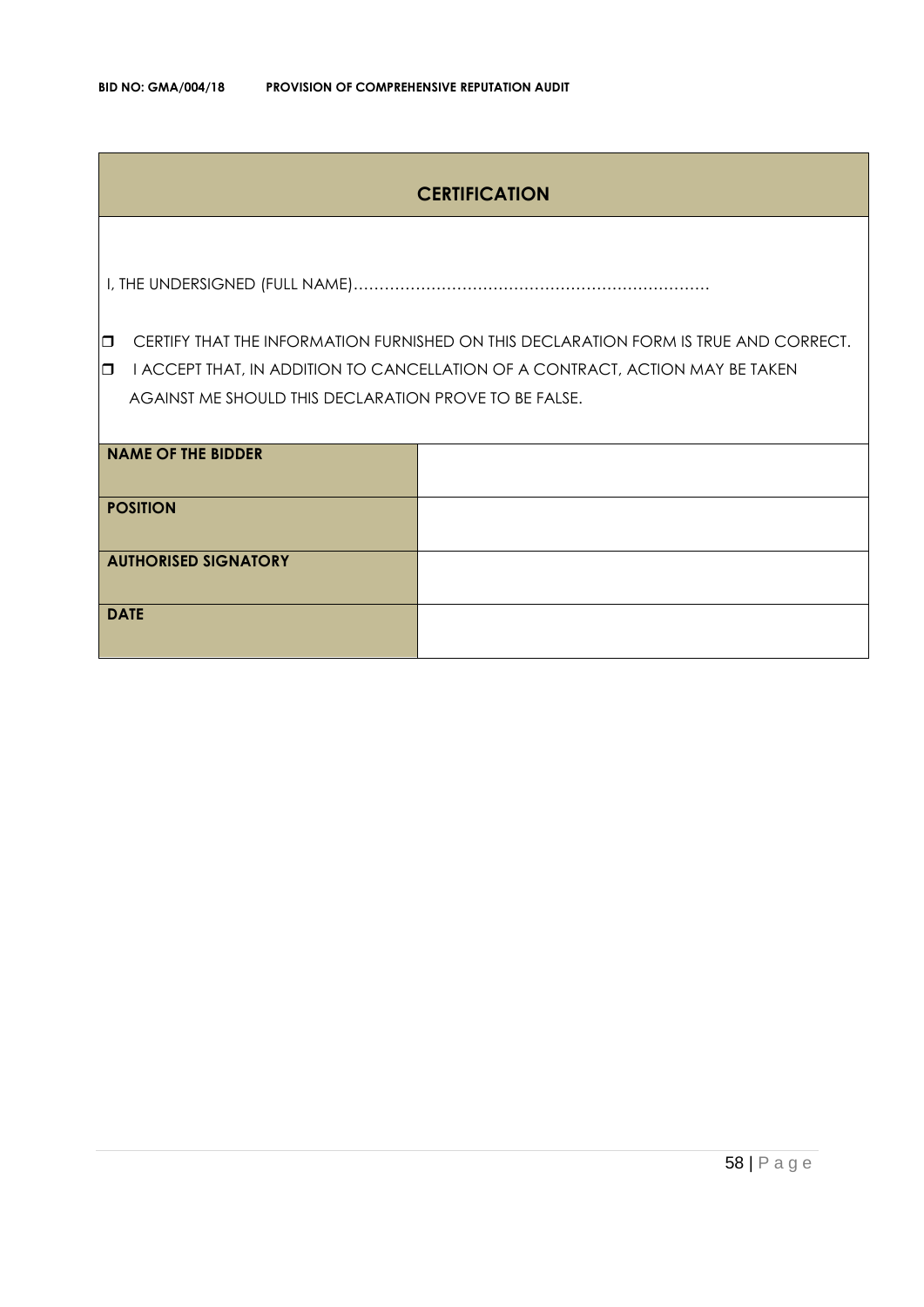## **CERTIFICATE OF INDEPENDENT BID DETERMINATION**

- 1. This Standard Bidding Document must form part of all bids<sup>1</sup> invited.
- 2. Section 4 (1) (b) (iii) of the Competition Act No. 89 of 1998, as amended, prohibits an agreement between, or concerted practice by, firms, or a decision by an association of firms, if it is between parties in a horizontal relationship and if it involves collusive bidding (or bid rigging).² Collusive bidding is a *per se* prohibition meaning that it cannot be justified under any grounds.
- 3. Treasury Regulation 16A9 prescribes that accounting officers and accounting authorities must take all reasonable steps to prevent abuse of the supply chain management system and authorizes accounting officers and accounting authorities to:
	- a. disregard the bid of any bidder if that bidder or any of its directors have abused the institution's supply chain management system and or committed fraud or any other improper conduct in relation to such system.
	- b. cancel a contract awarded to a supplier of goods and services if the supplier committed any corrupt or fraudulent act during the bidding process or the execution of that contract.
- 4. This SBD serves as a certificate of declaration that would be used by institutions to ensure that, when bids are considered, reasonable steps are taken to prevent any form of bidrigging.
- 5. In order to give effect to the above, the attached Certificate of Bid Determination (Annexure G) must be completed and submitted with the bid:

<sup>1</sup> Includes price quotations, advertised competitive bids, limited bids and proposals.

<sup>2</sup> Bid rigging (or collusive bidding) occurs when businesses, that would otherwise be expected to compete, secretly conspire to raise prices or lower the quality of goods and / or services for GMA which wish to acquire goods and / or services through a bidding process. Bid rigging is, therefore, an agreement between competitors not to compete.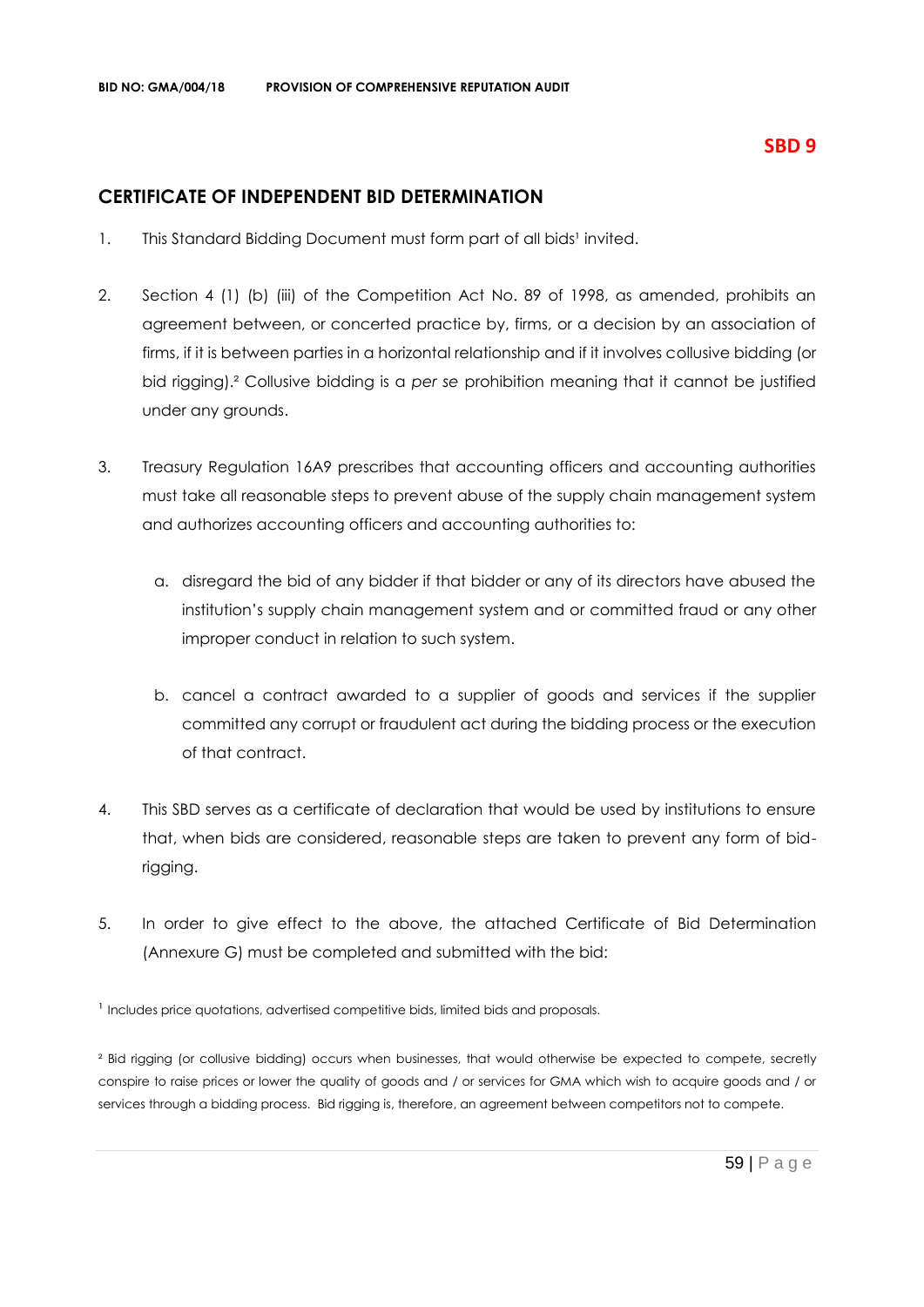#### **BID NO: GMA/004/18 PROVISION OF COMPREHENSIVE REPUTATION AUDIT**

<sup>3</sup> Joint venture or Consortium means an association of persons for the purpose of combining their expertise, property, capital, efforts, skill and knowledge in an activity for the execution of a contract.

I, the undersigned, in submitting the accompanying bid: \_\_\_\_\_\_\_\_\_\_\_\_\_\_\_\_\_\_\_\_\_\_\_\_\_\_\_\_\_\_\_\_\_\_\_\_\_\_\_\_\_\_\_\_\_\_\_\_\_\_\_\_\_\_\_\_\_\_\_\_ (Bid Number and Description) In response to the invitation for the bid made by: \_\_\_\_\_\_\_\_\_\_\_\_\_\_\_\_\_\_\_\_\_\_\_\_\_\_\_\_\_\_\_\_\_\_\_\_\_\_\_\_\_\_\_\_\_\_\_\_\_\_\_\_\_\_\_\_\_\_\_\_\_\_\_\_\_\_\_\_\_ (Name of Institution)

do hereby make the following statements that I certify to be true and complete in every respect:

I certify, on behalf of: the state of the state of the state of the state of the state of the state of the state of the state of the state of the state of the state of the state of the state of the state of the state of th (Name of Bidder)

- 1. I have read and I understand the contents of this Certificate;
- 2. I understand that the accompanying bid will be disqualified if this Certificate is found not to be true and complete in every respect;
- 3. I am authorised by the bidder to sign this Certificate, and to submit the accompanying bid, on behalf of the bidder;
- 4. Each person whose signature appears on the accompanying bid has been authorised by the bidder to determine the terms of, and to sign the bid, on behalf of the bidder;
- 5. For the purposes of this Certificate and the accompanying bid, I understand that the word "competitor" shall include any individual or organisation, other than the bidder, whether or not affiliated with the bidder, who:
	- (a) has been requested to submit a bid in response to this bid invitation;
	- (b) could potentially submit a bid in response to this bid invitation, based on their qualifications, abilities or experience; and
	- (c) provides the same goods and services as the bidder and/or is in the same line of business as the bidder.
- 6. The bidder has arrived at the accompanying bid independently from, and without consultation, communication, agreement or arrangement with any competitor. However communication between partners in a joint venture or consortium<sup>3</sup> will not be construed as collusive bidding.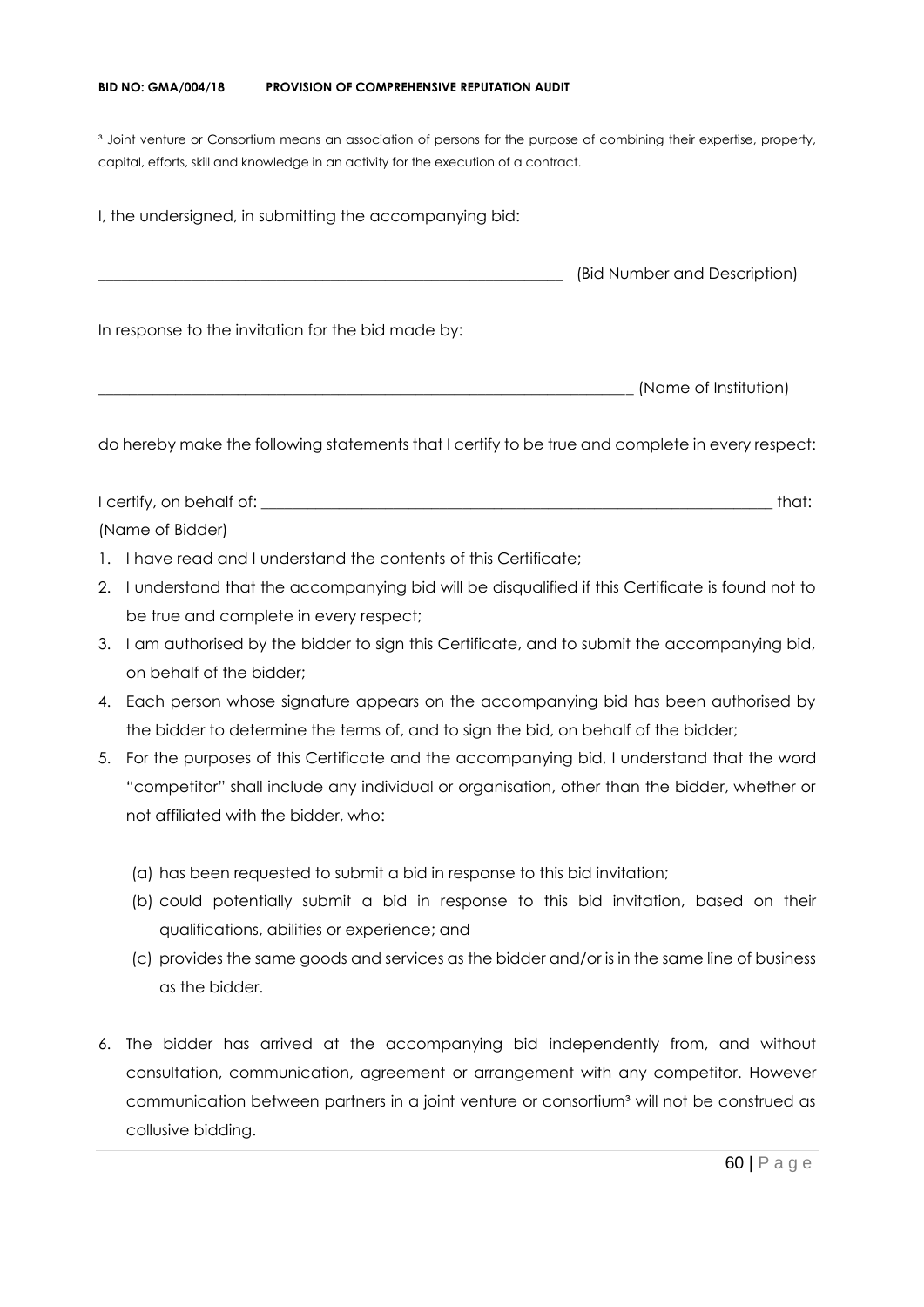- 7. In particular, without limiting the generality of paragraphs 6 above, there has been no consultation, communication, agreement or arrangement with any competitor regarding:
	- (a) prices;
	- (b) geographical area where product or service will be rendered (market allocation);
- (c) methods, factors or formulas used to calculate prices;
- (d) the intention or decision to submit or not to submit, a bid;
- (e) the submission of a bid which does not meet the specifications and conditions of the bid; or
- (f) bidding with the intention not to win the bid.
- 8. In addition, there have been no consultations, communications, agreements or arrangements with any competitor regarding the quality, quantity, specifications and conditions or delivery particulars of the products or services to which this bid invitation relates.
- 9. The terms of the accompanying bid have not been, and will not be, disclosed by the bidder, directly or indirectly, to any competitor, prior to the date and time of the official bid opening or of the awarding of the contract.
- 10. I am aware that, in addition and without prejudice to any other remedy provided to combat any restrictive practices related to bids and contracts, bids that are suspicious will be reported to the Competition Commission for investigation and possible imposition of administrative penalties in terms of section 59 of the Competition Act No 89 of 1998 and or may be reported to the National Prosecuting Authority (NPA) for criminal investigation and or may be restricted from conducting business with the public sector for a period not exceeding ten (10) years in terms of the Prevention and Combating of Corrupt Activities Act No 12 of 2004 or any other applicable legislation.

| <b>NAME OF BIDDER</b>       |  |
|-----------------------------|--|
| <b>POSITION</b>             |  |
| <b>AUTHORISED SIGNATORY</b> |  |
| <b>DATE</b>                 |  |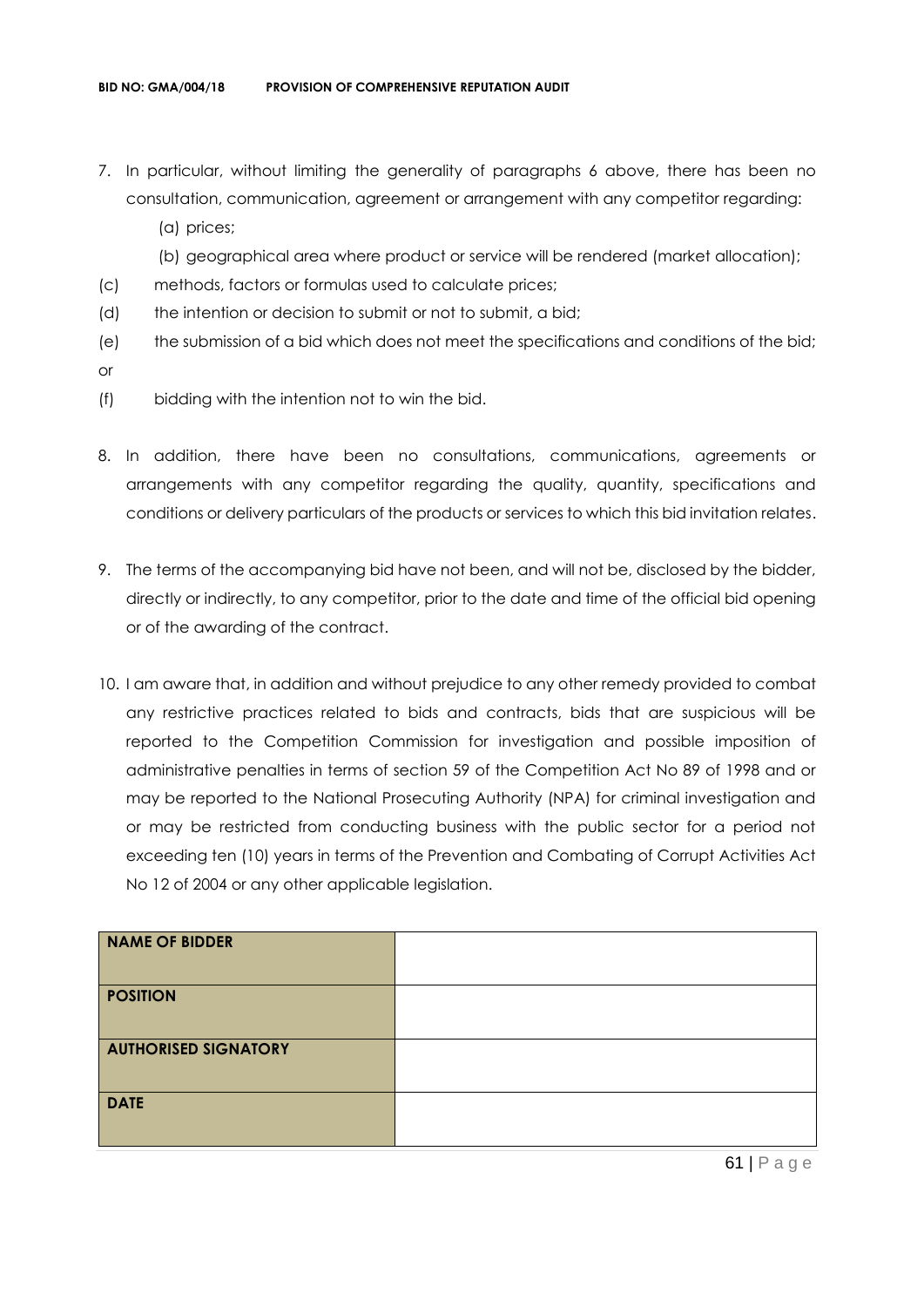## **SAFETY, HEALTH AND ENVIRONMENT**

## **REQUEST FOR INFORMATION**

## **1. SAFETY, HEALTH AND ENVIRONMENT**

| 1.1  | Do you have a Safety, Health and Environment<br>(SHE) policy statement?                                                                 | YES/NO<br>Please provide a copy of the policy<br>statement                                        |
|------|-----------------------------------------------------------------------------------------------------------------------------------------|---------------------------------------------------------------------------------------------------|
| 1.2  | Is your SHE programme aligned or certified to<br>comply with the OHSAS 18001 and ISO 14001<br>standards?                                | YES/NO<br>Please provide details                                                                  |
| 1.3  | Would you be prepared to have your SHE<br>standards audited or modified according to<br>requirements?                                   | YES/NO<br>Please give reasons if applicable                                                       |
| 1.5  | How do you record and classify injuries<br>sustained during operations?                                                                 | Please provide details                                                                            |
| 1.6  | How do you record and classify incidents both<br>safety and environmentally related?                                                    | Please provide details                                                                            |
| 1.9  | Does your company have any Health and<br>Safety agreements with any major unions?                                                       | Please provide details                                                                            |
| 1.10 | Is your company in good standing with a<br>Workman's Compensation Authority                                                             | Please provide a copy of the Letter<br>of Good Standing which includes<br>the registration number |
| 1.12 | Does your company employ a SHE/Q Manager<br>and who does he/she report to?                                                              | YES/NO<br>Please provide details of experience<br>and qualifications of this individual           |
| 1.13 | What ongoing training is conducted with regard<br>to SHE?                                                                               | Please provide details                                                                            |
| 1.14 | Does your company have an active Safety<br>Committee?                                                                                   | Please provide details                                                                            |
| 1.15 | How does your company communicate<br>issues/targets to the employees regarding SHE?                                                     | Please provide details                                                                            |
| 1.16 | medical<br>Does<br>company<br>have<br>your<br>$\hbox{\tt\small{a}}$<br>surveillance programme in place?                                 | YES/NO<br>Please provide details,                                                                 |
| 1.17 | Have the management duties in terms of the<br>OHSA been assigned by written appointment to<br>specific individuals within your company? | YES/NO<br>Please<br>details<br>provide<br>Оf<br>appointments in place.                            |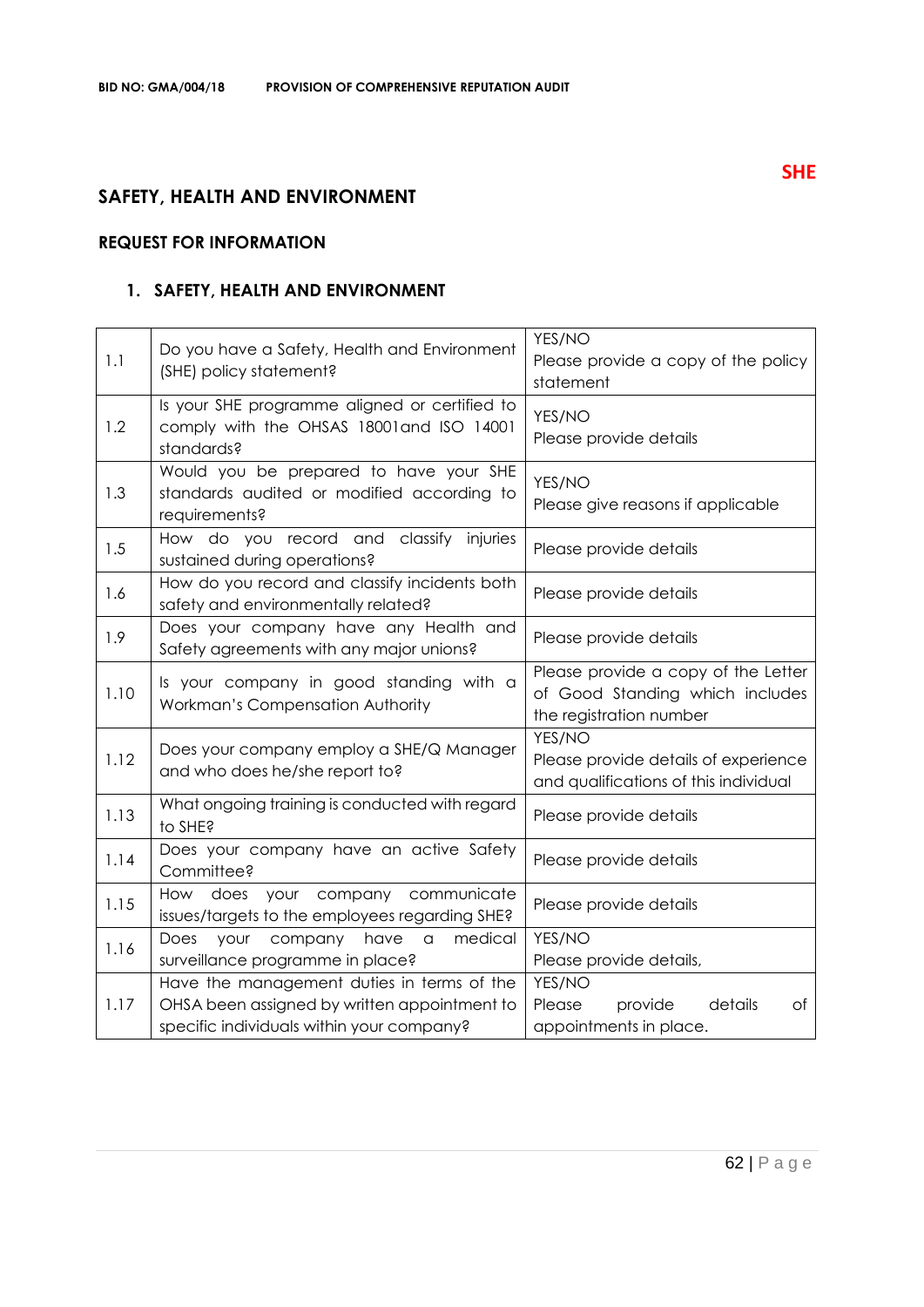## **2. TECHNICAL AND QUALITY ASSURANCE STANDARDS**

| 2.1  | Do you have a quality policy statement and<br>Quality manual?                                                                                    | YES/NO<br>Please provide a copy of the policy<br>statement                                                                                                  |
|------|--------------------------------------------------------------------------------------------------------------------------------------------------|-------------------------------------------------------------------------------------------------------------------------------------------------------------|
| 2.2  | Is your Quality Management aligned or certified<br>to comply with the ISO 9001:2008?                                                             | YES/NO<br>Please provide details                                                                                                                            |
| 2.3  | Would you be prepared to have your Quality<br>Management system audited or modified<br>according to requirements?                                | YES/NO<br>Please give reasons if applicable                                                                                                                 |
| 2.5  | How do you record and classify incidents and<br>non-conformances related to quality?                                                             | Please provide details                                                                                                                                      |
| 2.6  | Does your company employ a Quality Manager<br>and who does he/she report to?                                                                     | YES/NO<br>Please provide details of experience<br>and qualifications of this individual                                                                     |
| 2.7  | What ongoing training is conducted with regard<br>to Quality?                                                                                    | Please provide details                                                                                                                                      |
| 2.10 | Are you prepared to allow personnel to access<br>premises to perform<br>technical<br>$\alpha$<br><b>your</b><br>assessment of your capabilities? | YES/NO                                                                                                                                                      |
| 2.11 | How many different inspection agencies have<br>visited your premises in the last 12 months                                                       | Please provide details                                                                                                                                      |
| 2.12 | Do you have dedicated quality management<br>resources and transparent processes to ensure<br>quality in procured materials and equipment?        | YES/NO<br>provide<br>list<br>Please<br>Оf<br>the<br>a<br>dedicated<br>resources<br>and<br>a<br>description<br>of<br>the<br>quality<br>management processes. |

| NAME OF BIDDER              |  |
|-----------------------------|--|
| <b>POSITION</b>             |  |
| <b>AUTHORISED SIGNATORY</b> |  |
| <b>DATE</b>                 |  |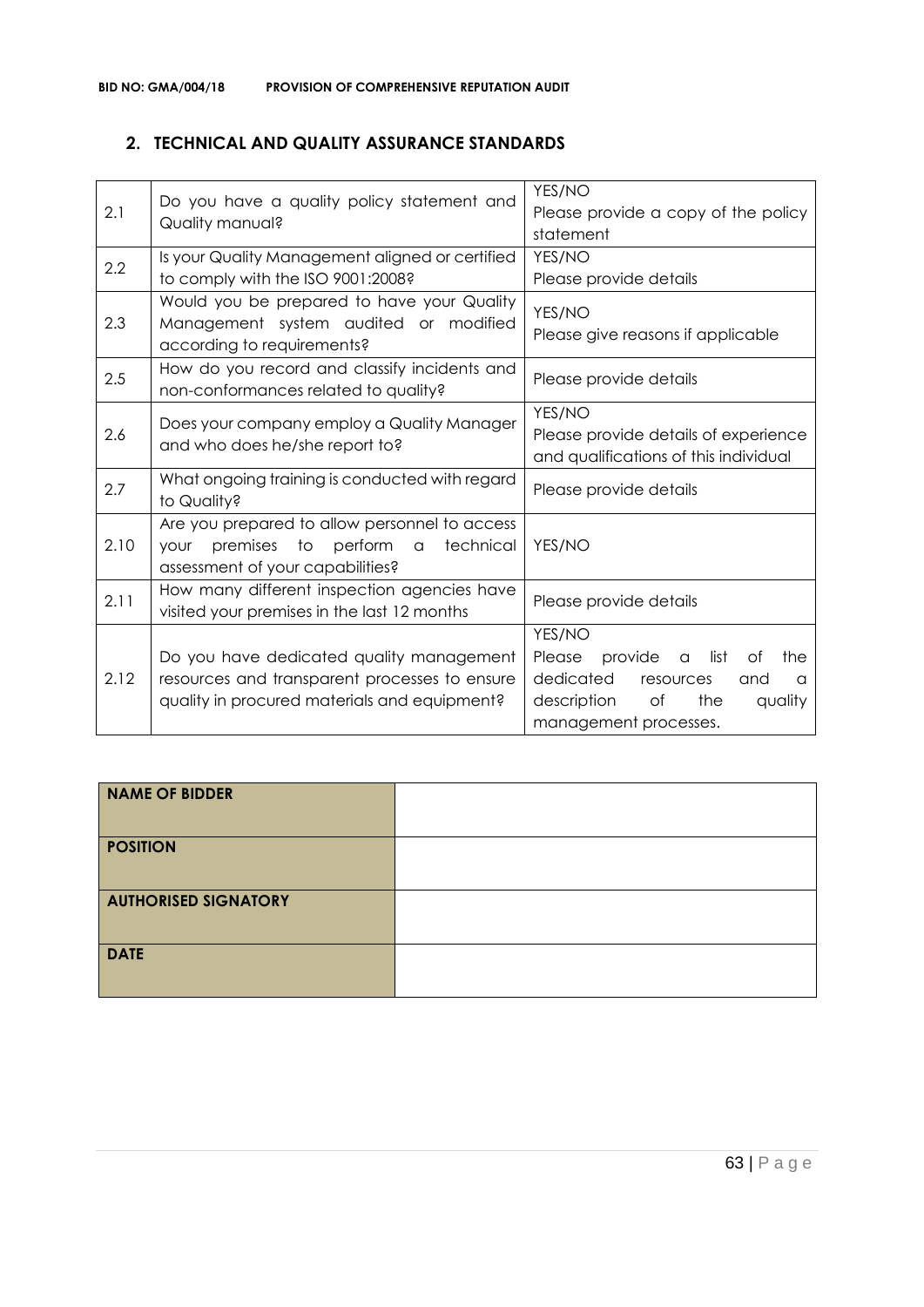# **RFP - PART D**

# **SUPPLIER CODE OF CONDUCT**

## **1. ABBREVIATIONS, TERMINOLOGIES AND DEFINITIONS**

| <b>ABBREVIATIONS</b>               | <b>DEFINITIONS</b>                                                     |
|------------------------------------|------------------------------------------------------------------------|
| <b>B-BBEE</b>                      | Broad-Based Black Economic Empowerment Act No 53 of<br>2003 as amended |
| <b>CEO</b>                         | Chief Executive Officer                                                |
| <b>CFO</b>                         | Chief Financial Officer                                                |
| <b>GMA</b>                         | Gautrain Management Agency                                             |
| <b>MANCO</b>                       | <b>GMA Management Committee</b>                                        |
| <b>PFMA</b>                        | Public Finance Management Act No. 1 of 1999 as amended                 |
| <b>PPPFA</b>                       | Preferential Procurement Policy Framework Act No. 5 of 2000            |
| <b>SCM</b>                         | Supply Chain Management                                                |
| <b>TERMINOLOGIES</b>               | <b>DEFINITIONS</b>                                                     |
| <b>Brand Identity</b>              | Means the outward expression of a brand (which is the                  |
|                                    | Gautrain) which includes its name, trademark,                          |
|                                    | communication and visual appearance.                                   |
| <b>Five Pillars of Procurement</b> | Means the holding foundation of a procurement system                   |
|                                    | which are - fair, equitable, transparent, competitive and cost         |
|                                    | effective as mentioned in the Constitution of the Republic of          |
|                                    | South Africa, Act 108 of 1996, Section 217.                            |
| Purchase Order                     | Means a legally binding document between a GMA and a                   |
|                                    | Supplier, detailing the items/services that GMA agrees to              |
|                                    | purchase at a certain price point. It also outlines the delivery       |
|                                    | date and terms of payment.                                             |
| Suppliers                          | GMA suppliers and service providers, and their employees,              |
|                                    | agents, and subcontractors, including prospective suppliers            |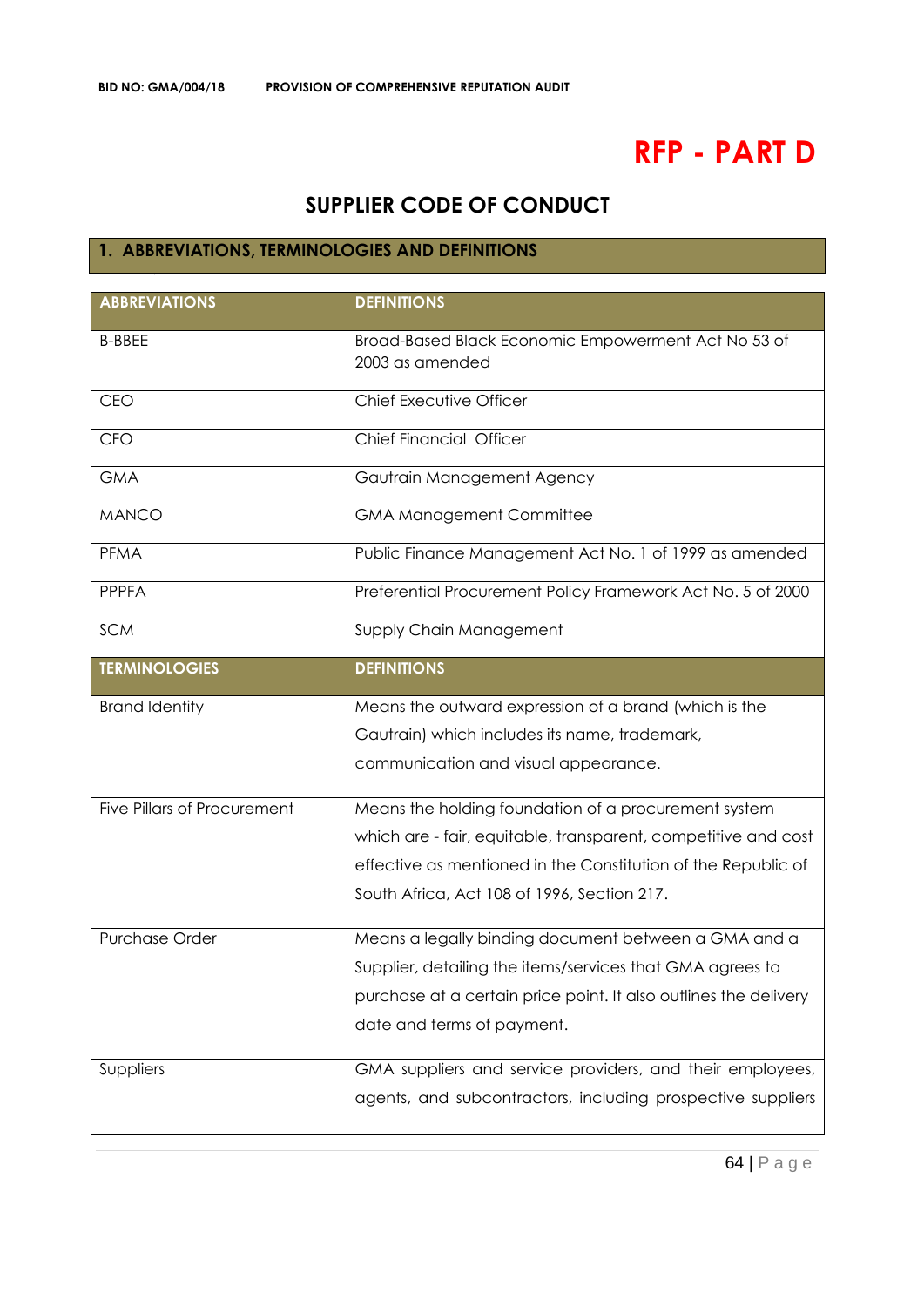|                 | and service providers, as well as their employees, agents, and |
|-----------------|----------------------------------------------------------------|
|                 | subcontractors. (Collectively referred to as "Suppliers").     |
| Visual Elements | Means the logo and framework or architecture which             |
|                 | specifies how it is used.                                      |
|                 |                                                                |

## **2. PURPOSE OF SUPPLIER CODE OF CONDUCT**

The purpose of this code of conduct is to define behaviors and actions which GMA suppliers must commit to abide by during SCM processes, and, where applicable, the discharge of their contractual obligations towards the GMA.

## **3. APPLICABILITY/SCOPE**

This code of conduct is applicable to all GMA Suppliers.

#### **4. PREAMBLE**

Whereas the GMA is committed to SCM processes that are fair, equitable, transparent, competitive, and cost effective, and to receiving value for money from all its Suppliers; the GMA desires to outline standards to which its Suppliers are required to adhere to. The GMA further expects its Suppliers to replicate these standards further down their supply chains.

#### **5. INTRODUCTION**

The GMA aims to conducts its business in a manner that is fair, equitable, transparent, competitive and cost effective (five pillars) as underpinned by Section 217 of Constitution of the Republic of South Africa, and it core values. The five pillars are not only a prescription of standards of behavior, ethics and accountability but are a statement of GMA's commitment to a procurement system which would enable the emergence of sustainable small, medium and micro business and sustainable environment, consequently adding to the common wealth of GMA and its stakeholders.

This Code of Conduct captures the principles that the GMA expects its Suppliers to uphold. It contains globally aligned standards and guidance in each of the following areas: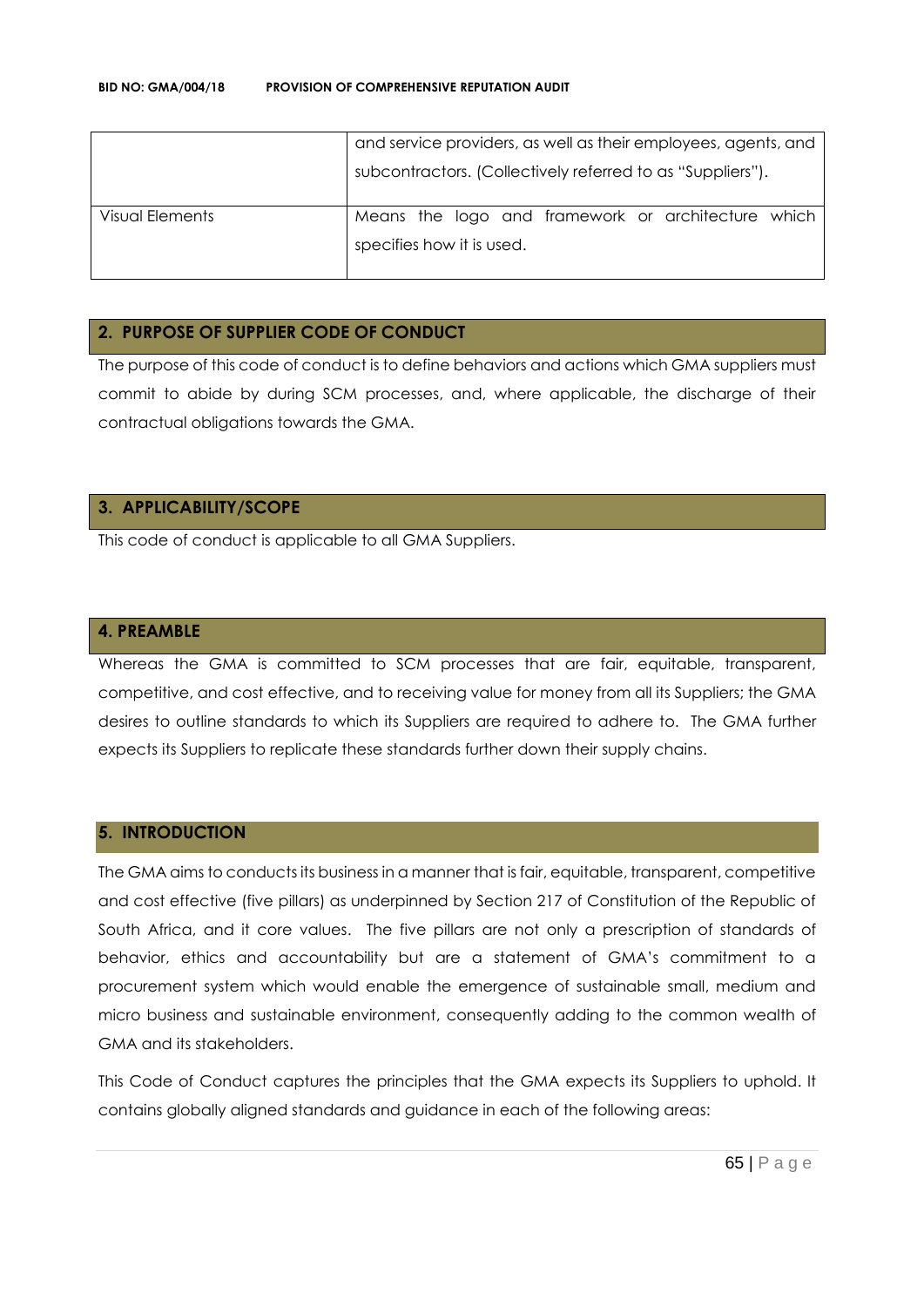- **Ethics**
- Labour
- Safety, Health, Environment and Quality; and
- Management Systems

## **6. ETHICS**

Suppliers are expected to conduct their business in an ethical manner and act with integrity. Where unethical practice comes to light, a Supplier commits to taking appropriate action to report and remedy it. Ethical requirements include the following aspects without limitation:

#### **6.1. Business Integrity**

Suppliers are expected not to practice or tolerate any form of corruption, extortion, embezzlement, dishonesty, or unethical conduct of any kind. Consequently, Suppliers commit not offer or accept bribes or any other incentives that may nullify the Five Pillars of Procurement. A Supplier is expected not to donate, on behalf of the GMA, the GMA's employees/ agents/ board members, or offer or accept any gratification that may appear to be aimed at influencing a decision of the GMA or the GMA's current and potential business partners in the Supplier's favour. Suppliers are, furthermore, required to comply with all legal requirements applicable to them.

## **6.2. Conflict of Interest**

Suppliers must avoid potential or actual conflict of interest. Suppliers must not deal directly with any GMA employee whose spouse, domestic partner, or other family member or relative holds a significant financial interest in the Supplier. In the event of a Supplier becoming aware of the potential breach of the foregoing principle, during the course of negotiating the Supplier agreement or performing the Supplier's contractual obligations, the Supplier shall declare the conflict of interest to the GMA's management.,

## **6.3. Fair Competition**

Suppliers shall not engage in collusive bidding, price fixing, price discrimination, or other unfair trade practices not in line with fair competition and in accordance with all applicable anti-competition laws that govern the jurisdiction in which it conducts business.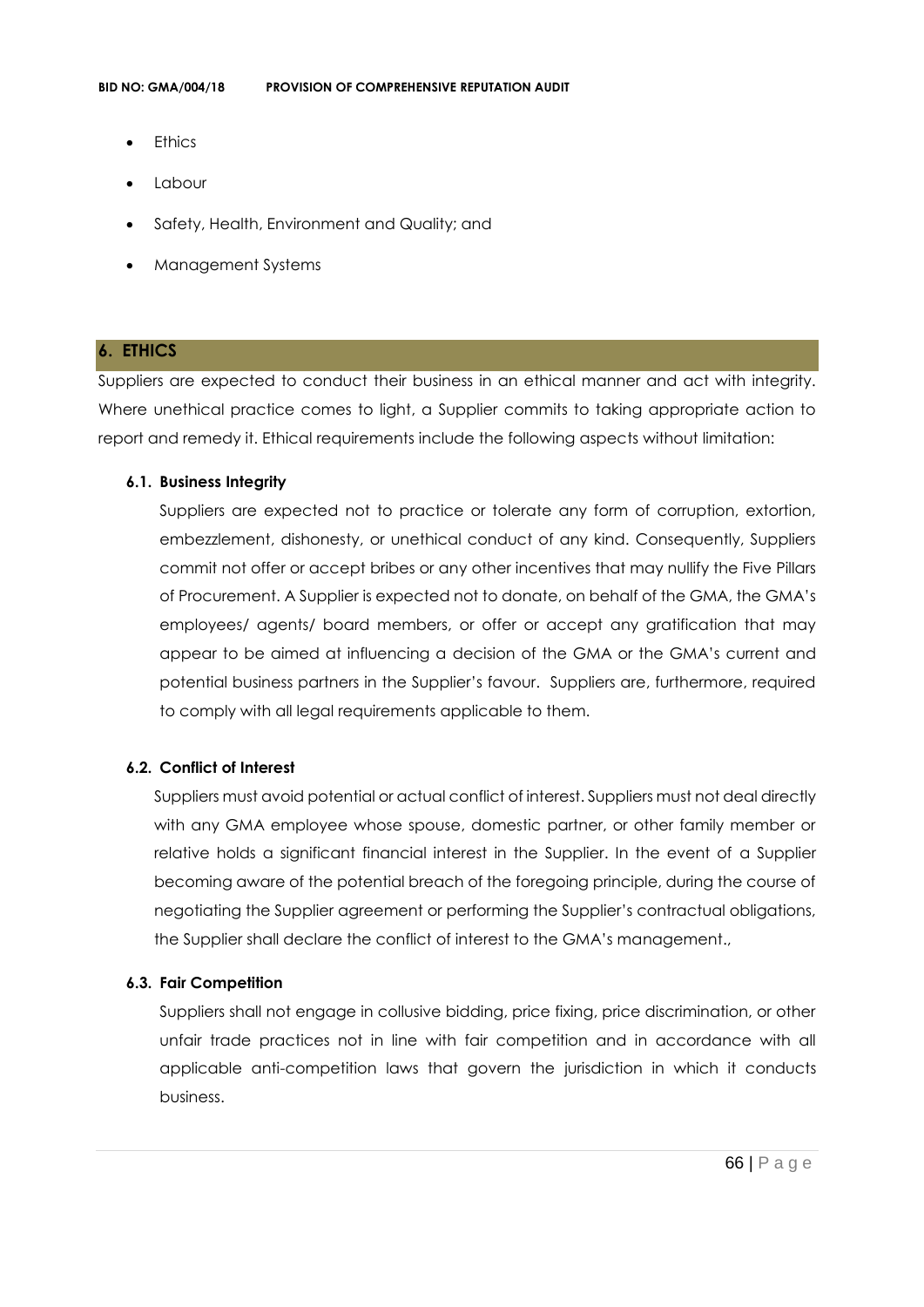#### **6.4. Privacy and Intellectual Property**

Suppliers must safeguard and maintain confidential and proprietary information or trade secrets of the GMA, and use such information only for the authorised purpose. Suppliers shall, to the foregoing end, implement measures aimed at restricting access to the GMA's confidential and proprietary information to persons requiring such access for the purpose of discharging the Supplier's obligations towards the GMA.

#### **6.5. Reputation Management**

Suppliers must acknowledge the importance and relevance of the Gautrain Brand Identity (the Brand) and visual identity. Suppliers shall, to the foregoing end, follow relevant GMA policies, procedures, directions and guidelines to ensure that the Brand and corporate visual elements is reflected positively and appropriately in order to maintain a good reputation of the GMA.

#### **7. LABOUR AND HUMAN RIGHTS**

Suppliers are expected to give effect to the human rights of their employees and treat them with dignity and respect. This includes the following aspects without limitation:

#### **7.1. Diversity and Inclusion**

The GMA encourages Suppliers to provide an inclusive and supportive working environment and to exercise diversity when it comes to their employees as well as their decisions to select subcontractors. Suppliers are expected to act lawfully in this regard.

#### **7.2. Child Labour Avoidance**

The GMA does not subscribe to child labour. Suppliers must, therefore, comply with all minimum working age laws or regulations and not use child labour. Suppliers cannot employ anyone under the legal minimum working age for employment. The GMA only supports the development of legitimate workplace apprenticeship programs, for the educational benefit of young people, and will not do business with those who abuse such systems. Workers under the legal working age cannot perform hazardous work and may be restricted from night work, with consideration given to educational needs.

#### **7.3. Freedom of Association**

Suppliers must comply with all applicable laws that pertain to freedom of association and collective bargaining and will not discriminate on the basis of affiliation or non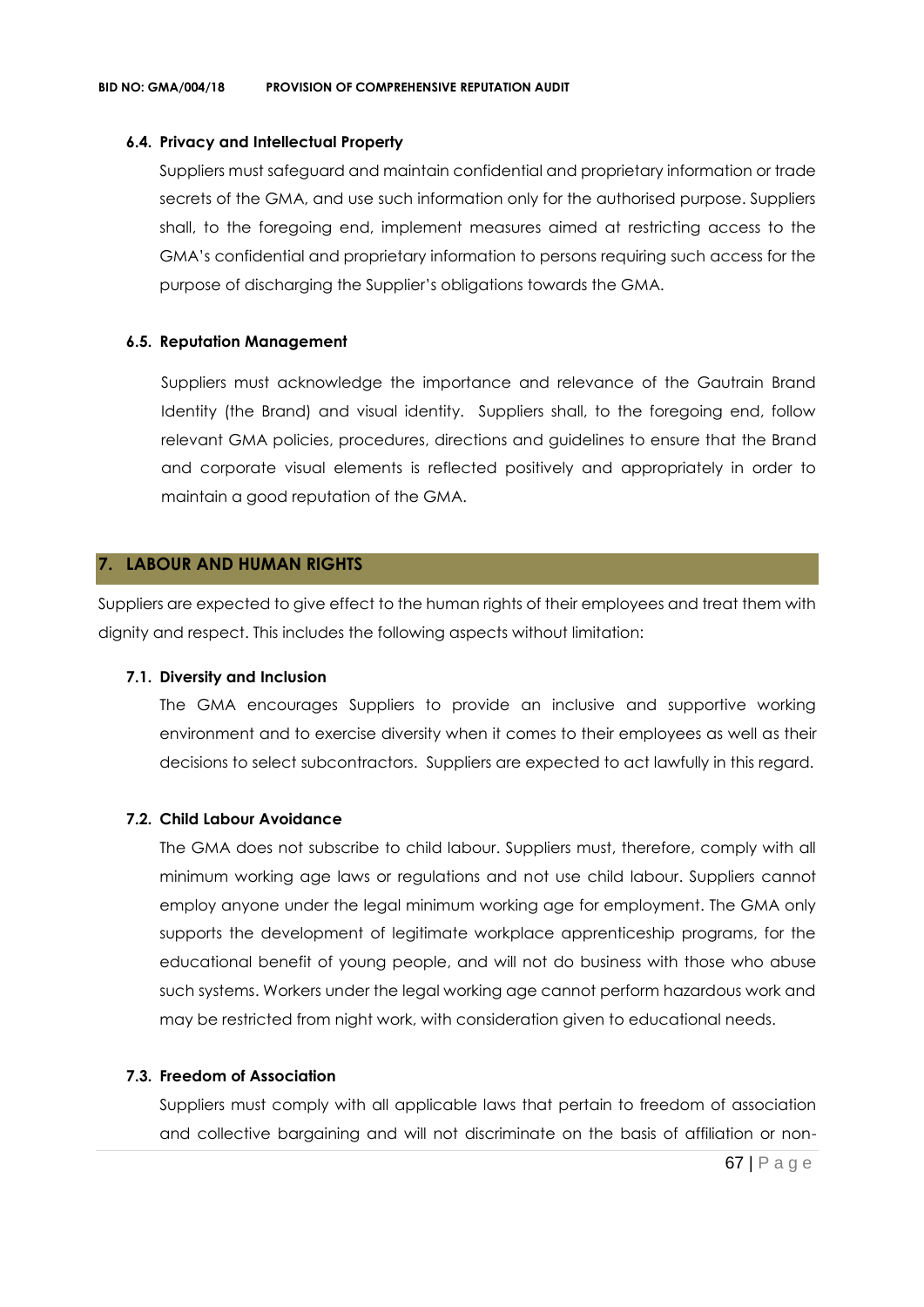affiliation. Suppliers will respect employees' rights to seek representation and will not disadvantage employees who act as workers' representatives.

#### **7.4. Abuse/Harassment/Disciplinary Action**

While the GMA recognizes and respects cultural differences, Suppliers are required to provide their employees a workplace free of harsh and inhumane treatment, without any sexual harassment, sexual abuse, corporal punishment or torture, mental or physical coercion or verbal abuse of employees or threat of any such treatment. Suppliers must treat all employees with respect and dignity and comply with applicable legislation on disciplinary practices.

## **7.5. Fair and Equal Treatment**

Suppliers' terms and conditions of employment, including hiring, training, working conditions, compensation, benefits, promotions, discipline, termination or retirement are based on the individual's qualifications, performance, skills and experience.

#### **7.6. Forced Labour**

Suppliers will employ all employees on a voluntary basis and do not use any prison, slave, bonded, forced labour or engage in any other forms of slavery or human trafficking.

## **7.7. Working Hours**

Suppliers commit to complying with all applicable laws regarding regular working hours, rest periods and overtime hours. Suppliers will not force employees to work overtime and employees will not be punished, penalised or dismissed for refusing to work overtime.

#### **7.8. Compensation and Benefits**

Suppliers will fairly compensate all employees by providing wages and benefits in accordance with all applicable laws.

## **8. SAFETY, HEALTH, ENVIRONMENT AND QUALITY**

68 | P a g e Suppliers are expected to provide a safe and healthy working environment and, if applicable, safe and healthy company living quarters, and to operate in an environmentally responsible and efficient manner. Suppliers will comply with all applicable laws and regulations pertaining to health, safety, environment and quality in the workplace. GMA recognizes its social responsibility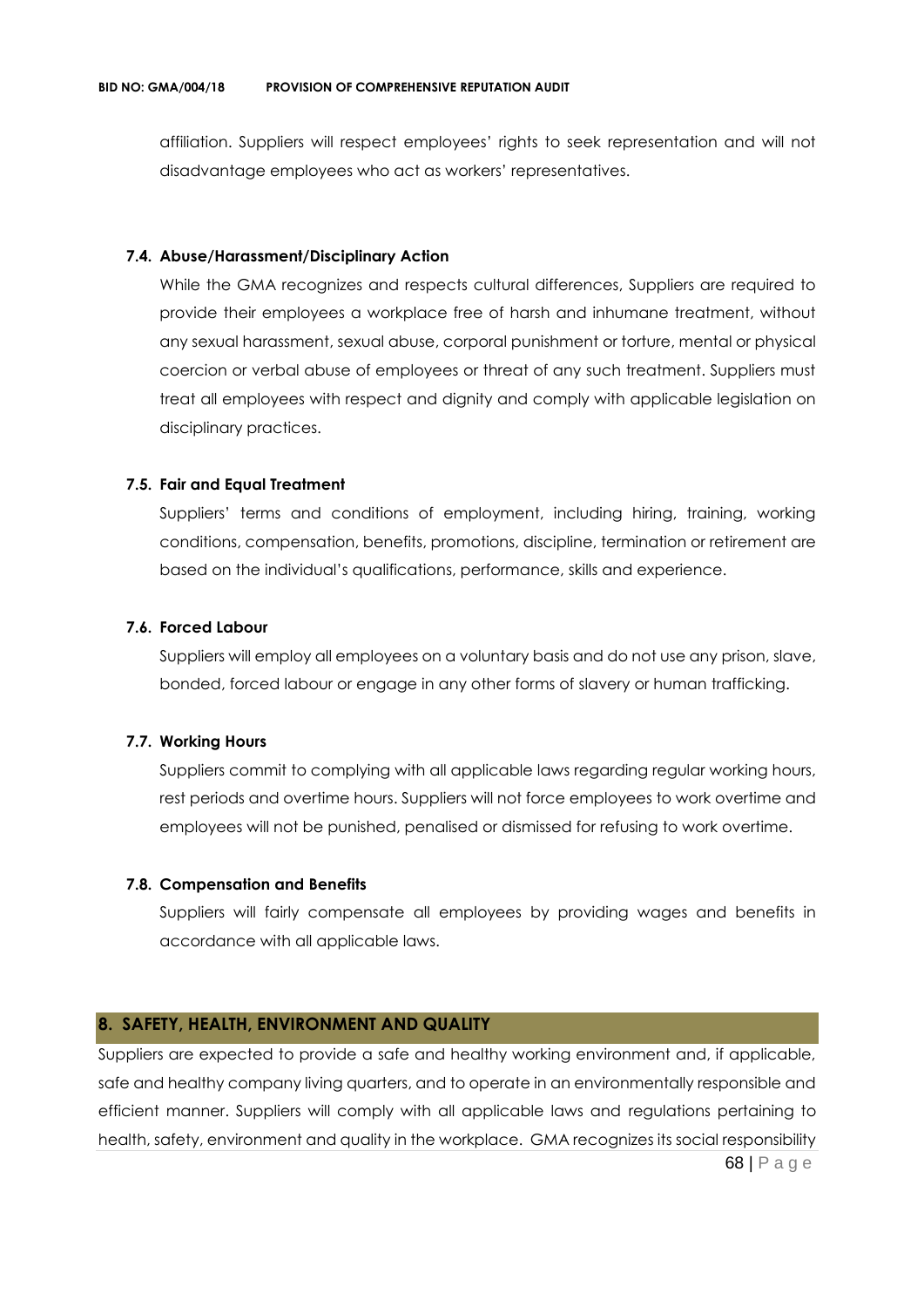to protect the environment and expects its Suppliers to share its commitment by responding to challenges posed by climate changes and working toward protecting the environment. Suppliers commit to continuously strive to improve performance in all these areas by integrating sound safety, health and quality management practices into all aspects of business without limitation:

## **8.1. Occupational Health and Safety**

Suppliers will protect their employees from any chemical, biological and physical hazards and physically demanding tasks in the workplace as well as from risks associated with any infrastructure used by their employees. Suppliers will provide appropriate controls, safe working procedures and preventative maintenance and necessary technical protective measures to mitigate health and safety risks in the workplace.

## **8.2. Product Safety**

Suppliers will make available material safety data sheets containing all necessary safetyrelevant information for all hazardous substances and will be provided to GMA and other parties in case of legitimate need.

## **8.3. Resource Conservation and Climate Protection/Waste and Emissions**

Suppliers will minimise or eliminate negative impact on the environment and climate at their source or by practices such as the modification of production, maintenance and facility processes, material substitution, conservation, recycling, material reutilisation, use of climate-friendly products, processes to reduce power consumption and greenhouse gas emissions. Suppliers will have systems in place to ensure safe handling, movement, storage, recycling, reuse and management of waste, air emissions and wastewater discharges. Suppliers will have systems in place to prevent or mitigate accidental spills and releases into the environment.

## **8.4. Quality Requirements**

Suppliers will meet generally recognised or contractually agreed quality requirements in order to provide goods and services that consistently meet GMA's needs, perform as warranted and are safe for their intended use.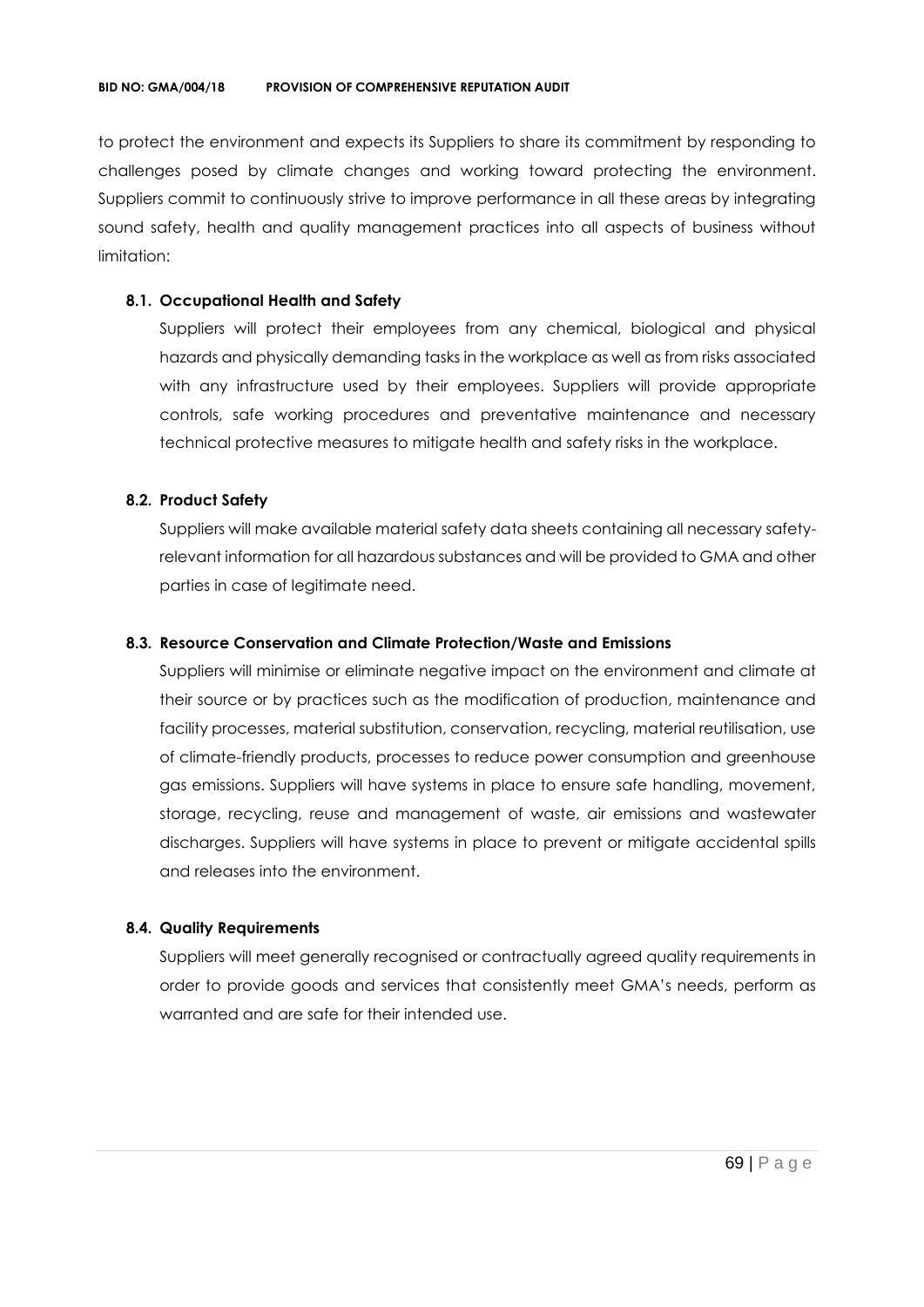## **9. MANAGEMENT SYSTEMS**

Suppliers are encouraged to fulfil the expectations set forth in this Supplier Code of Conduct by implementing management systems to facilitate compliance with all applicable laws and to promote continuous improvement and sustainability performance. Suppliers must communicate the principles set forth in this Supplier Code of Conduct to their employees and supply chains, and are expected to take disciplinary action against any of its employee or business partner, involved in discharging the Supplier's obligations towards the GMA, who acts contrary to the letter or spirit of this Code of Conduct.

Suppliers are expected to self-monitor and demonstrate their compliance with this Code of Conduct. Where non-compliance is detected, the GMA may, at its sole discretion:

- immediately remove from GMA premises, a Supplier who behaves in a manner that is inconsistent with this Code of Conduct or any GMA policy; or
- suspend any Purchase Order from the Supplier until satisfactory corrective action is implemented;
- terminate its relationship with the Supplier;
- facilitate the listing of the Supplier in the National Treasury Register of Restricted Suppliers or its equivalent; and/or
- report the Supplier to appropriate authorities or associations.

Suppliers are responsible for prompt reporting of actual or suspected fraud, corruption, theft, financial misconduct, dishonesty, or unethical conduct, relating to SCM processes in which they are involved, or the discharge of their contractual obligations towards the GMA, to the GMA's management, or the GMA's Fraud Hotline.

## **10. ROLES AND RESPONSIBILITIES**

| <b>Responsibility</b>     | <b>Designation</b>      | Level of Responsibility /<br><b>Accountability</b>           |
|---------------------------|-------------------------|--------------------------------------------------------------|
| <b>Accounting Officer</b> | Chief Executive Officer | The Chief Executive Officer is<br>$\bullet$                  |
|                           | (CEO)                   | responsible for articulating the<br>core values for the GMA. |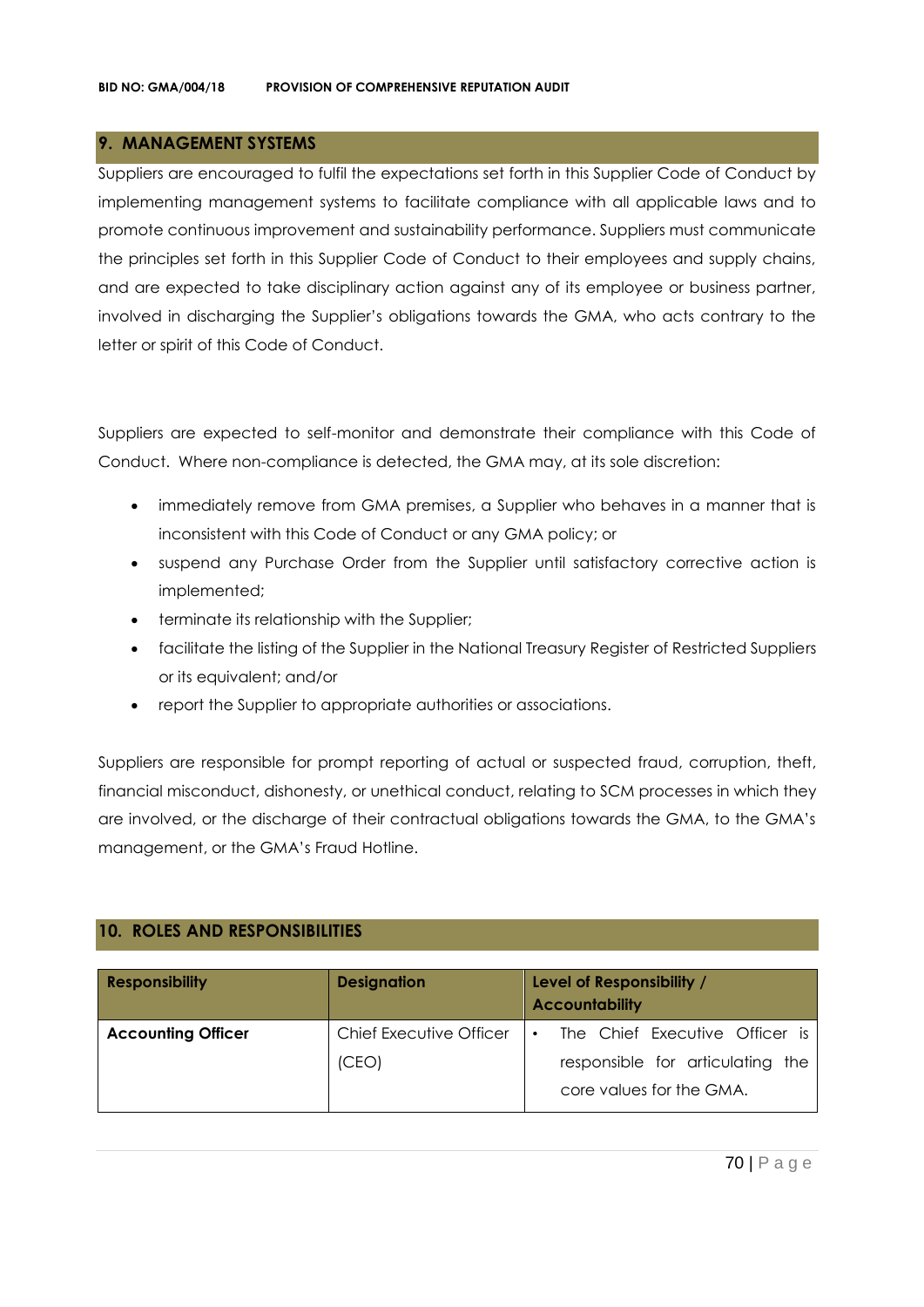| <b>Responsible Authority</b>                           | <b>Chief Financial Officer</b><br>(CFO) | Responsible for communicating<br>$\bullet$<br>this code to the Suppliers and<br>guidance<br>providing<br>the<br>on<br>management of exceptions to<br>this code.<br>Responsible for implementing<br>suitable systems to support the<br>implementation of this code of<br>conduct. |
|--------------------------------------------------------|-----------------------------------------|----------------------------------------------------------------------------------------------------------------------------------------------------------------------------------------------------------------------------------------------------------------------------------|
| <b>Executing Authorities</b>                           | All GMA employees<br>and Suppliers      | Responsible for upholding and<br>$\bullet$<br>putting into action this code of<br>conduct.<br>Responsible for ensuring<br>$\bullet$<br>compliance and reporting non-<br>compliance to this code of<br>conduct.                                                                   |
| Administrative/Revisions/A<br>mendments Responsibility | Executive Manager:<br><b>SCM</b>        | Responsible for the annual review<br>$\bullet$<br>of the code and/or amending of<br>the code as necessary.                                                                                                                                                                       |
| <b>Enquiries</b>                                       | <b>Chief Financial Officer</b><br>(CFO) | $\bullet$<br>Responsible<br>for<br>the<br>overall<br>management<br>and<br>implementation of GMA SCM<br>Proposed Corrections<br>policies.<br>amendments<br>and/or<br>to<br>this<br>document must be forwarded to<br>the Executive Manager: SCM in<br>the Finance Department.      |

## **11. RELATED DOCUMENTS**

Content of this Code of Conduct is informed by the following legal standards:

- i. The Constitution of the Republic of South Africa, act 108 of 1996, Section 217;
- ii. Occupational Health and Safety Act, 1993;
- iii. Public Finance Management Act (PFMA) of 1999;